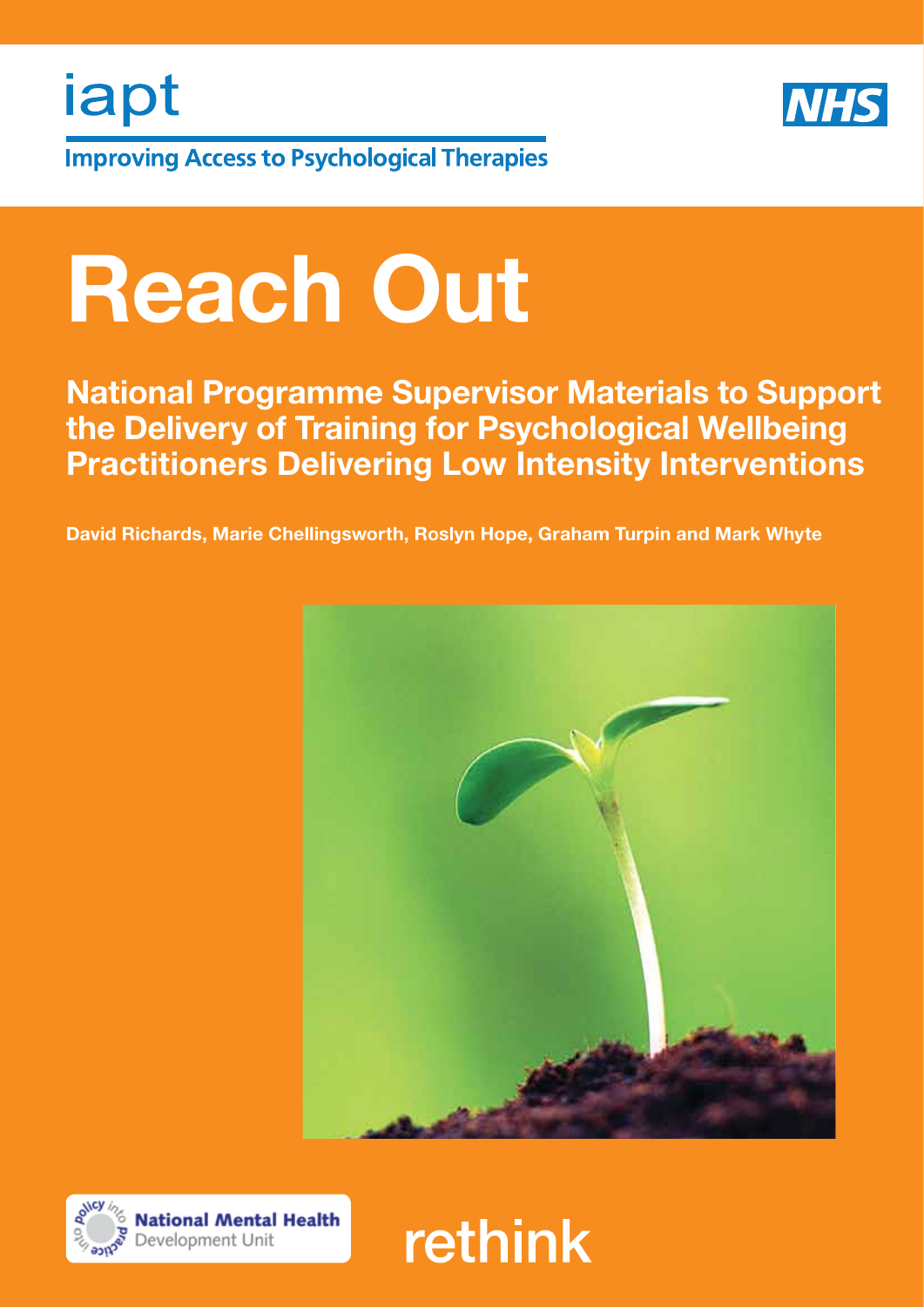This publication was commissioned by the National IAPT Programme to support training courses for practitioners delivering LI interventions. It is therefore recommended for use by those courses to facilitate consistent and high quality standards across England.

Further copies of this publication can be downloaded from http://www.iapt.nhs.uk/publications/

First published in the UK by Rethink 2010

www.rethink.org Rethink Welcome Team 0845 456 0455 Email info@rethink.org Registered Charity Number 271028

For more information about Rethink publications and other products on mental health, please visit www.mentalhealthshop.org or call 0845 456 0455.

#### © David Richards 2010, 1st edition

The right of David Richards to be identified as the author of this work has been asserted by him in accordance with the Copyright, Designs and Patent Act, 1988.

All rights reserved. This book has been produced on the condition that it shall not, by way of trade or otherwise, be lent, sold, hired out or otherwise circulated in any form binding or cover other than that in which it is published and without a similar condition including this condition being imposed on the subsequent reader.

Providing the source is fully acknowledged, all materials in this work may be freely copied, but for teaching and clinical purposes only.

Some of the content in this guide is reproduced with permission from Richards, D. and Whyte, M. (2008). *Reach Out: National Programme Educator Materials to Support the Delivery of Training for Practitioners Delivering Low Intensity Interventions*. London: Rethink

## **Contents**

| <b>Acknowledgements</b>                                        | $\overline{4}$ |
|----------------------------------------------------------------|----------------|
| <b>Introduction</b>                                            | 6              |
| The role of the Psychological<br><b>Wellbeing Practitioner</b> | 5              |
| <b>Supervision</b>                                             | $\overline{7}$ |
| <b>C&amp; Supervision Checklist</b>                            | 14             |
| A Supervision Simulation<br><b>Assessment</b>                  | 17             |
| $\Pi1 - \overline{12}$                                         | 24             |
| <b>Low-intensity treatment</b><br><b>interventions</b>         | 28             |
| <b>Record keeping</b>                                          | 51             |
| <b>Practise outcomes</b>                                       | 54             |
| <b>Reference</b>                                               | 57             |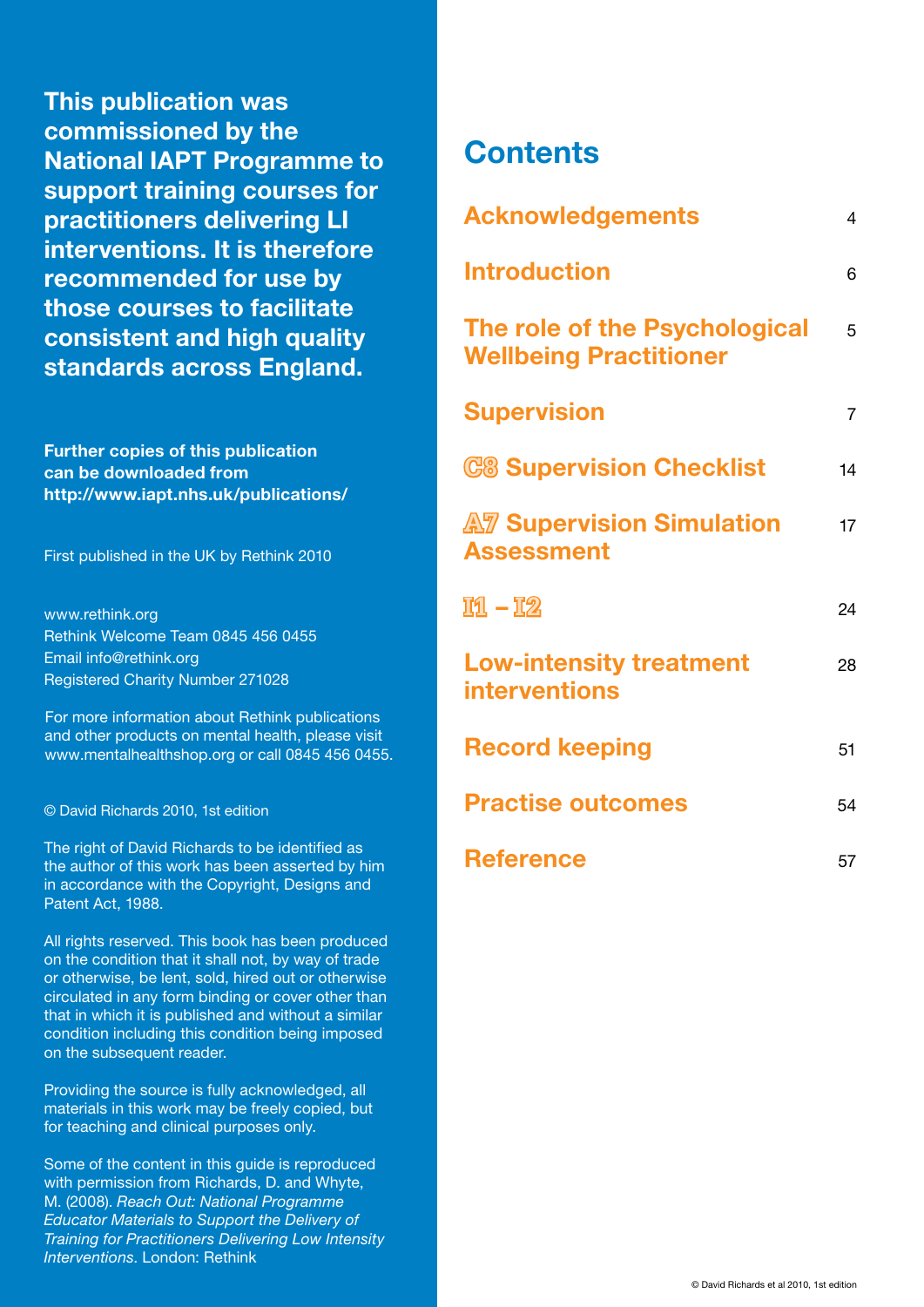# Acknowledgements

The IAPT programme has been a huge collaborative effort with important contributions from very many people too numerous to mention. However, we cannot let the occasion pass without acknowledging Professor Lord Richard Layard and Professor David Clark for their joint vision and tenacity in ensuring IAPT has come to fruition and James Seward in directing the programme.

The original *Reach Out* materials were the culmination of more than 20 years work developing education programmes for people from non mental health backgrounds including practice nurses, employees of banks, NHS Direct nurse advisors and most recently, graduate primary care mental health workers. Sharing the journey, there have



been far too many people to list individually, save a few: Karina Lovell and Bob McDonald who have both been vital spirits and John Rose who has been a firm fellow traveller. These supplementary materials on supervision for PWPs were developed from early work by Wayne Katon and Greg Simon at the University of Washington in the US and our experience of the specific clinical case management supervision methods pioneered at the IAPT Doncaster Demonstration Site. We thank all those who participated in this early work and those who also worked in the parallel IAPT demonstration site in Newham.

We must also place on the public record the contribution of Isaac Marks. More than 30 years ago, against vociferous professional objection, Isaac originally implemented the notion of training people from diverse professional and non-professional backgrounds in the application of evidenced based psychological therapies. The last 20 years would not have been possible without his courageous leadership and we would like to thank him for his inspiring vision.

We would also like to thank the team at Rethink for their help in producing these materials, not least Hilary Caprani and Natasha Coleman.

Thanks are also due to Della Bailey, Abi Coe, Clare Walker, Sarah Khalid, Gemma Cheney, Paul Farrand and Jo Woodford for allowing us to film their work and to Dominic Ennis and Paul Scott for their skilled camera work. We would also like to thank all those who assisted as actors.

David Richards, Marie Chellingsworth, Roslyn Hope, Graham Turpin and Mark Whyte, January 2010.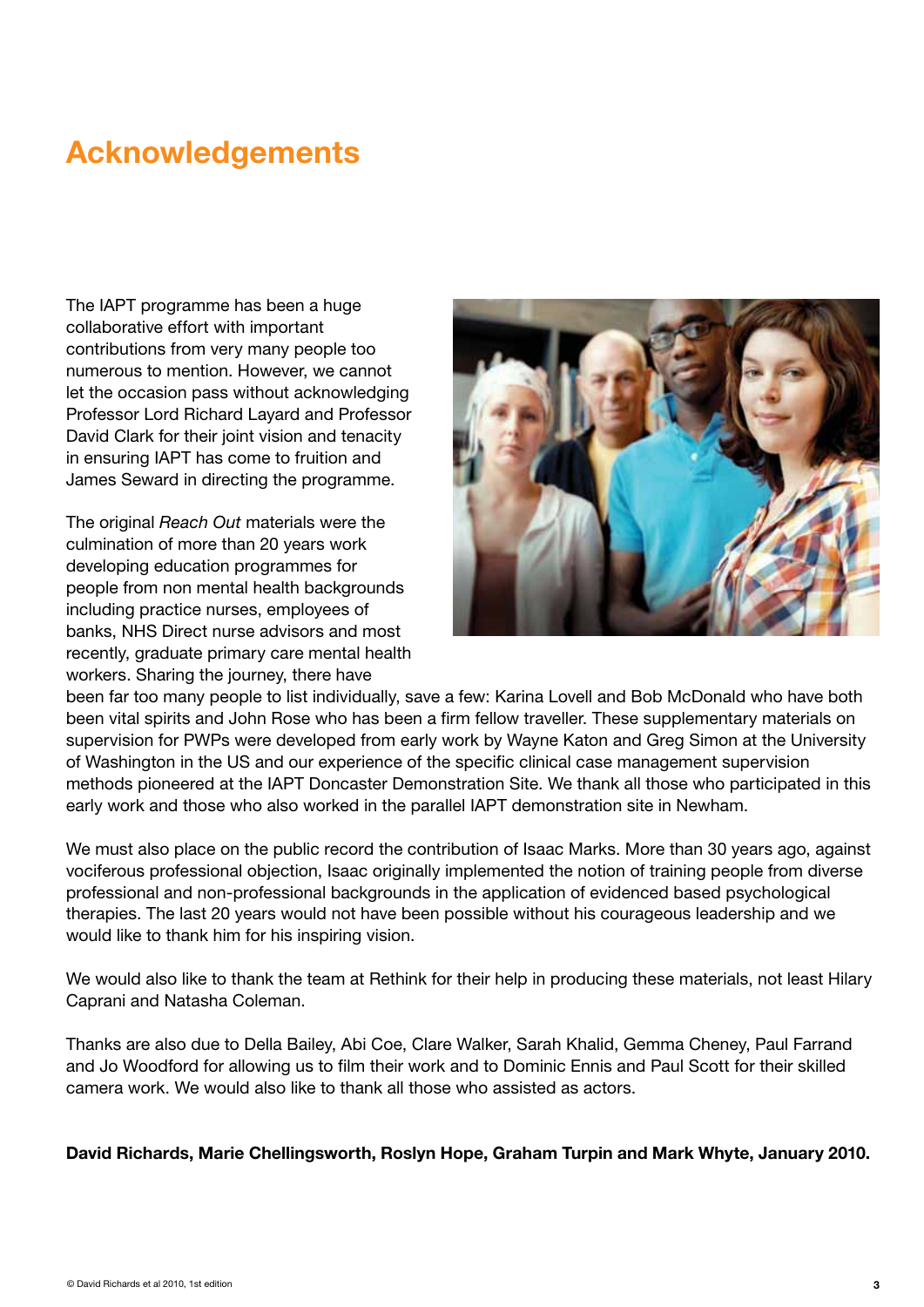# Introduction

#### Improving Access to Psychological Therapies (IAPT)

The Improving Access to Psychological Therapies (IAPT) programme has one principal aim, to support Primary Care Trusts in implementing National Institute for Health and Clinical Excellence (NICE) guidelines for people suffering from depression and anxiety disorders. At present, only a fraction of the 6 million people in the UK with these conditions are in treatment, with debilitating effects on society.

The programme began in 2006 with demonstration sites in Doncaster and Newham focusing on improving access to psychological therapies services for adults of working age. In 2007, 11 IAPT Pathfinders began to explore the specific benefits of services to vulnerable groups.

#### These pilot services, through routine collection of outcome measures, showed the following benefits for people receiving services:

- Better health and wellbeing
- High levels of satisfaction with the service received
- More choice and better access to clinically effective evidence-based services
- Helping people stay employed and able to participate in the activities of daily living

#### On World Mental Health Day 2007, Health Secretary Alan Johnson announced substantial new funding to increase services over the following three years. This allows:

- The commissioning of IAPT services by Primary Care Trusts
- Regional training programmes to deliver 3,600 newly trained therapists with an appropriate skill mix and supervision arrangements by 2010/11
- 900,000 more people to access treatment, with half of them moving to recovery and 25,000 fewer on sick pay and benefits, by 2010/11

#### Stepped Care

The delivery of intervention in IAPT services is based on a 'stepped care' delivery model. Stepped care is an attempt to modify traditional referral systems to improve access and efficiency without sacrificing effectiveness. It has two main principles:

- 1. The principle of '*Least Burden*': treatments received by patients should be the least restrictive possible whilst achieving the required outcomes. This means that the treatment should burden the patient and the health care system as little as possible on the way towards a positive clinical outcome.
- 2. The principle of '*Self-Correction*': stepped care should have a feedback system whereby the intensity of treatments can be adjusted. In many cases clinical decision-making is conducted in an ad hoc, unsystematic and subjective manner. Stepped care systems put a systematic mechanism in place to feed into clinical decisionmaking, informed by objective measures of patient outcome.

Self-correction can be applied at two stages in stepped care. 1) Patients may be assessed and *allocated* to different treatments; 2) Subsequent reviews of patient progress may *step* patients up to another more intensive treatment. In reality, stepped care systems balance these two decisionmaking points, although individual systems occupy different places on the allocation-stepping continuum.

*Low intensity* interventions at step 2 are delivered by Psychological Wellbeing Practitioners (PWPs) and *high intensity* interventions being delivered at step 3 by High Intensity Therapists.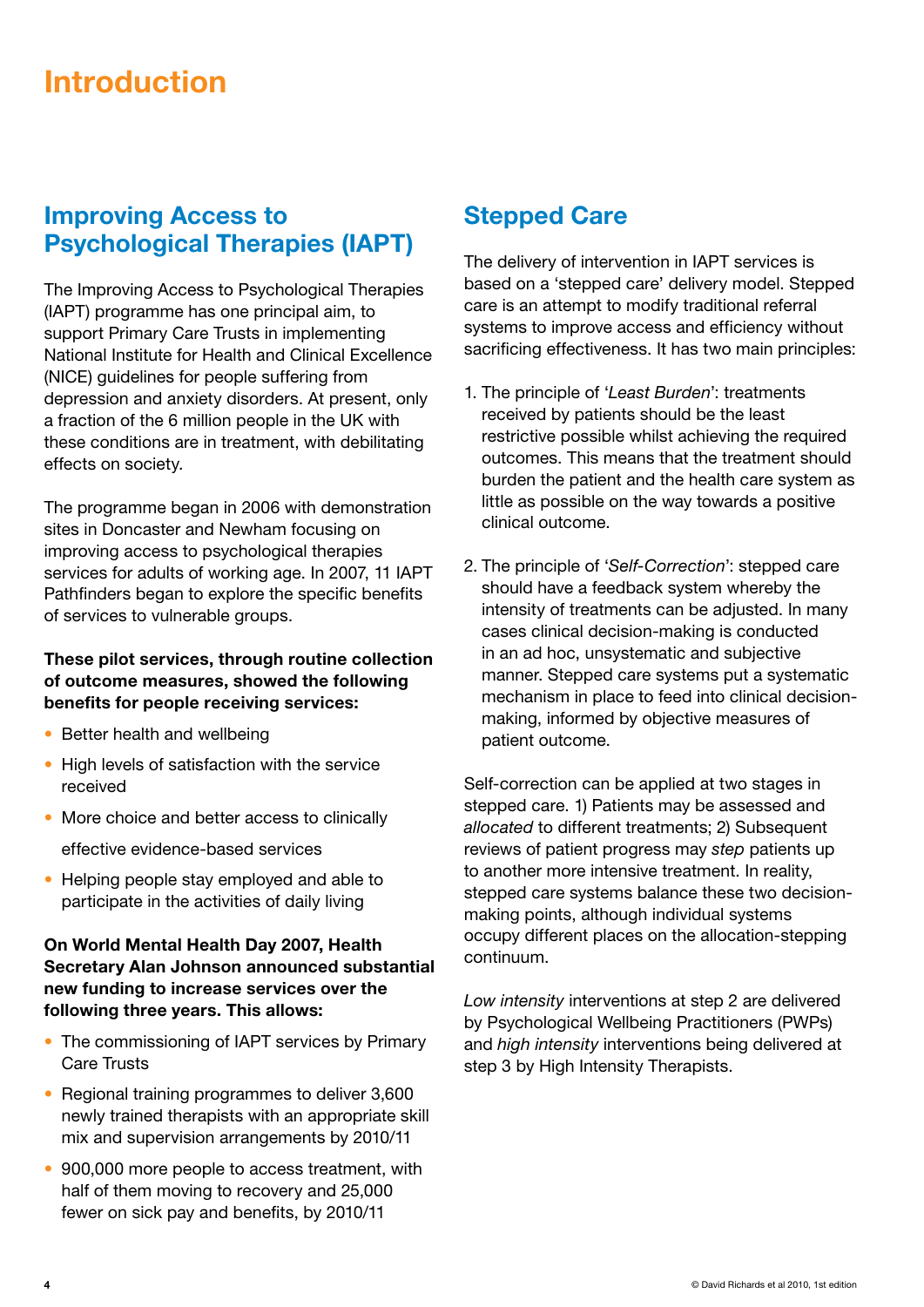# The role of the Psychological Wellbeing Practitioner

The primary purpose of the Psychological Wellbeing Practitioner (PWP) is to increase access to evidence-based psychological therapies for people with depression and anxiety. They also support patients with managing common medications, particularly antidepressants, and case-manage referrals or signposting to other agencies such as social care organisations.

PWPs are trained to identify common mental health disorders and come to a shared treatment plan with a patient that is both personalised and evidence-based. They are explicitly educated and skilled in 'common' as well as 'specific' therapeutic factors, so they know how to establish, develop and maintain therapeutic alliances with patients, and are able to be responsive and deal with real or potential ruptures in the alliance. They are purposely educated and skilled in delivering psychological interventions that are less intense than high intensity treatments such as Cognitive Behavioural Therapy (CBT) or Inter Personal Therapy (IPT). Nonetheless, CBT remains the theoretical underpinning of the low-intensity psychological therapies used by PWPs. The evidence for specific factors in psychological therapy points to the greater effectiveness of CBT when delivered in a low-intensity format (Gellatly et al, 2007; Hirai and Clum, 2006) compared to other types of treatment.

The term 'low-intensity' is a catch-all phrase which describes several dimensions of treatment. Low intensity treatment is less burdensome to patients, can be seen as a 'lower dose' of specific treatment techniques, often represents less support from a mental health worker in terms of duration or frequency of contact, and is often delivered in non-traditional ways such as by telephone or using the internet. Much behaviour exhibited by psychological wellbeing practitioners and by patients in treatment is similar to those utilised in high-intensity therapy. However, low-intensity work is qualitatively different to high-intensity therapy, requiring different competences (Holford, 2008; Roth and Pilling, 2007).

The behaviour of PWPs in contacts with patients can be likened to a 'coach' role, such as an athletics coach, or a personal fitness trainer. If people go to the gym or play sports, fitness trainers don't do the actual physical work of getting them fit;hat is up to the individual. However, the trainer will help devise a fitness plan, monitor a person's progress and keep encouraging them when the going gets tough. A low-intensity worker will act in the same way.

As a coach, a PWP has a role as educator and supporter, helping motivate the patient but always acknowledging that the real work is being undertaken by the patient. Coaches often devise treatment according to a coaching manual, and this idea can help differentiate between traditional therapy and low-intensity treatment. In low-intensity treatment, the main focus is often on a manual or other material (sometimes computerised); whereas in high-intensity work the materials are usually adjuncts to the work of therapist, not the main focus.

Although PWPs are skilled in face-to-face work with patients, they often deliver their care through a range of alternative delivery systems such as the telephone or web based support. Theirs is a high volume, low intensity role, so they will generally have larger numbers of contacts with patients and spend less time in sessions than their highintensity colleagues. PWPs delivering low intensity interventions are expected to operate in a steppedcare, high volume environment, with workers completing treatment for around 250 patients per year. However, the number of low-intensity therapy sessions per patient is not limited and some PWPs may have ongoing contact with patients to assist in chronic disease management and relapseprevention.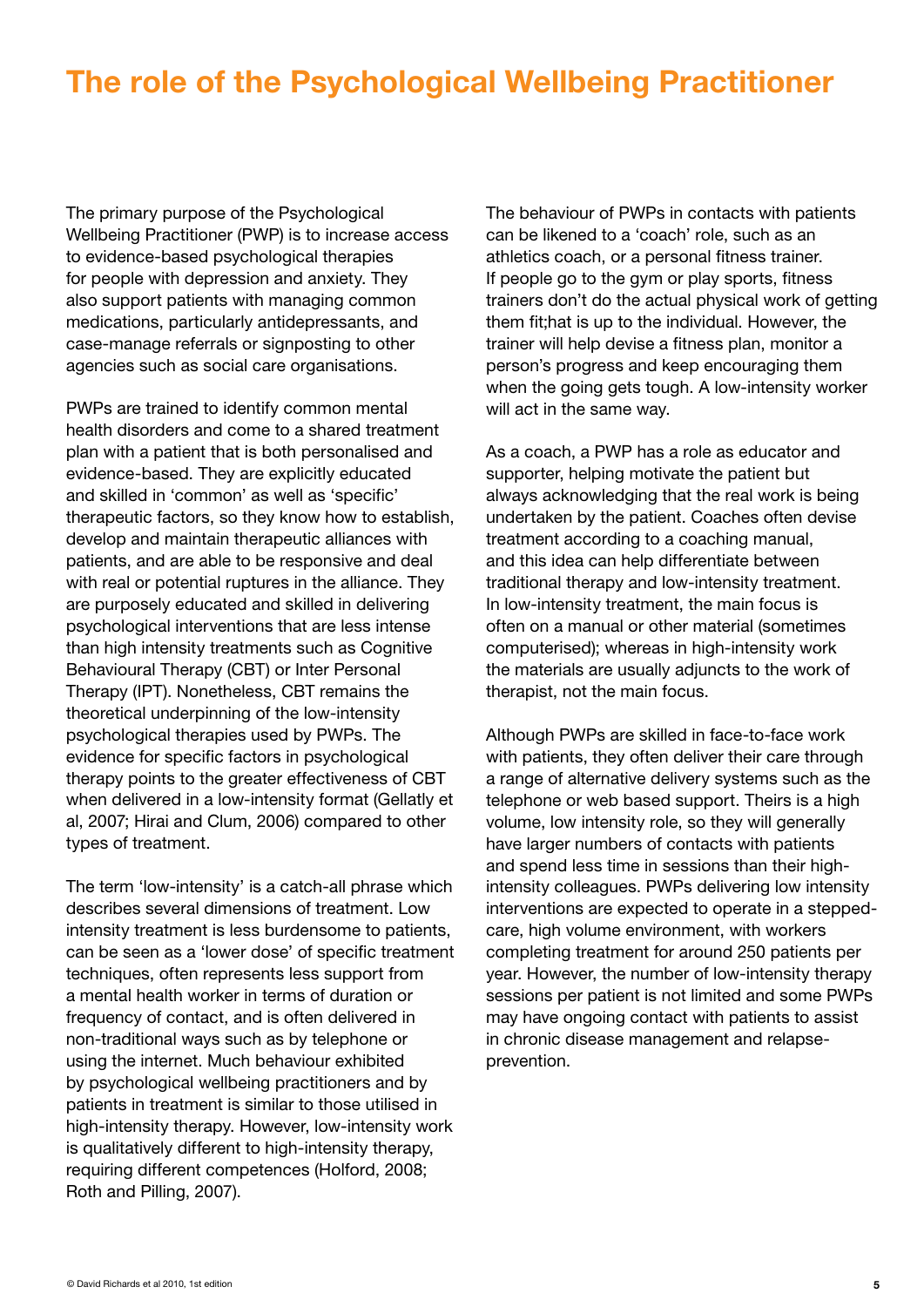

In the IAPT system, PWPs use the IAPT minimum dataset (MDS). They collect measures at every session and use them for individual patient management, feedback on progress to patients and in supervision discussions.

The PWP role is a new one, deliberately seeking to expand access to the large graduate supply nationally and to local people. People are recruited to a post within services as a PWP trainee at band 4 (agenda for change) or assistant practitioner level (career framework). Trainees undertake a 45 day training programme underpinned by a national curriculum (http://www.iapt.nhs.uk/2008/02/10/ curricula-for-high-intensity-therapist-and-lowintensity-therapy-workers/) which focuses on the knowledge, skills and attitudes required to function in the PWP role. Qualification is either at postgraduate certificate level or through alternative routes for non-graduates. PWPs move to a band 5 (agenda for change) at qualification and hence to a practitioner level (career framework). Career progression options are currently being developed to include senior roles to provide supervision, training, management and specialist clinical expertise with underpinning CPD support.

## Accreditation

All of the PWP training programmes will undergo an IAPT-led course accreditation process which will need to be approved to continue to deliver the training programme. As part of the IAPT-led PWP course accreditation process, three professional organisations are providing PWP Quality Assurance support: British Association of Behavioural and Cognitive Psychotherapies (BABCP); British Association for Counselling and Psychotherapy (BACP) and the British Psychological Society (BPS).

In addition, individual PWP accreditation is being offered by the BABCP through one of three routes. All routes require applicants to demonstrate they are competent in the PWP clinical method, receiving PWP supervision (clinical case management and clinical skills) from a supervisor who has completed PWP supervisor training and are working with patients using PWP clinical methods. Within two routes to accreditation, competence will be evidenced by PWPs having successfully completed either an IAPT accredited PWP full or top-up training programme. The third (grand-parenting) route will require trainees to have undergone PWP related training (e.g. graduate mental health worker) and demonstrate competence in the PWP clinical method via assessment of a taped assessment and support session, consistent with the PWP assessment schedules. Full details of the BABCP's PWP accreditation process are available from the BABCP website (www.babcp.org). It is anticipated that other organisations will also offer individual accreditation in the near future.

IAPT is also recommending specific criteria for supervisor training to Strategic Health Authorities (SHAs). This will outline the number of days, type of content and specific methods by which PWP supervisors can establish themselves as qualified to supervise PWPs and therefore assist them in meeting their personal accreditation criteria.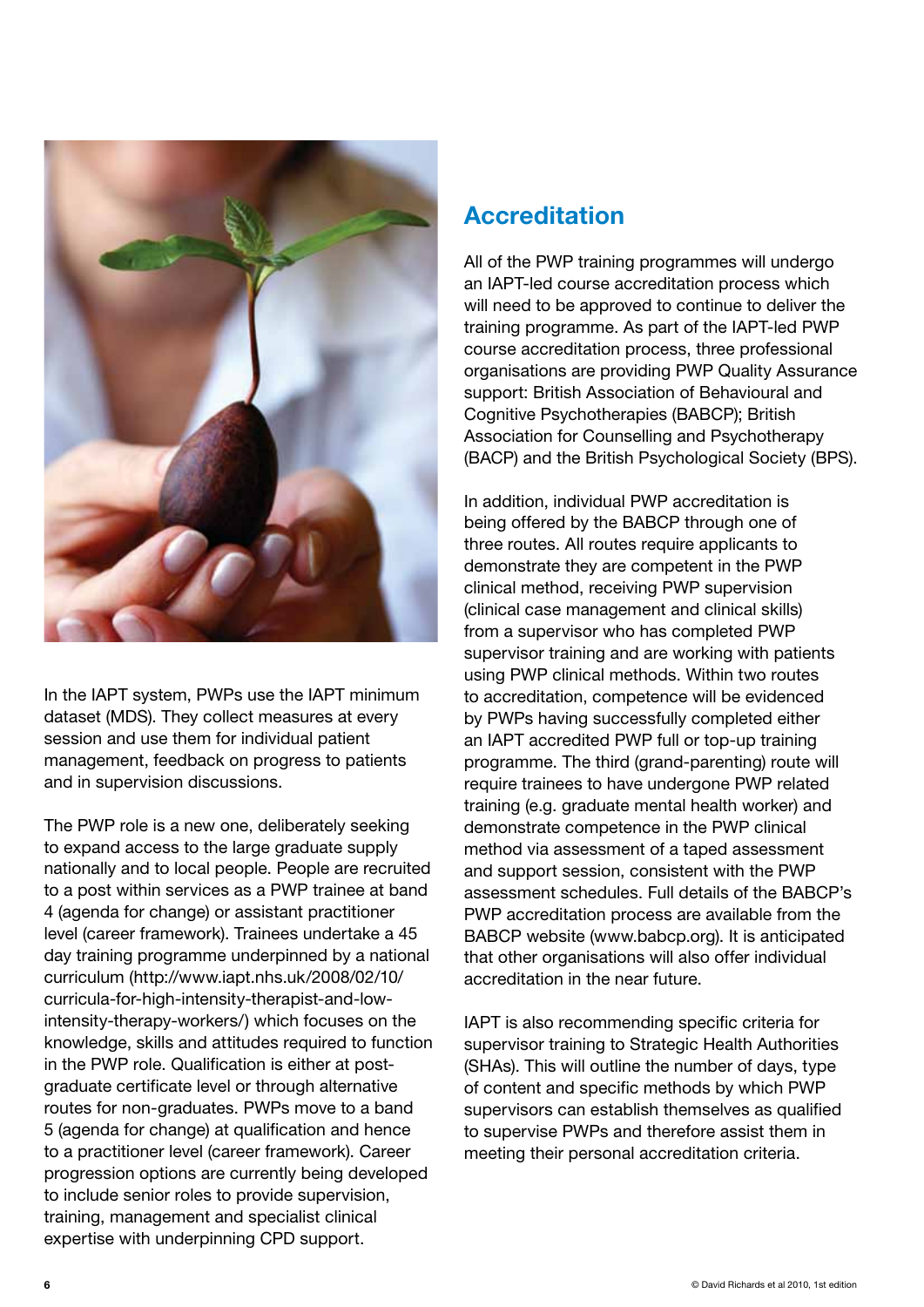# **Supervision**

Both the IAPT National Implementation Plan and the Commissioning Toolkit have stressed the importance of providing high quality supervision to therapists delivering both low and high intensity interventions and the IAPT Workforce Team has issued guidance on supervision (http://www. iapt.nhs.uk/wp-content/uploads/2008/12/ supervision-2008.pdf). Supervision is essential to the clinical methods employed by PWPs. There is evidence that incorporating structured and scheduled supervision into routine clinical services predicts better patient outcomes in the care of people with depression (Bower et al, 2006).

Supervision is a term commonly used across health and social services and may describe quite *different* activities ranging from personal development through to management, case and clinical supervision. It can be performed individually or in groups, it can be formal or informal, it can focus on processes or outcomes, and involve peers, trainees or senior line-management staff. It is essential that services understand the different functions and types of supervision available:



#### Fidelity to the evidence base

• Ensuring workers choose treatments and use them in a way which is as close as possible to the protocols tested in clinical trials which have led to these treatments being recommended in clinical guidelines

#### Case management

• Ensuring all patients are reviewed according to specific clinical and organisational criteria in order to make effective and efficient clinical decisions, often relating to the stepping-up of treatment intensity or offering alternative low-intensity treatments.

#### Clinical governance

• Ensuring safety for patients and workers, by routinely reviewing patient risk and workers' clinical practice for ALL patients, not just those that a therapist or supervisor selects for discussion.

#### Skills development

• Assisting workers to improve their own clinical and therapeutic skills by supervisor feedback on workers' sessions, for example, through direct observation, review of notes or taped records.

#### Worker support

• Ensuring that workers' own mental health is addressed where they are working with emotionally difficult material, high clinical volumes or are themselves in distress unrelated to their work.

Box 1: five purposes of supervision drawn from the large literature on supervision: (for example, Ladany, 2004; Lambert and Hawkins, 2001; Milne, 2009).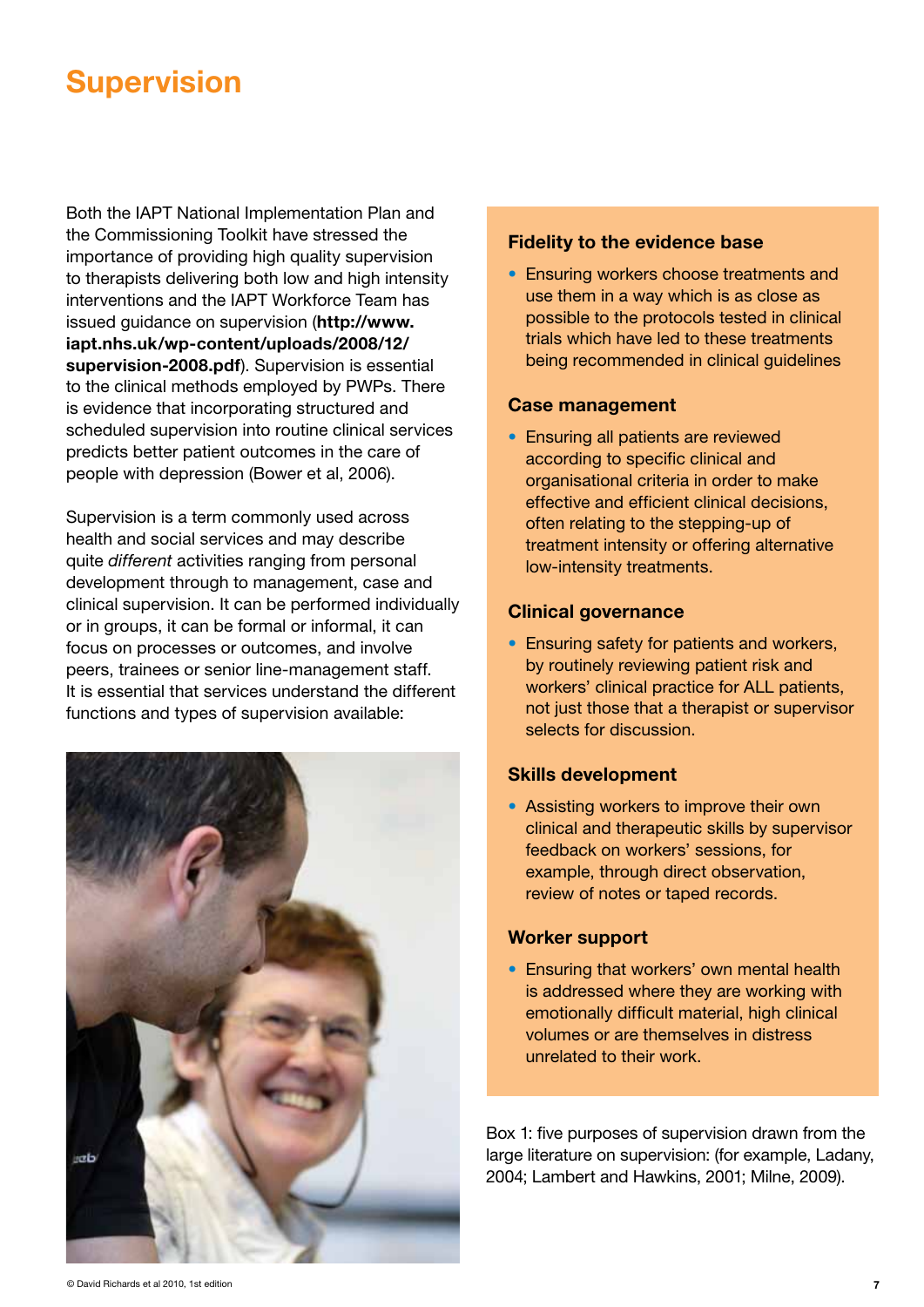# Becoming a Supervisor of Psychological Wellbeing Practitioners

Supervision of PWPs takes two main forms: *Clinical Case Management Supervision* and *Clinical Supervision*. Clinical Case Management Supervision (CCMS) is a significant departure from traditional supervision models and is the principal means of ensuring treatment fidelity, good case management and clinical governance. Clinical Supervision (CS) will be more familiar to supervisors and is the method by which PWP skills development and support is ensured. During PWP training supervisors also have an additional role to support trainee PWPs, who are required to demonstrate that they have achieved eleven *Practice Outcomes* in order to graduate from their course. It is the supervisors' responsibility to assess trainees' achievement of these practice outcomes.

Potential supervisors of PWPs must ensure that they are familiar with both the low-intensity interventions undertaken by PWPs and the two contrasting CCMS and CS supervision methods. The national IAPT workforce team have recommended that PWPs receive a minimum of one hour per week of individual CCMS and one

hour per fortnight of CS, which can be undertaken in groups. Supervisors should ensure that they have sufficient time to devote to these activities as well as the knowledge of low intensity interventions and the PWP delivery methods.

If PWPs are using self-help materials, supervisors should be fully familiar with the content of these materials. They should also be conversant and comfortable with any computerised treatment programmes in use. It is also essential that PWP supervisors familiarise themselves with local stepped care protocols operating in clinical services and the wider provision of health and social care services available locally, so that they can assist PWPs with their clinical decisionmaking around stepped care, case management and signposting. In order to familiarise themselves with the PWP methods, it is highly desirable – if not essential – that supervisors will have delivered treatment to patients themselves using PWP protocols. This is by far the best method by which supervisors can understand the issues faced by PWPs in their clinical practice.

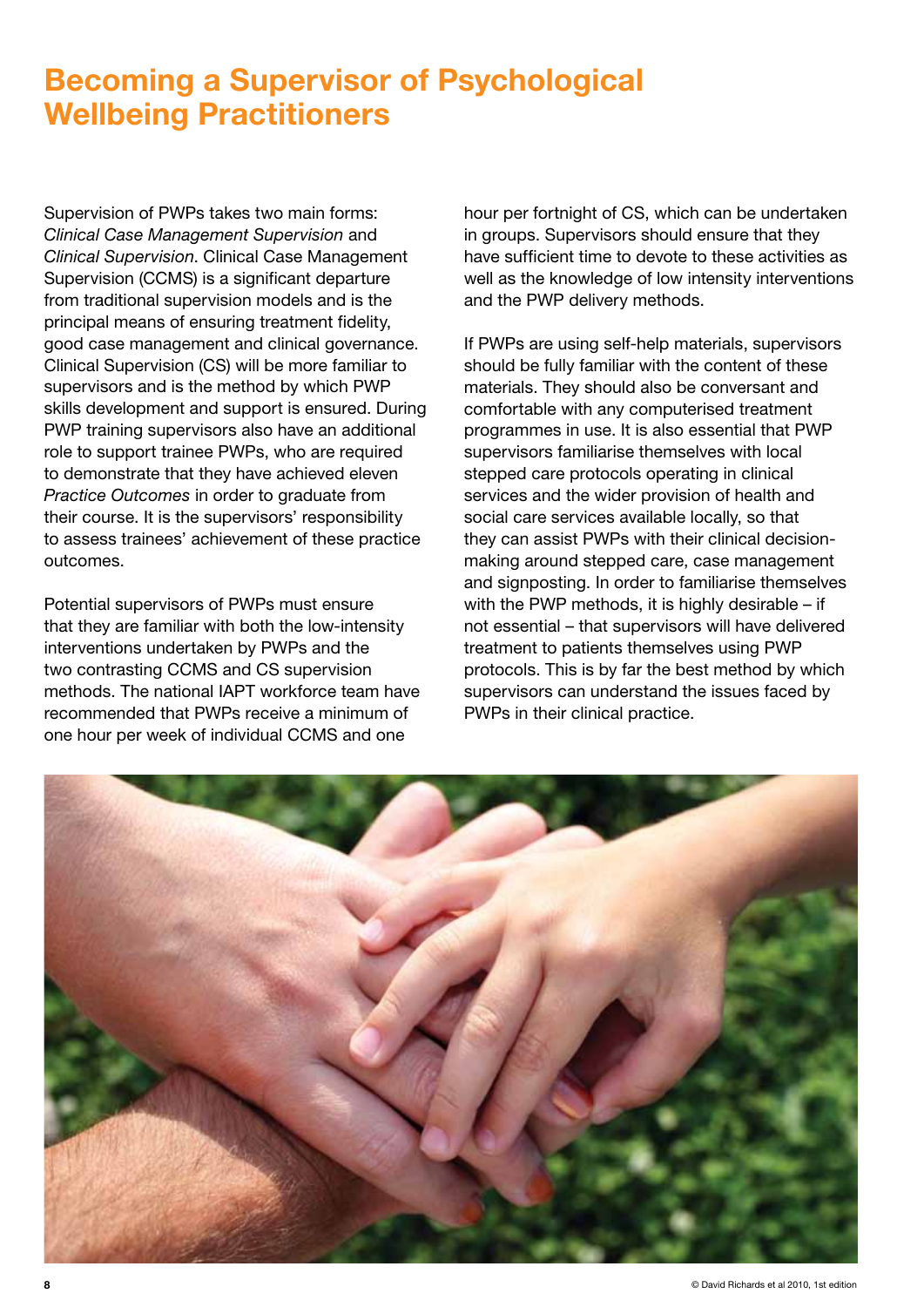## Training for Supervision

The IAPT workforce group has recommended that all IAPT supervisors should attend a specific supervision course from an education provider with an established track record of IAPT supervisor training. They should also have relevant and specific knowledge of and familiarity with IAPT services, supervising CBT therapists and high volume case management supervision.

The recommendation is that courses should be of five or seven days in duration, depending upon whether both low and high intensity IAPT supervision is to be covered. Courses may have a basic format of an introductory two day workshop which focuses on generic supervision competences followed by a further two days which focus individually on either clinical supervision for high intensity CBT therapists or CCMS and CS supervision for supervisors of PWPs. A final day workshop should integrate the previous days and deal with issues such as evaluation of clinical and supervisory skills.

It is also desirable that the competences of supervisors attending these courses are assessed and evaluated. This may be via a course training staff or through peer or self-assessment. This may be achieved through supervisors bringing in examples (e.g. audio tapes or DVDs) of their work with supervisees during the previous weeks clinical work within services. Ratings and feedback on supervision provided by supervisees might also be included, subject to the usual consent and confidentiality procedures being applied.



Although there is as yet no specific IAPT curriculum for supervisor training, the contents of courses should be based around the Roth and Pilling supervision competences (http://www.ucl. ac.uk/clinical-psychology/CORE/supervision\_ framework.htm). The critical component of supervision training for supervisors of PWPs will be the CCMS module and familiarisation with the low intensity clinical method. Although supervision training is currently accessible from a variety of providers, the CCMS aspect of training is not widely available. As a consequence, we have produced this guide and accompanying DVDs to assist PWP supervisors undertaking both CCMS and CS for PWPs.

However, the guide does not replace training. As specific IAPT training courses become more widely available, supervisors should ensure that they attend such a course and in particular the days dedicated to PWP supervision methods. The guide and DVDs should be used in conjunction with training, not as a replacement.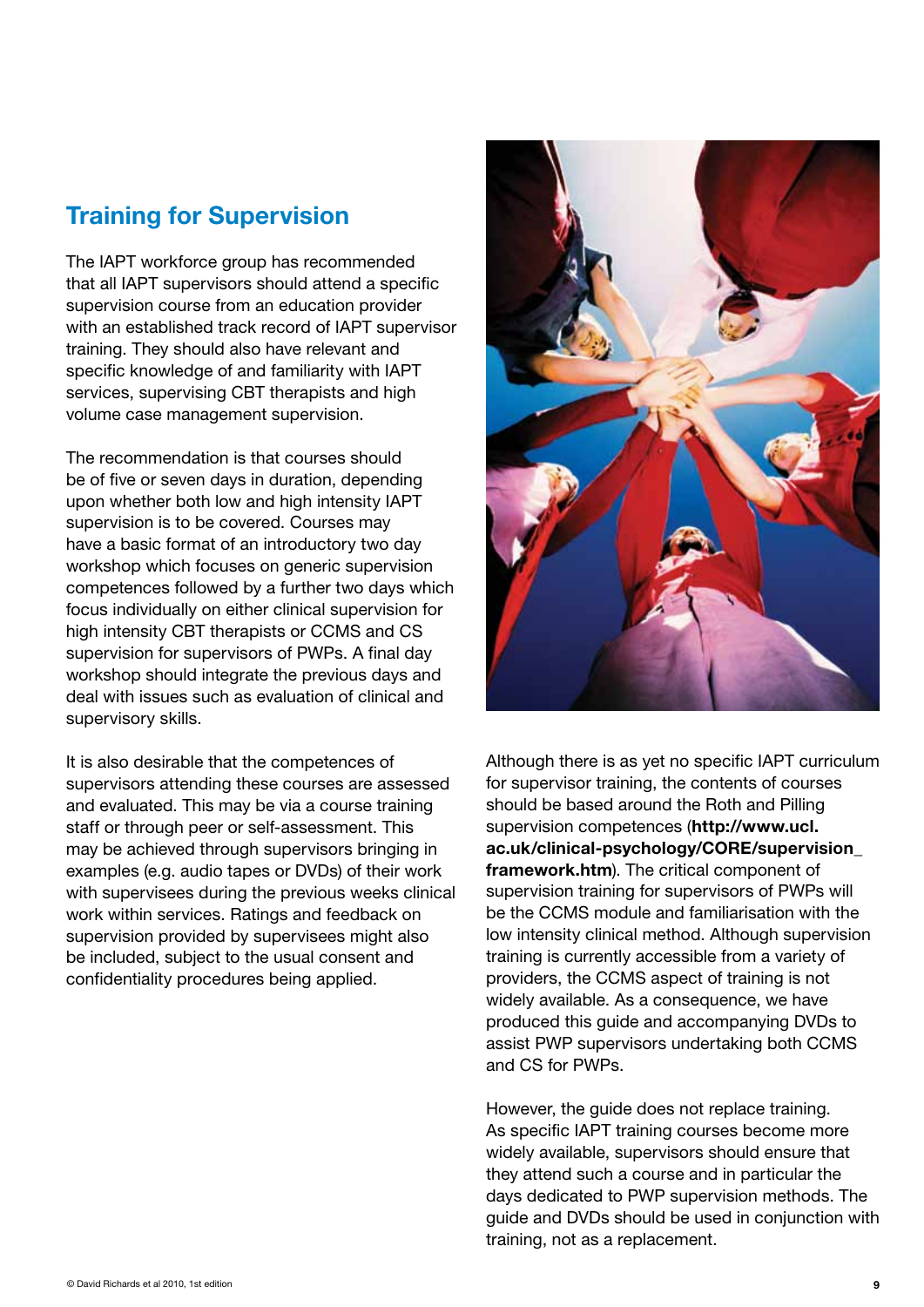# Supervising Psychological Wellbeing Practitioners

#### 1. Clinical Case Management **Supervision**

There is evidence that workers delivering lowintensity interventions achieve better patient outcomes through regular and structured supervision (Bower et al, 2006). This has led to the development and testing of a supervision protocol for 'clinical case management supervision' for a clinical trial of low-intensity working (Richards et al 2008). This protocol was then implemented in the IAPT demonstration site in Doncaster (Richards and Suckling 2008). The clinical outcomes from this site (Clark et al, 2009; Richards and Suckling 2009) provide further evidence of the effectiveness of this type of supervision as part of an overall lowintensity clinical protocol.

Clinical case management supervision in lowintensity working is directed towards high-volume case management and clinical governance. Lowintensity supervision is highly structured with cases identified according to clear pre-determined protocols where the responsibility for raising particular patients in supervision is not dependent on the wishes of the worker or their supervisor. Low-intensity supervision is as high-volume as the clinical work itself.

Clinical case management supervision for lowintensity working is, therefore, part of the 'IAPT method' tested in both clinical trials and the demonstration sites. In order to replicate the positive results of these sites, IAPT services should provide Psychological Wellbeing Practitioners with clinical case management supervision. We recommend that Psychological Wellbeing Practitioners (PWPs) working in IAPT services should receive a minimum of one hour per week of clinical case management supervision.

#### 2. Clinical Supervision for lowintensity skills development

A focus of clinical case management supervision by no means implies a neglect of skills development or worker support. Clinical supervision of a more traditional nature is still required, in addition to clinical case management supervision and particularly during training, to focus on the specific skills required for effective low-intensity working.

Supervisors should schedule additional supervision time to discuss some cases in more depth to assist PWPs hone their specific low-intensity clinical skills. Much material for discussion will flow from issues raised in clinical case management supervision sessions. We recommend that Psychological Wellbeing Practitioners (PWPs) working in IAPT services should receive a minimum of one hour per fortnight of individual or group clinical supervision.

Of critical importance in this type of clinical supervision is keeping PWPs 'boundaried' within the low-intensity method and avoiding '*mediumintensity creep*'. To do so, supervisors must be fully aware of, and preferably experienced in, the clinical content and focus of low-intensity interventions.

#### 3. Practice Outcomes for Trainee PWPs

The low-intensity curriculum consists of 45 days of training split between the University or other training providers and the clinical service. In order to pass the course, students must demonstrate that they have achieved eleven 'clinical practice outcomes'. It is the role of the practice-based supervisor to support the student in achieving these practice outcomes. The supervisor must then sign a document indicating to the course leader(s) that these outcomes have been achieved. In order to do so, supervisors must monitor and assess the developing clinical skills of the student through a variety of methods.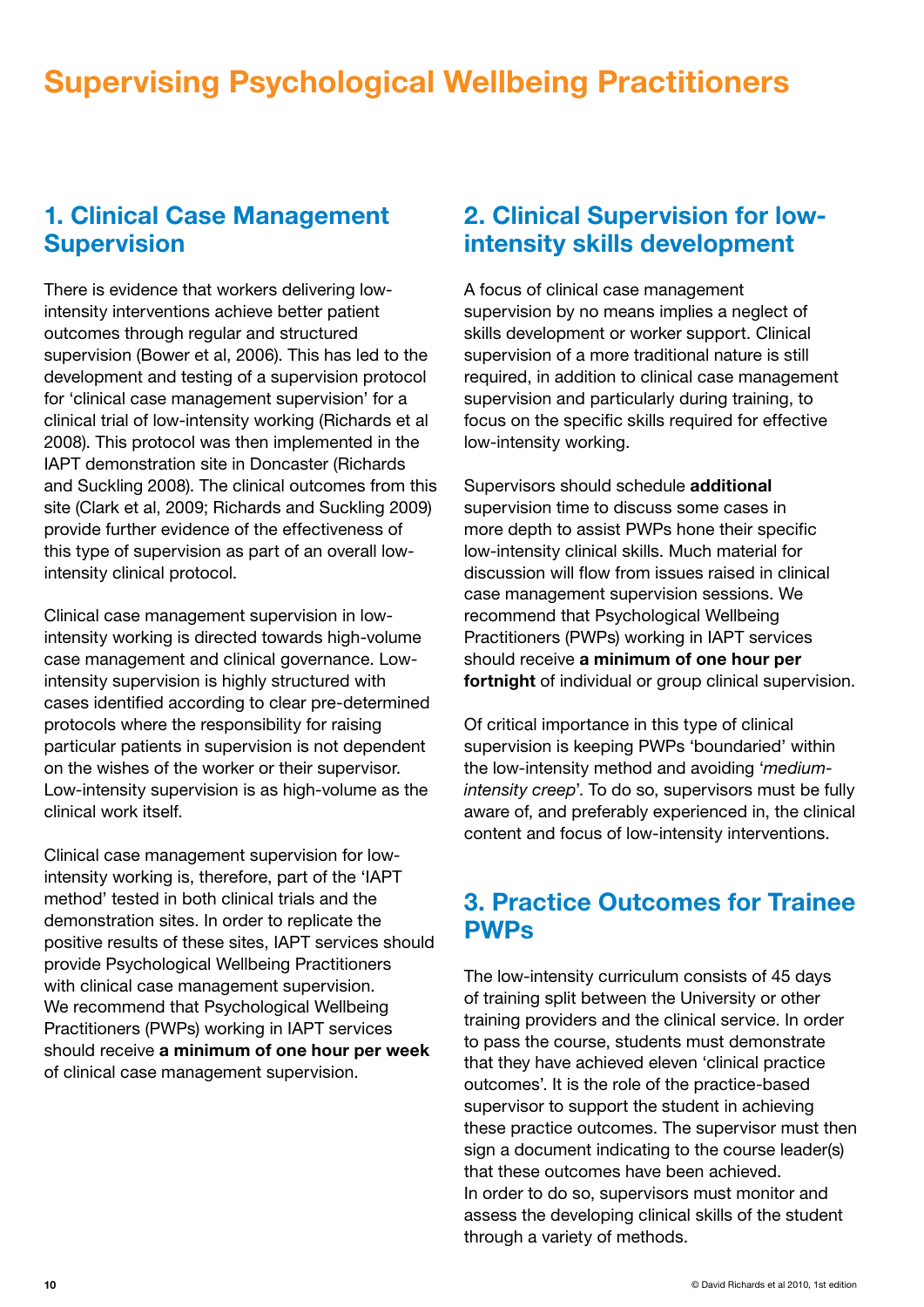It makes sense for supervisors to use information presented to them during clinical case management and clinical supervision sessions to appraise student's competence.

However, we recommend that supervisors do not restrict themselves to this information. Other sources of information could include direct observation, the use of audio tapes of clinical interviews undertaken by the student, and reflections by the student on their developing practice. It is the student's responsibility to provide evidence of achievement to the supervisor so that the supervisor is satisfied that the student has met their outcomes.

## **Summary**

#### Supervision for Psychological Wellbeing Practitioners working with low-intensity interventions consists of:

- 1. Clinical case management supervision for a minimum of one hour per week.
- 2. Clinical supervision for a minimum of one hour per fortnight.

#### Additionally, trainee PWPs require supervisors to:

3. Monitor and support their attainment of 11 clinical practice outcomes.

The following pages describe how clinical supervisors can implement clinical case management supervision, understand the boundaries of the low-intensity clinical method and detail the clinical practice outcomes which students are required to achieve in order to qualify as Psychological Wellbeing Practitioners.

#### **References**

Bower, P, Gilbody, S, Richards, DA, Fletcher, J, Sutton, A. (2006). Collaborative care for depression in primary care. Making sense of a complex intervention: systematic review and meta regression. *British Journal of Psychiatry*, 189, 484-493.

Clark, D.M., Layard, R., Smithies, R., Richards, D.A., Suckling, R., and Wright, B. (2009). Improving access to psychological therapy: initial evaluation of two UK demonstration sites. *Behaviour Research and Therapy*  47, 910-920

Department of Health (2008). *Improving Access to Psychological Therapies. Implementation Plan: Curriculum for Low Intensity Therapies Workers*. London: Department of Health/Mental Health Programme/Improving Access to Psychological Therapies. (http://www.iapt.nhs.uk/2008/02/10/ curricula-for-high-intensity-therapist-and-low-intensitytherapy-workers/)

Ladany, N. (2004). Psychotherapy supervision: what lies beneath? *Psychotherapy Research*, 14(1): 1-19.

Lambert, M.J. and Hawkins, E.J. (2001). Using information about patient progress in supervision: are outcomes enhanced? *Australian Psychologist*, 36(2): 131-138.

Milne, D.L. (2009). *Evidence-Based Clinical Supervision: Principles & Practice*. Leicester: BPS/Blackwell.

Richards, DA, Lovell K, Gilbody S, Gask L, Torgerson D, Barkham M, Bower P, Bland JM, Lankshear A, Simpson A, Fletcher J, Escott D, Hennessy S, Richardson R. (2008). Collaborative Care for Depression in UK Primary Care: A Randomised Controlled Trial. *Psychological Medicine*, 38: 279-288.

Richards, D.A. and Suckling, R (2008). Improving access to psychological therapy: the Doncaster demonstration site organisational model. *Clinical Psychology Forum*, 181: 9-16.

Richards, D.A. and Suckling, R (2009) Improving Access to Psychological Therapies (IAPT): Phase IV Prospective Cohort Study. *British Journal of Clinical Psychology* (in press) doi: 10.1348/014466509X405178

Turpin, G. and Wheeler, S. (2008). Improving Access to Psychological Therapies (IAPT): Supervision Guidance. http://www.iapt.nhs.uk/wp-content/uploads/2008/12/ supervision-2008.pdf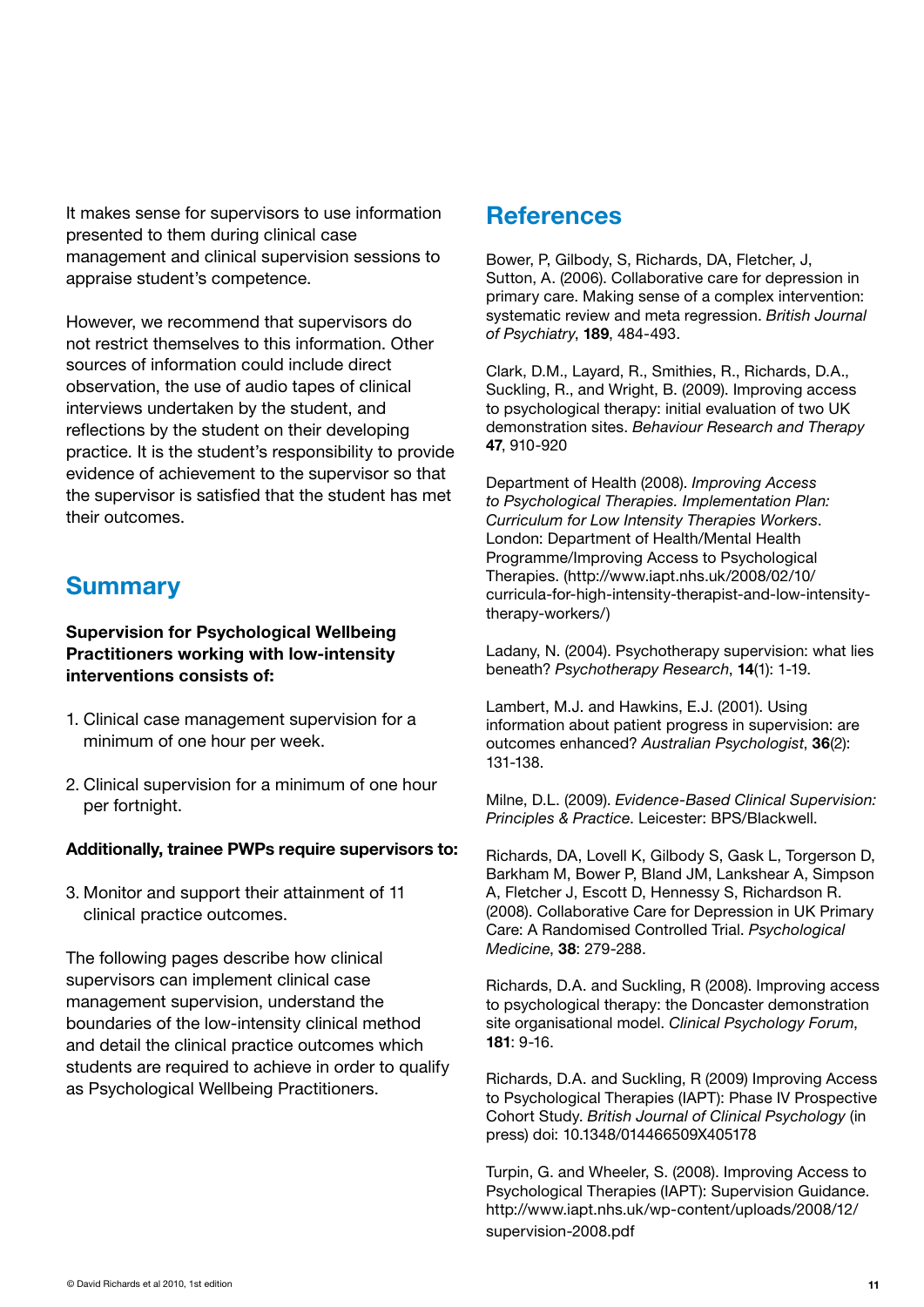# Implementing Clinical Case Management Supervision

Clinical case management supervision (CCMS) is organised differently from most other models of supervision to account for the high case loads carried by psychological wellbeing practitioners (PWPs). Nonetheless, all supervision requires discussion between a worker and the supervisor about patients' clinical presentations, safety and progress, and about the process and techniques being used by the worker. This type of supervision is essential since in high volume working environments it is easy for cases to slip through the net and never be discussed. It is best facilitated by automated IT-based case management systems.

Clinical case management supervision is undertaken at regular (usually weekly), timetabled intervals, rather than at the request of the supervisee. Discussions in clinical case management supervision always include supervisee presentations of patients at predetermined stages in their care pathway and / or who have particular clinical characteristics. This type of supervision has been shown to be linked to better patient outcomes in a collaborative care system (Bower et al, 2006).

Supervisors of PWPs should be familiar with the nature of low-intensity work, ideally having themselves delivered low-intensity treatments. Currently, PWPs tend to be supervised by CBT therapists from high-intensity steps. However, more experienced PWPs with specific training in supervision should be able to take on a supervisor role. Clinical case management supervision is carefully structured to enable efficient support and shared decision-making by the PWP and their supervisors. A large number of cases will usually be discussed in any one supervision session.

In order to become proficient at clinical case management supervision, supervisors should watch the accompanying **Clinical case** management DVD and familiarise themselves with assessment sheet A7. This is the assessment schedule used to assess student PWP supervisee competences during training. The Clinical case management DVD shows a PWP presenting and discussing cases during a clinical case management supervision session.

The PWP has selected relevant cases from her caseload (in this case we have not included ITmediated automatic selection, although we strongly suggest that automated selection is by far the most effective and safest way of selecting cases). She introduces the session, presents information, discusses cases with and receives feedback from her supervisor, and comes to a shared management decision which includes a clear plan of action with each patient. We recommend that supervisors watch the **Clinical case management** DVD whilst studying sheet A7.

We also recommend that supervisors practice clinical case management supervisor skills in simulated supervision sessions using the DVD as a guide. This should supplement formal training provided through IAPT/SHA commissioned supervision courses.

#### Learning aids

Supervision Checklist C8

Clinical Case Management DVD

Assessment Sheet A7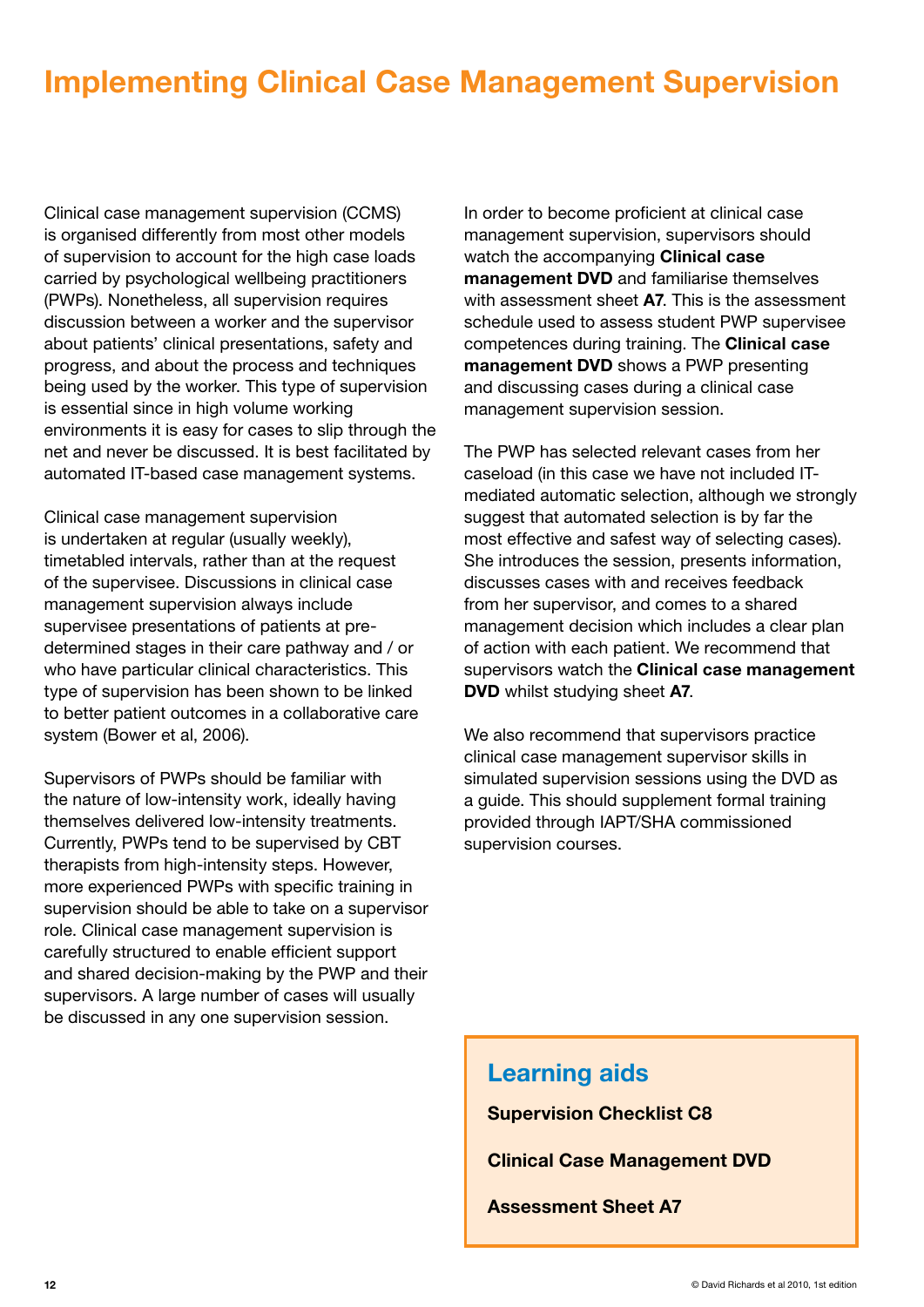# Overview of clinical case management supervision

Supervision should usually start with an overall discussion of a worker's full case load numbers, to enable the supervisor to assess the worker's ability to manage his or her case load. Following this first stage, the following principles should guide the selection of cases for discussion:

- Any new patients.
- All patients on the worker's case load should be discussed regularly, and certainly no less frequently than at four-weekly intervals.
- Any patients with risk levels above a predetermined threshold.
- All patients whose scores on clinical measures are above a predetermined threshold.
- All patients whose appointments are overdue or who have not been contacted recently by the psychological wellbeing practitioner
- Any patient for whom the worker requires further support

#### Presenting cases

PWPs should be able to present patients' demographic, clinical, process and outcome information succinctly and accurately. Preparation is key; as is good note keeping. As well as automatically detecting patients who require supervisory review, IT-mediated supervision systems make the rapid review of notes, outcome measures, risk and clinical activity far more efficient. Supervision ensures that the clinical protocols are being followed, including agreed strategies by which PWPs assess and manage any presenting risk.

In clinical case management supervision, psychological wellbeing practitioners normally present the following information for all new cases. This is information they will have gathered during their first contact appointment with patients:

• Gender, age, main problem statement, level of risk, onset and duration of current problem, previous episodes, past treatment, current scores on clinical measures, any co-morbidity issues, any cultural, language or disability considerations, employment status, current treatment from GP or other workers, lowintensity treatment plan, low-intensity action already initiated.

In addition, where supervision is concerned with patients being reviewed at pre-determined intervals (for example every four weeks), where risk level causes concern, where outcome measures remain high or where supervision is at the PWP's request, it is helpful if workers also present:

• An episode treatment summary which includes: intervention summary; number of contacts; duration of contacts; patient progress report including patients' engagement with and response to low-intensity treatment; risk management plan, scores on sessional clinical outcome measures; alternative low-intensity treatments available and suggestions for alternative treatments where necessary, for example stepping up to high-intensity treatment.

Where patients' appointments are overdue, if patients have not attended scheduled contacts (including telephone appointments) or have 'dropped out' of treatment, the following information is also useful:

• Number of attempts made to contact the patient including telephone calls, time of calls, letters and other contact attempts.

Following each discussion of an individual patient, supervisors need to record their agreed action. It is generally better from a clinical governance and audit perspective to have the supervisor enter the agreed plan, then sign and date the record. Certain IT-mediated supervision systems can automatically stamp the date and a supervisor's signature onto the record.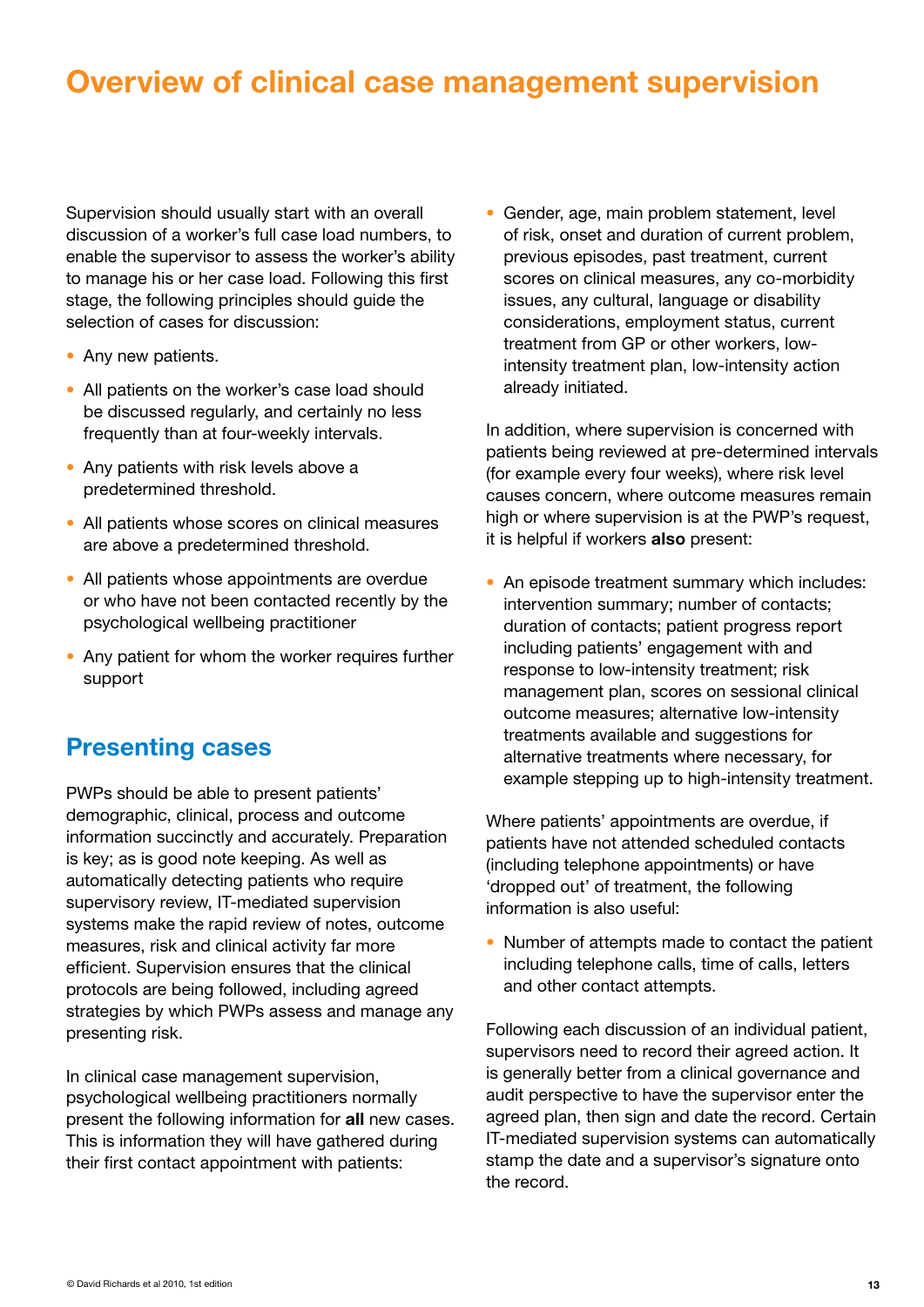# **C8** Supervision checklist

| Number of patients on case load          |  |
|------------------------------------------|--|
| Number of patients requiring supervision |  |

| 1. All Patients requiring supervision                     |  |
|-----------------------------------------------------------|--|
| Gender, age                                               |  |
| Main problem statement                                    |  |
| Level of risk                                             |  |
| Onset and duration of current problem                     |  |
| Previous episodes, past treatment                         |  |
| Current scores on clinical measures (at least PHQ9, GAD7) |  |
| Co-morbidity issues                                       |  |
| Cultural, language or disability considerations           |  |
| <b>Employment status</b>                                  |  |
| Treatment from GP or other workers                        |  |
| Low-intensity treatment plan                              |  |
| Low-intensity action already initiated                    |  |

| 2. Patients for scheduled review at risk, where measures remain high, or at student's request |  |  |  |
|-----------------------------------------------------------------------------------------------|--|--|--|
| Summary of case as above in section 1                                                         |  |  |  |
| Reason for supervision (scheduled review point, high scores, risk level)                      |  |  |  |
| Intervention summary                                                                          |  |  |  |
| Number and duration of contacts                                                               |  |  |  |
| Patient engagement with low-intensity treatment                                               |  |  |  |
| Patient response to low-intensity treatment                                                   |  |  |  |
| Scores on sessional clinical outcome measures                                                 |  |  |  |
| Low-intensity treatment plan                                                                  |  |  |  |
| Alternative treatment plan including stepping up to high-intensity treatment                  |  |  |  |

| 3. Patients overdue, not attended or 'dropped out' |  |  |  |
|----------------------------------------------------|--|--|--|
| Summary of case as above in section 1              |  |  |  |
| Reason for supervision                             |  |  |  |
| Summary of progress before non-contact             |  |  |  |
| Number of attempts made to contact the patient     |  |  |  |
| Number and methods of contact attempted            |  |  |  |
| Time of any telephone calls                        |  |  |  |

Pages 14-22 taken from *Reach Out National Programme Educator Materials to Support the Delivery of Training for Psychological Wellbeing Practitioners Delivering Low Intensity Interventions*. 2nd edition David Richards and Mark Whyte.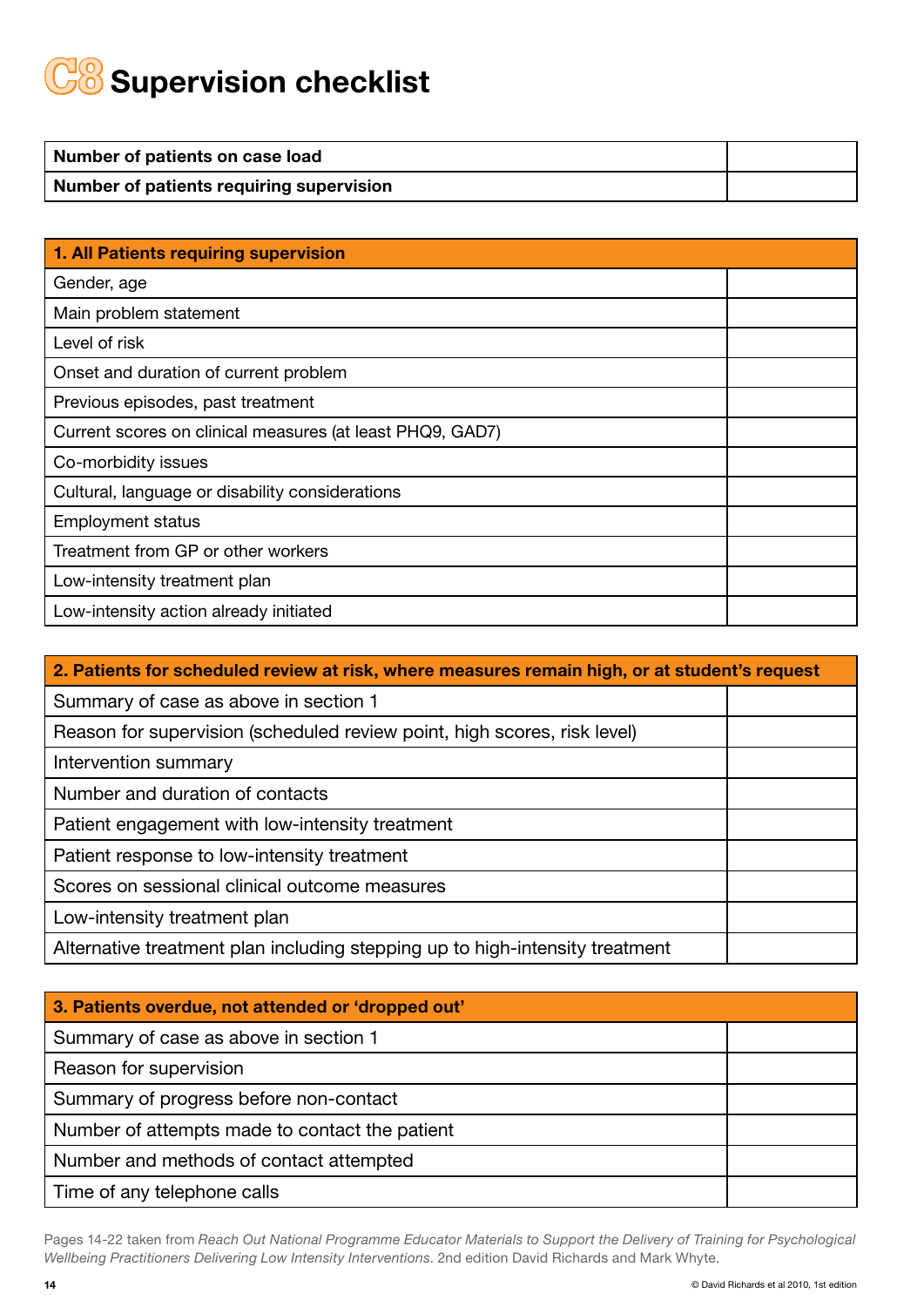# How to plan the clinical case management supervision assessment

Students should be given a portfolio of at least 20 cases from which they will select 10-12 for supervision. These cases should meet the following criteria for supervision and should be pre-determined by educators and examiners, but not communicated to students. The remaining cases would be routine ones which do not require immediate supervision.

Cases should be a mix of patient scenarios which describe the following situations:

#### Some new patients: at least three scenarios

Each scenario should provide sufficient information so that students can extract a succinct problem summary statement from information in the scenario including: gender, age, main problem, triggers, autonomic, behavioural and cognitive symptoms, impact, level of risk, onset and duration of current problem, previous episodes, past treatment, current scores on clinical measures, any co-morbidity issues, any cultural, language or disability considerations, employment status, current treatment from GP or other workers, low-intensity treatment plan, low-intensity action already initiated. The information should be presented clearly but not necessarily in the 'right' order. At least one of these patients should be unsuitable for low-intensity treatment.

#### Some patients at certain predetermined intervals in treatment, no less than fourweekly: one to three scenarios

Information should be presented as above but with additional material on: intervention summary; number of contacts; duration of contacts; patient progress including patients' engagement with and response to low-intensity treatment; risk management plan, scores on sessional clinical outcome measures.

#### Some patients with risk levels above a predetermined threshold: one to three scenarios

A number of scenarios should be presented where patients are at higher risk: for example, someone with frequent thoughts of suicide but no plans; someone who is an active suicide risk; someone who may be at risk of neglecting their children. These scenarios should include all the information presented in first two scenario categories with the addition of information on what the psychological wellbeing practitioner did to manage the patient's risk during their last contact with this patient.

Some patients with high scores on clinical measures above a predetermined threshold – ordinarily a score of 15 or more on the PHQ9 or GAD7: one to three scenarios Scenarios should include information covered in first two scenario categories where clinical outcome measures are above 15 on one or other of the PHQ9 and GAD7.

#### Some patients who are overdue for appointments: one to two scenarios

Scenarios should include all the information in first two scenario categories plus information on the number of attempts the psychological wellbeing practitioner has made to contact the patient including telephone calls, time of calls, letters and other contact attempts.

#### Some patients where it is clear the student / psychological wellbeing practitioner should be seeking self-determined advice: one to two scenarios

At least one scenario should be presented which is within the competency of the psychological wellbeing practitioner but where there is comorbidity requiring advice from supervisors.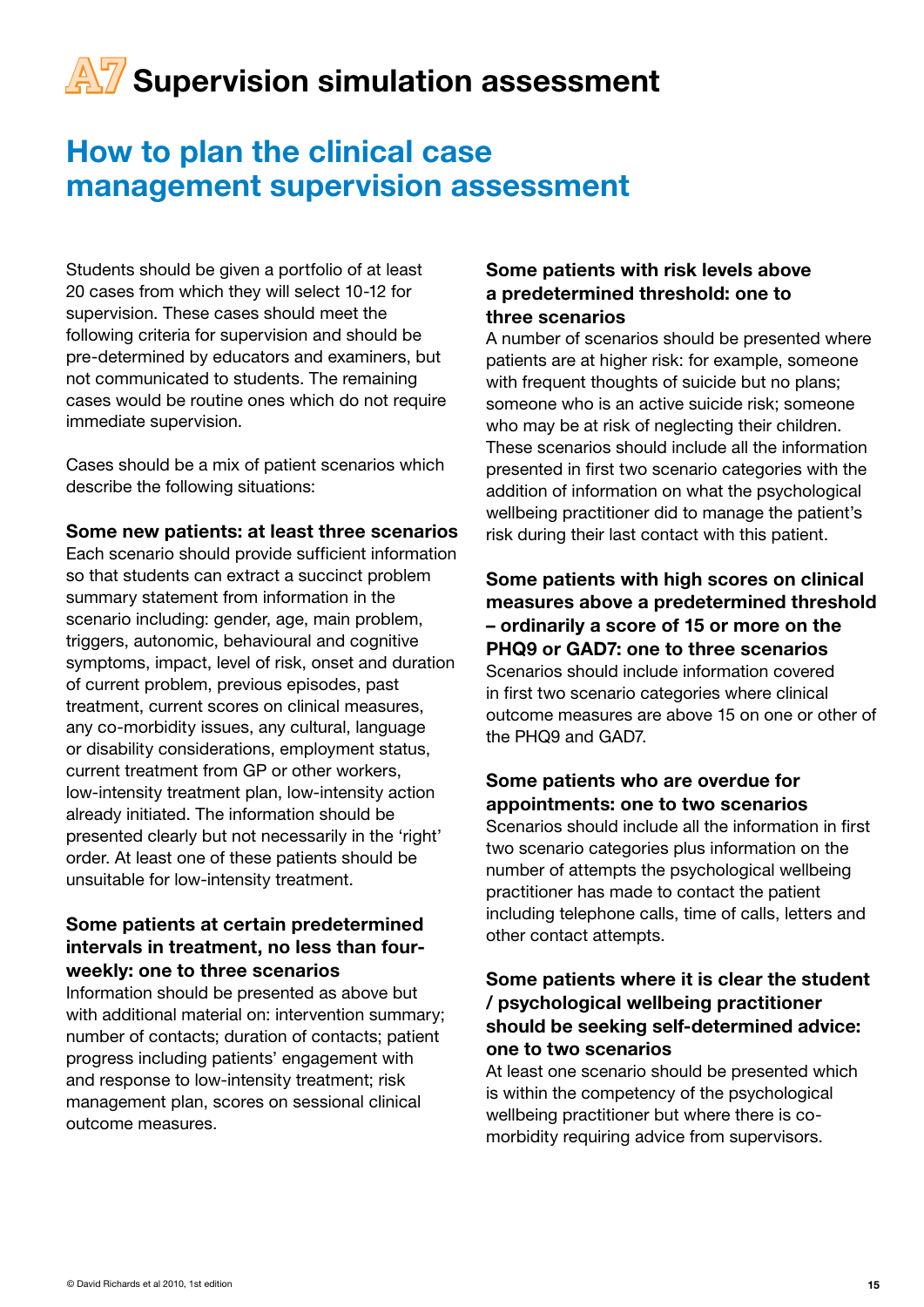# Clinical case management supervision assessment: How to use this rating sheet

#### This rating sheet is divided into five sections:

- 1. Selection of cases for supervision
- 2 Introduction to the supervision session
- 3. Information giving
- 4. Discussion of clinical options
- 5. Shared decision making

Each section includes a number of competences which are specific and central to these five aspects of clinical case management supervision.

Each component of the rating sheet is divided into three columns. Assessors should rate each competence according to observations made of the student's performance. The right-hand column represents an aspect of the performance which was not conducted sufficiently well to be regarded as competent. The middle column should be ticked when students displayed the behaviours necessary but could have done more. The left-hand column is reserved for students who are fully competent in the relevant skill. Guidelines are given in each cell of the rating sheet to assist assessors make an objective judgement of competence.

The four sections are weighted: 5% for the selection of cases for supervision section, 5% for the introduction to the supervision session section; 20% for the information giving section, 40% for the discussion of clinical options section, 30% for the shared decision making section.

Each section is rated from  $0 - 10$  and multiplied by the relevant weighting to give a final score. The assessment is marked as an overall pass / fail exercise.

The information giving section MUST be passed independently – students cannot fail the information giving section and make up marks on the other four sections. The section ratings given should reflect the amalgamated ticks given in each cell, the majority of which would need to be in the left-hand or middle columns to constitute a pass. Because competence ratings are dependent on multiple criteria, the overall percentage ratings are indicative only and used to give students feedback rather than indicate concrete competence performance differences between students.

It is best to use this assessment sheet on filmed supervision simulation interviews using actors, clinical or teaching staff with clear instructions on how to role play supervisors. This allows the scenarios being assessed to be consistent between students. Filming also allows double blind marking, external examiner scrutiny and an audit trail. Finally, filming allows students to observe their own supervision session in order to write a reflective commentary on their own performance. The reflective commentary is subject to the examination regulations of the awarding body and is assessed accordingly.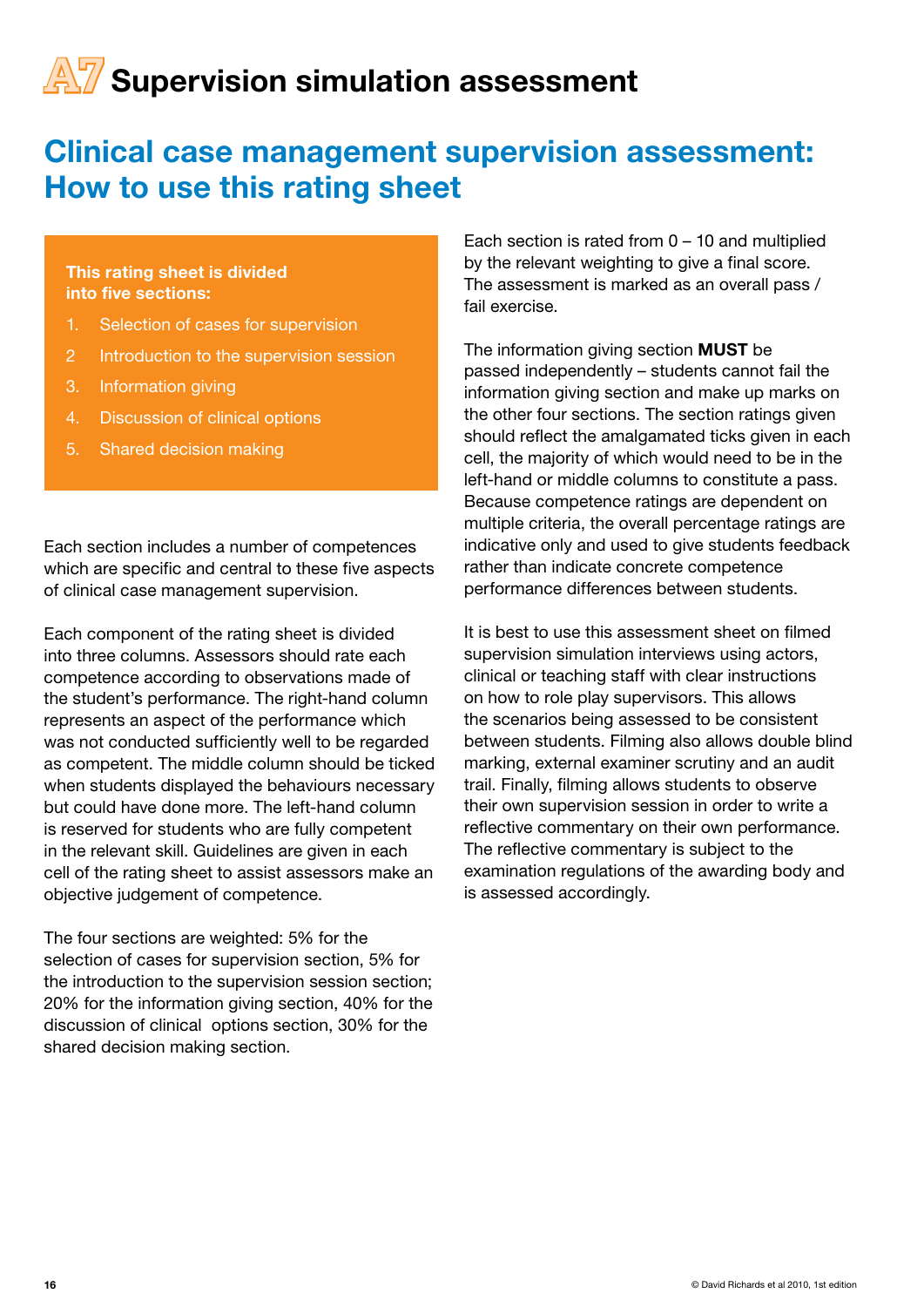Participant Number: Date:

## Selection of cases for supervision – WEIGHTING 5%

|                                                                                                                                | <b>Clear evidence</b>               | Some evidence                                                          | <b>Insufficient evidence</b>                                        |
|--------------------------------------------------------------------------------------------------------------------------------|-------------------------------------|------------------------------------------------------------------------|---------------------------------------------------------------------|
|                                                                                                                                | demonstrated                        | demonstrated                                                           | demonstrated                                                        |
|                                                                                                                                | (The student fully                  | (The student                                                           | (The student                                                        |
|                                                                                                                                | demonstrated the                    | demonstrates part of                                                   | demonstrated                                                        |
|                                                                                                                                | criteria)                           | the skill or limited skill)                                            | insufficient skill)                                                 |
| Student has selected<br>the correct cases<br>identified for<br>supervision from<br>the case load in the<br>simulation exercise | (All cases correctly<br>identified) | (No more than 20% of<br>cases missing from the<br>student's selection) | (More than 20% of<br>cases missing from the<br>student's selection) |

|  |  | 0 1 2 3 4 5 6 7 8 9 10 |  |  |  |
|--|--|------------------------|--|--|--|
|  |  |                        |  |  |  |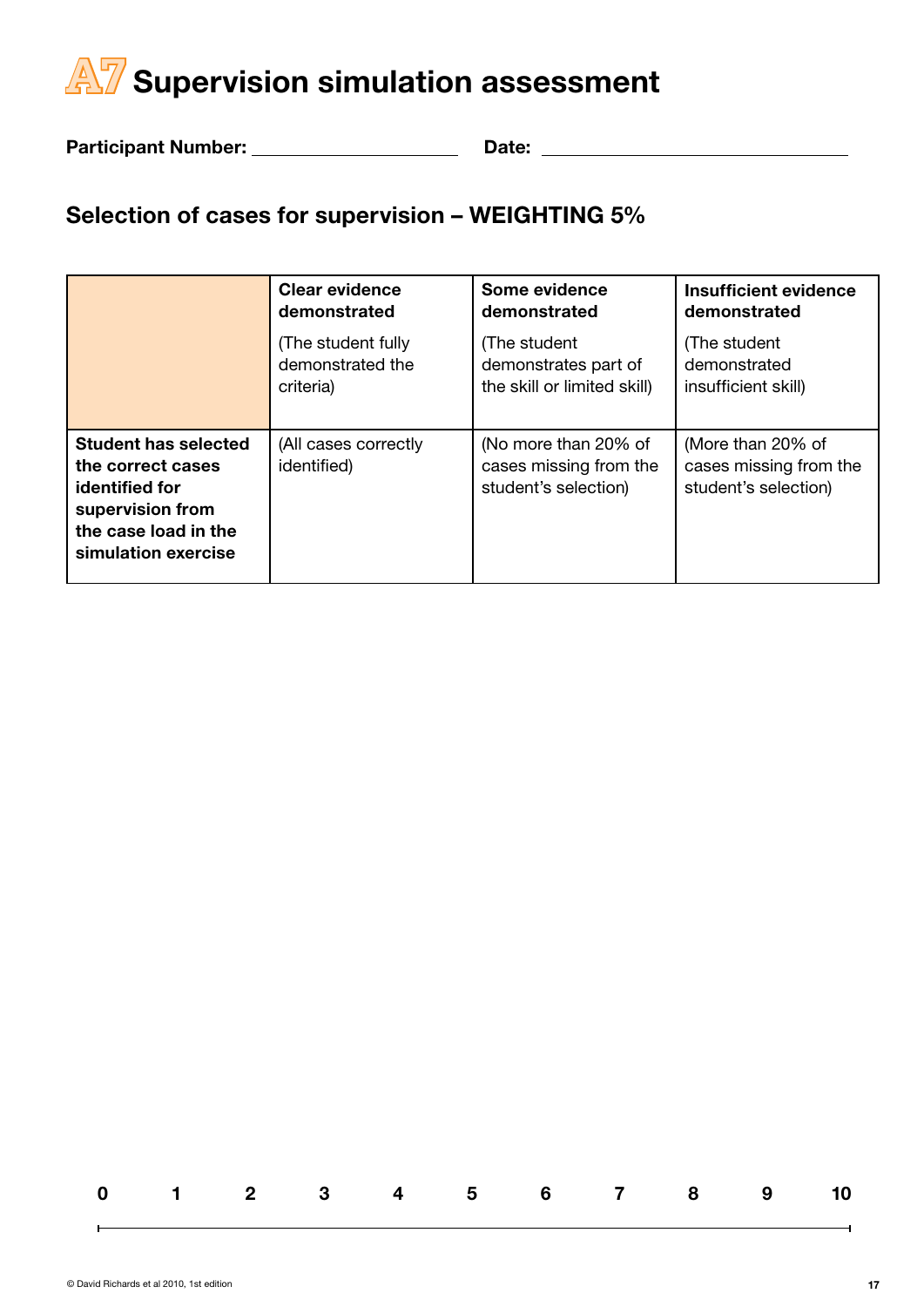

Participant Number: Date:

## Introduction to supervision session – WEIGHTING 5%

|                                                                                                                                      | <b>Clear evidence</b><br>demonstrated                       | Some evidence<br>demonstrated                  | Insufficient evidence<br>demonstrated  |
|--------------------------------------------------------------------------------------------------------------------------------------|-------------------------------------------------------------|------------------------------------------------|----------------------------------------|
| Student presents the<br>total number of cases<br>on his / her active case<br>load to the supervisor                                  | (Presents this<br>information)                              |                                                | (Does not present this<br>information) |
| Student presents the<br>number of cases for<br>supervision to the<br>supervisor                                                      | (Presents this<br>information)                              |                                                | (Does not present this<br>information) |
| Student organises the<br>cases for supervision<br>using supervision case<br>categories and states<br>the numbers in each<br>category | (Presents a category<br>summary for all cases<br>presented) | (Incompletely presents<br>categories of cases) | (Does not present case<br>categories)  |

 $\overline{\phantom{0}}$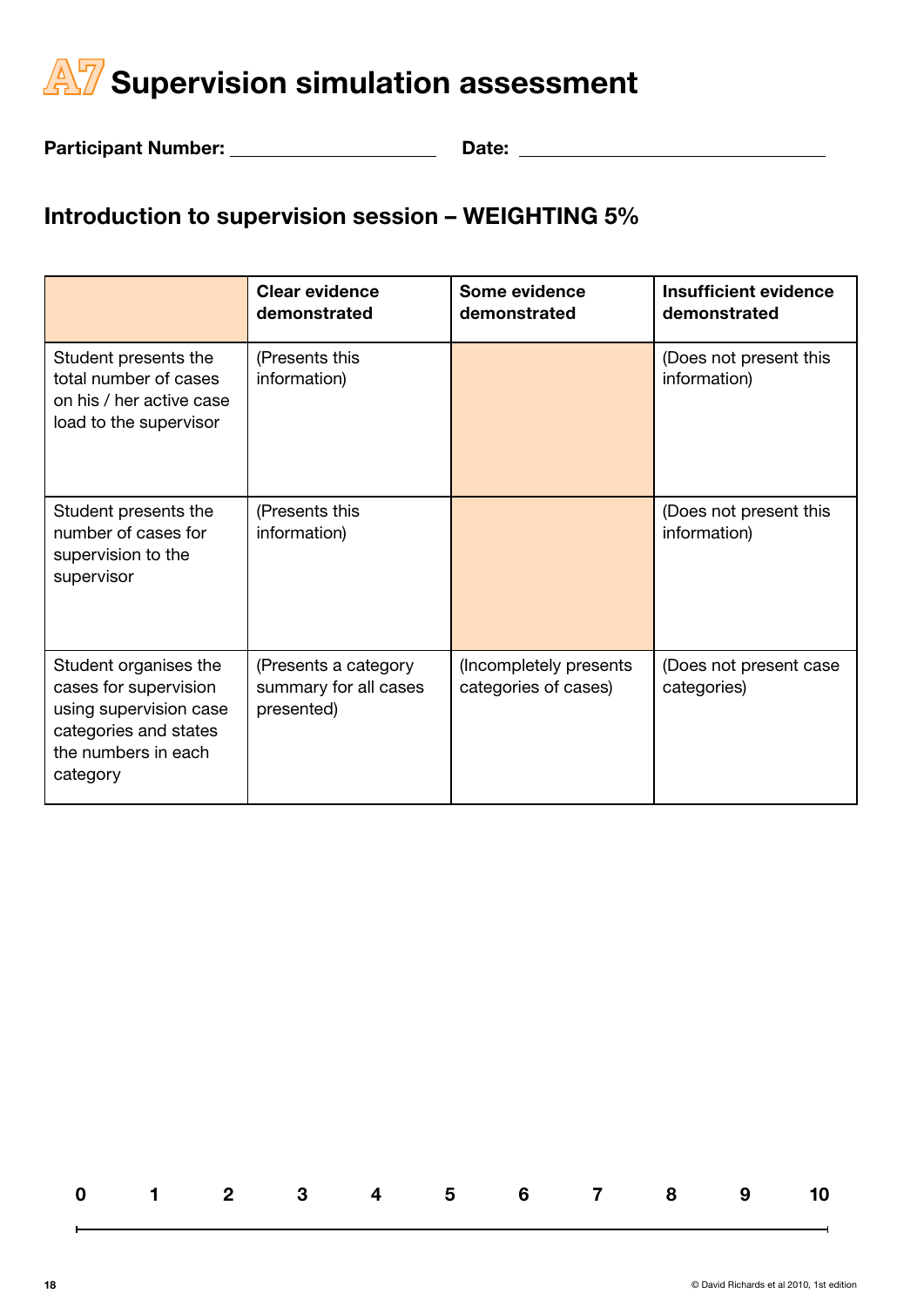## Information giving skills – WEIGHTING 20%

|                                                              | <b>Clear evidence</b><br>demonstrated    | Some evidence<br>demonstrated                              | <b>Insufficient evidence</b><br>demonstrated            |
|--------------------------------------------------------------|------------------------------------------|------------------------------------------------------------|---------------------------------------------------------|
| Information presented<br>for <b>ALL</b> cases                | (Information presented<br>for all cases) | (Information missing<br>from no more than 20%<br>of cases) | (Information missing<br>from more than 20% of<br>cases) |
| Gender                                                       |                                          |                                                            |                                                         |
| Age                                                          |                                          |                                                            |                                                         |
| <b>Main problem</b><br>statement                             |                                          |                                                            |                                                         |
| <b>Level of risk</b>                                         |                                          |                                                            |                                                         |
| <b>Onset and duration</b><br>of current problem              |                                          |                                                            |                                                         |
| Previous episodes,<br>past treatment                         |                                          |                                                            |                                                         |
| <b>Current scores on</b><br>clinical measures                |                                          |                                                            |                                                         |
| <b>Co-morbidity issues</b>                                   |                                          |                                                            |                                                         |
| <b>Cultural, language</b><br>or disability<br>considerations |                                          |                                                            |                                                         |
| <b>Employment status</b>                                     |                                          |                                                            |                                                         |
| <b>Treatment from GP</b><br>or other workers                 |                                          |                                                            |                                                         |
| Low-intensity<br>treatment plan                              |                                          |                                                            |                                                         |
| Low-intensity action<br>already initiated                    |                                          |                                                            |                                                         |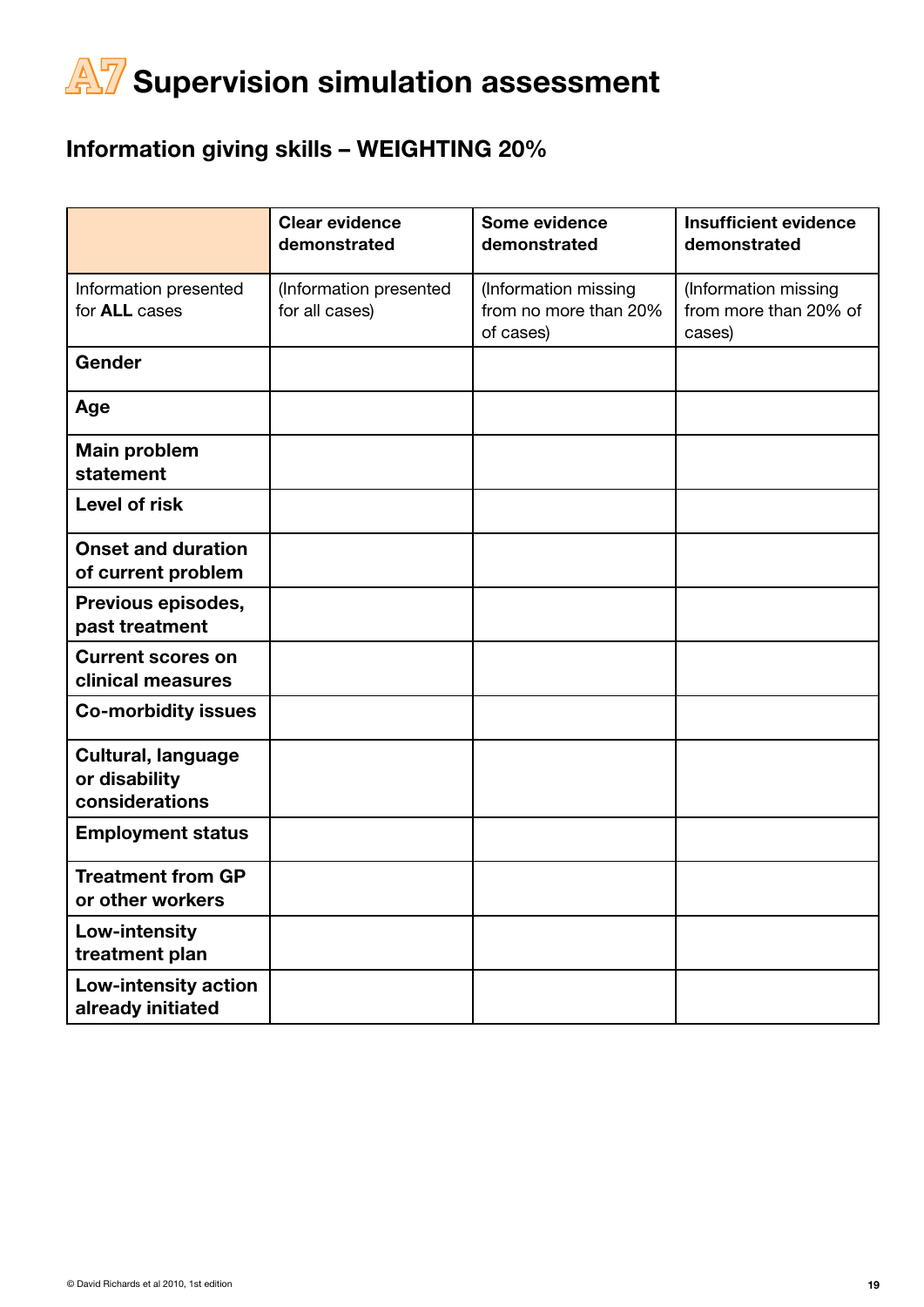## Information giving skills (continued) – WEIGHTING 20%

#### Additional information presented in cases for:

• scheduled review

• where outcome measures remain high

• risk review

• where student specifically requests supervision

|                                                                         | <b>Clear evidence</b><br>demonstrated    | Some evidence<br>demonstrated                              | <b>Insufficient evidence</b><br>demonstrated            |
|-------------------------------------------------------------------------|------------------------------------------|------------------------------------------------------------|---------------------------------------------------------|
|                                                                         | (Information presented<br>for all cases) | (Information missing<br>from no more than 20%<br>of cases) | (Information missing<br>from more than 20%<br>of cases) |
| Reason for supervision                                                  |                                          |                                                            |                                                         |
| Intervention summary                                                    |                                          |                                                            |                                                         |
| Number and duration<br>of contacts                                      |                                          |                                                            |                                                         |
| Patient engagement<br>with low-intensity<br>treatment                   |                                          |                                                            |                                                         |
| Patient response to<br>low-intensity treatment                          |                                          |                                                            |                                                         |
| <b>Continuation scores</b><br>on sessional clinical<br>outcome measures |                                          |                                                            |                                                         |
| Low-intensity<br>treatment plan                                         |                                          |                                                            |                                                         |

#### Additional information presented in cases:

• overdue • not attended • 'dropped out'

|                                            | <b>Clear evidence</b><br>demonstrated    | Some evidence<br>demonstrated                              | <b>Insufficient evidence</b><br>demonstrated            |
|--------------------------------------------|------------------------------------------|------------------------------------------------------------|---------------------------------------------------------|
|                                            | (Information presented<br>for all cases) | (Information missing<br>from no more than 20%<br>of cases) | (Information missing<br>from more than 20%<br>of cases) |
| Reason for supervision                     |                                          |                                                            |                                                         |
| Summary of progress<br>before non-contact  |                                          |                                                            |                                                         |
| Number of contact<br>attempts made         |                                          |                                                            |                                                         |
| Number and methods<br>of contact attempted |                                          |                                                            |                                                         |
|                                            |                                          | 5<br>6                                                     | 8<br>9                                                  |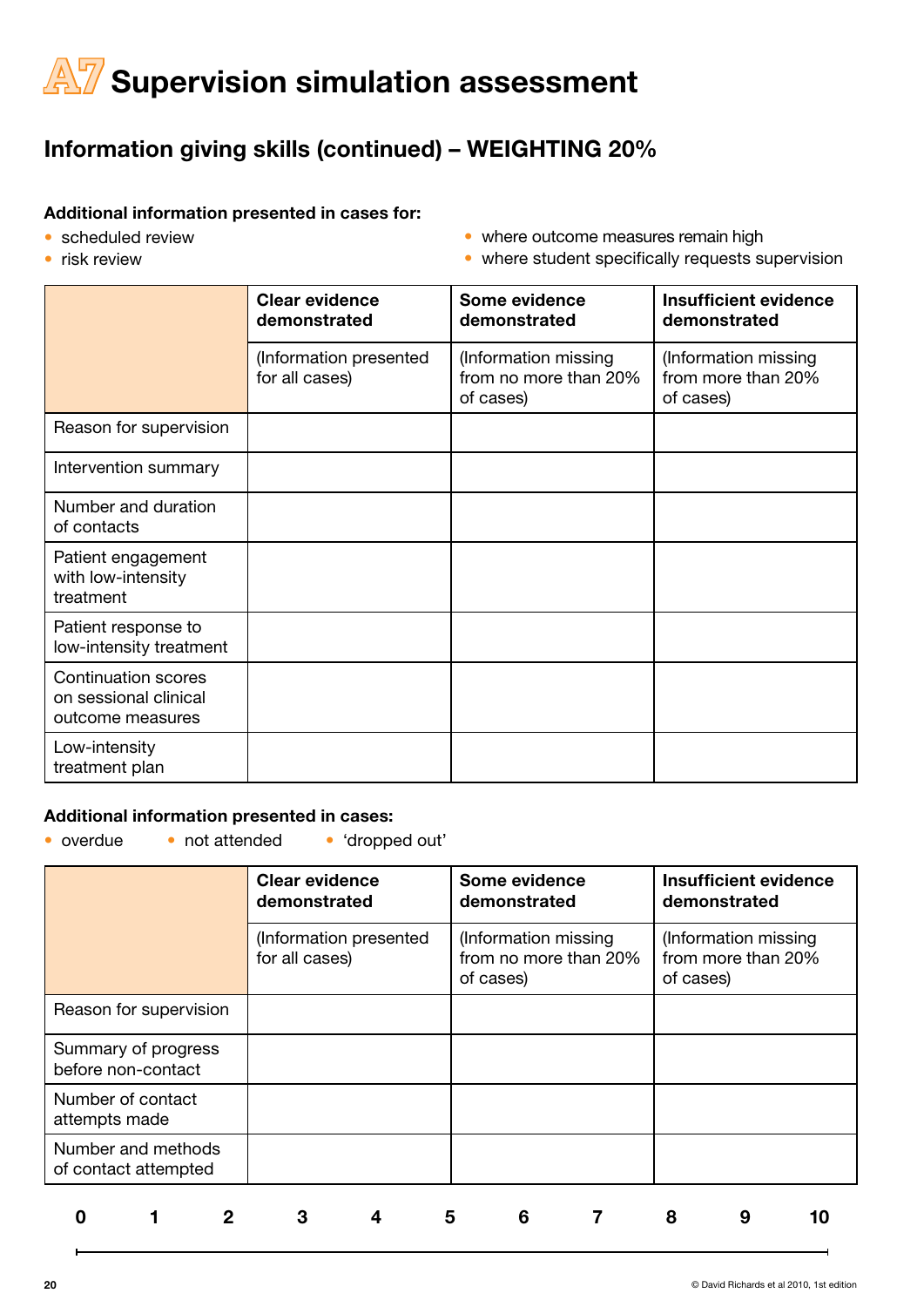#### Discussion of cases – WEIGHTING 40%

|                                                                                            | <b>Clear evidence</b><br>demonstrated | Some evidence<br>demonstrated         | <b>Insufficient evidence</b><br>demonstrated |
|--------------------------------------------------------------------------------------------|---------------------------------------|---------------------------------------|----------------------------------------------|
| Student demonstrates<br>ability to listen to<br>supervisor                                 | (Displays all / most of<br>the time)  | (Displays some / part<br>of the time) | (Not demonstrated)                           |
| Student demonstrates<br>ability to reflect<br>upon and clarify<br>supervisor's<br>comments | (Displays all / most of<br>the time)  | (Displays some / part<br>of the time) | (Not demonstrated)                           |
| <b>Student demonstrates</b><br>ability to make<br>suggestions in<br>supervision            | (Displays all / most of<br>the time)  | (Displays some / part<br>of the time) | (Not demonstrated)                           |

|  |  | 0 1 2 3 4 5 6 7 8 9 10 |  |  |  |
|--|--|------------------------|--|--|--|
|  |  |                        |  |  |  |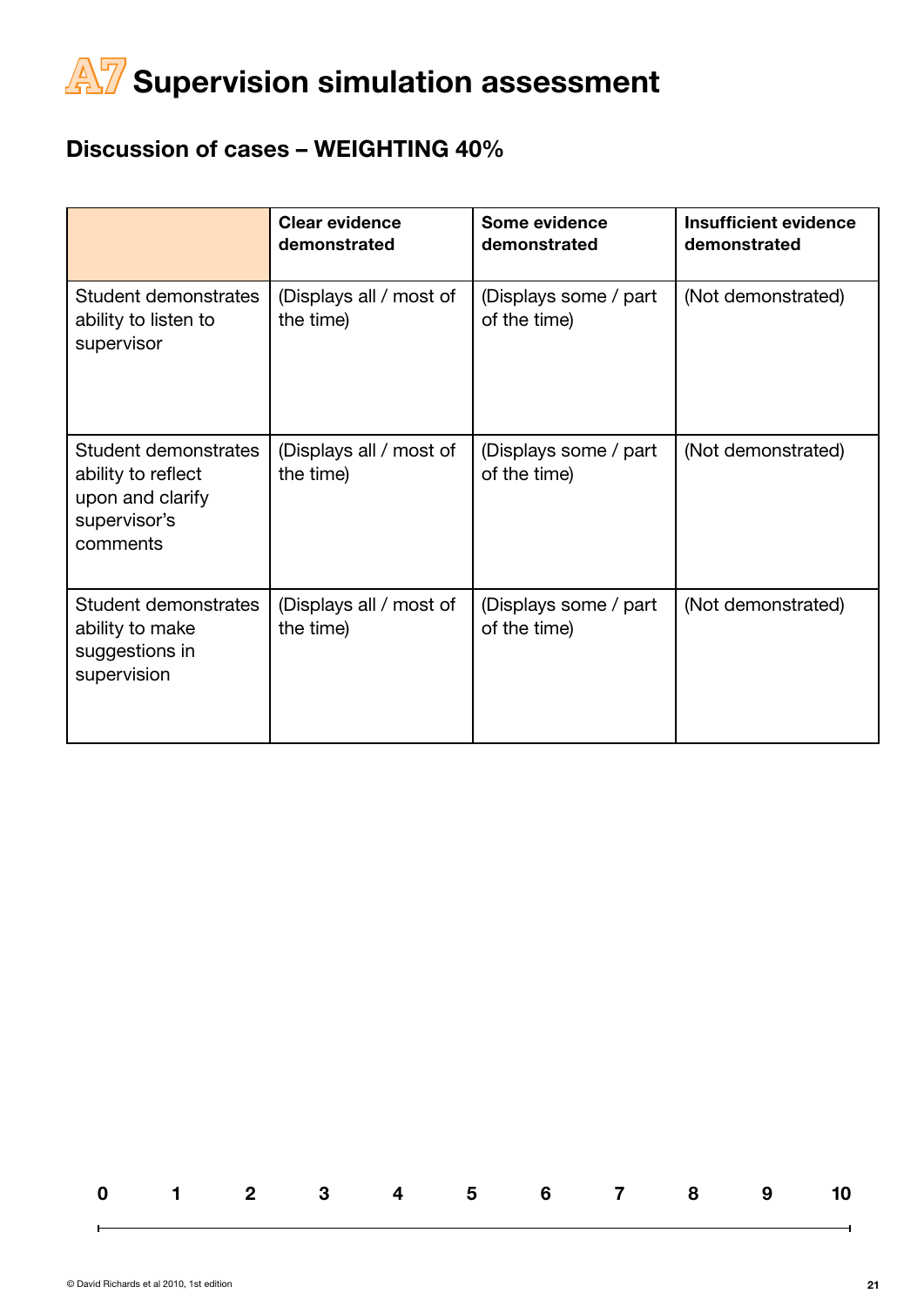## Shared decision making – WEIGHTING 30%

|                                                                                                                                                  | <b>Clear evidence</b><br>demonstrated              | Some evidence<br>demonstrated                                                  | <b>Insufficient evidence</b><br>demonstrated                                |
|--------------------------------------------------------------------------------------------------------------------------------------------------|----------------------------------------------------|--------------------------------------------------------------------------------|-----------------------------------------------------------------------------|
| Student demonstrates<br>ability to accurately<br>summarise<br>supervision<br>discussions for each<br>patient                                     | (Clear summary of<br>discussions for all<br>cases) | (Clear summary of<br>discussions missing<br>from no more than<br>20% of cases) | (Clear summary of<br>discussions missing<br>from more than 20%<br>of cases) |
| Student demonstrates<br>ability to formulate a<br>clear action plan for<br>each patient based<br>on the supervision<br>discussion and<br>summary | (Clear action plan<br>made for all cases)          | (Clear action plan<br>missing from no more<br>than 20% of cases)               | (Clear action plan<br>missing from more<br>than 20% of cases)               |
| <b>Student demonstrates</b><br>an ability to move<br>onto each subsequent<br>case after previous<br>action plan agreed                           | (Displays all / most of<br>the time)               | (Displays some / part<br>of the time)                                          | (Not demonstrated)                                                          |

|  |  |  | 0 1 2 3 4 5 6 7 8 9 10 |  |  |
|--|--|--|------------------------|--|--|
|  |  |  |                        |  |  |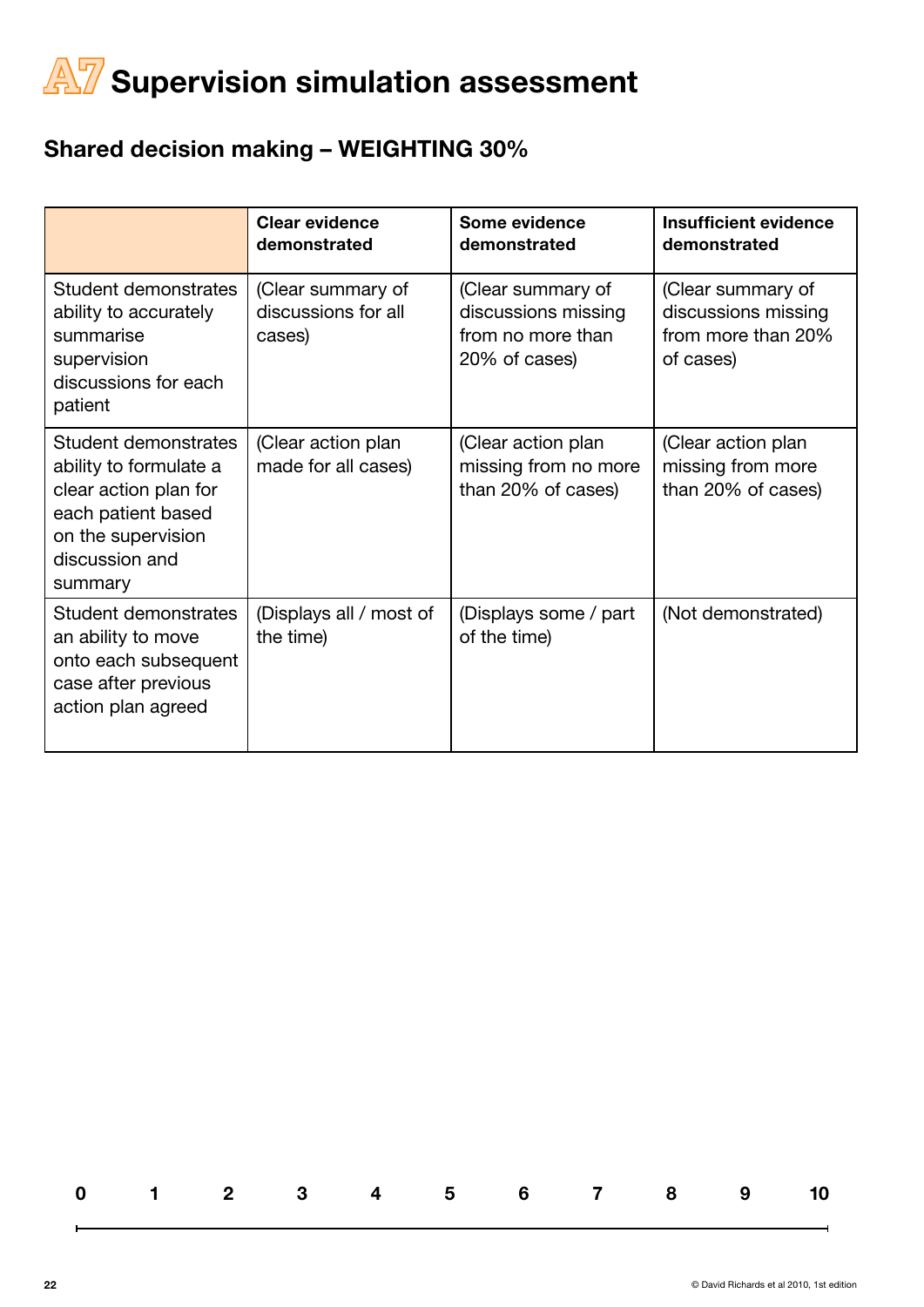# Clinical Supervision for low-intensity skills development

Low-intensity clinical work requires skilled information gathering, information giving and shared decision-making. A fourth critical activity is reporting and supervision. Information gathering, information giving and shared decision-making require a mix of 'common' and 'specific' factors skills. Any clinical encounter between patients and workers requires the gathering of information in a patient-centred manner, the giving of information in a way which is congruent with the beliefs and prior knowledge of patients, and the identification of a shared decision between patient and worker which is arrived at in as collaborative a manner as possible. This three-phase organisation of clinical encounters runs throughout all the PWP national curriculum modules.

This clinical method of low-intensity working runs throughout the whole PWP course which is structured as follows:

- Information gathering
- Information giving
- Shared decision making
- Low-intensity treatment interventions
- Values, policy, culture and diversity
- Supervision for low-intensity working

Psychological wellbeing practitioners use the materials in their own *Reach Out* student guide to develop common and specific factors skills. The materials are presented as written sheets and DVD film clips. Both of these are structured to enable PWPs to develop their skills in information gathering, information giving and shared decisionmaking. Much of the material is practical and skills-based rather than theoretical. The film clips in particular allow PWPs to observe the required competences in detail. The written materials are brief, and PWPs should supplement them by additional reading from the references section at the end of their *Reach Out* student guides.

What follows are copies of the assessment (I1) and subsequent contact (I2) interview schedules used by PWPs in their encounters with patients. Thereafter, we have included details of the specific clinical interventions PWPs are trained to deliver.

Supervisors should study these materials and the accompanying *Reach Out* DVDs to familiarise themselves with the specific factors skills which represent the low-intensity method. Supervisors should be able to assist PWPs in their specific low-intensity skills development. Supervisors should watch for any evidence of '*medium intensity creep*' and focus PWPs on becoming expert at delivering collaborative, patient-centred interventions using the identified evidence-based techniques described in the following pages.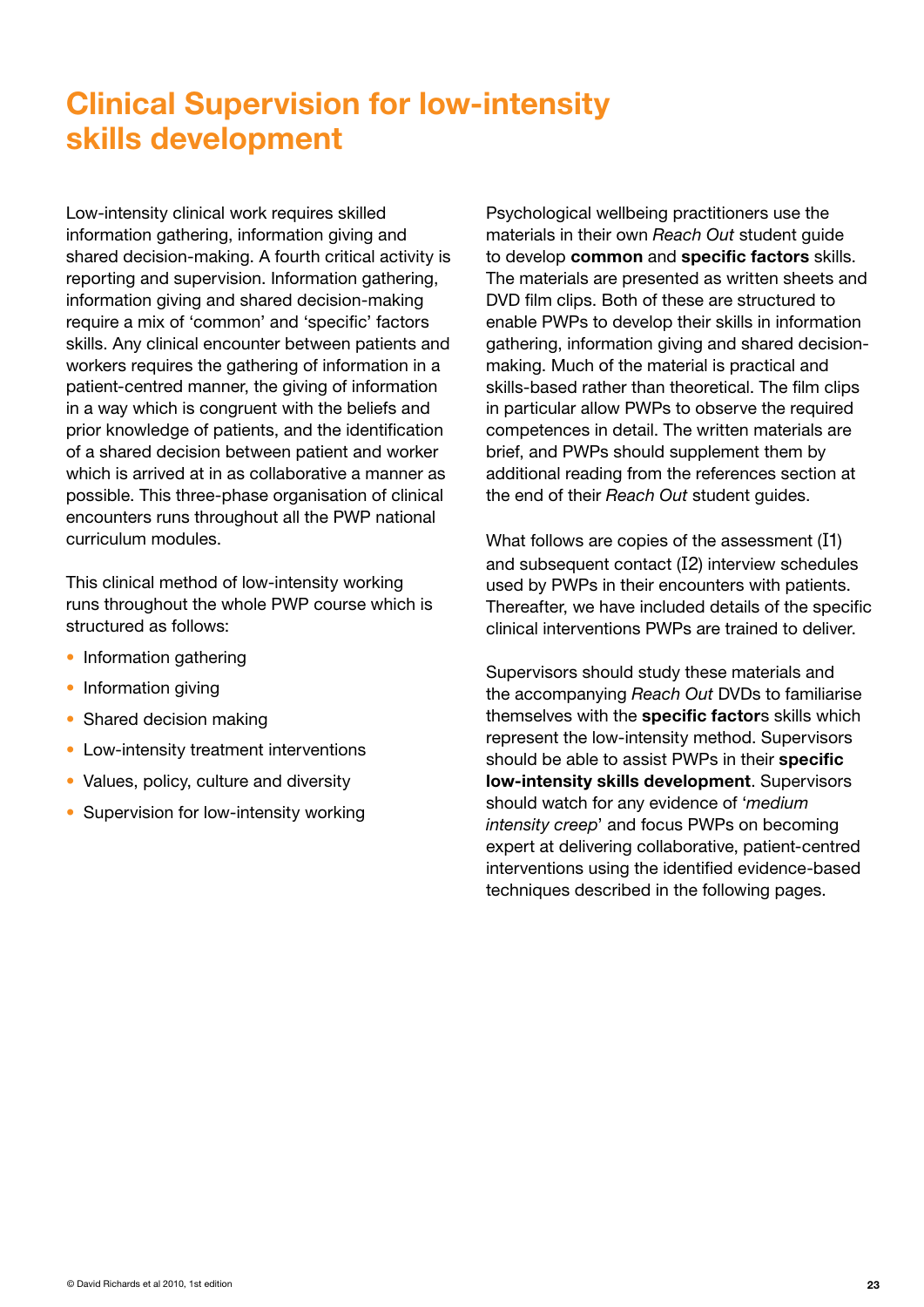# **II** Example interview schedule

# Initial information gathering

## Introduction

Each interview in a low-intensity programme takes the form of three sections: information gathering, information giving and shared decision making. The following interview schedule is used to gather information at the first contact between a psychological wellbeing practitioner and a patient.

## Objectives of the interview

#### The objectives of the interview are to:

- elicit the main difficulties being experienced by a patient.
- assess the patient's level of risk.
- determine the patient's attitudes to his / her difficulties.
- come to a shared understanding of their problem.

The interview uses a well tried question schedule. It is important that this schedule is used in a nondogmatic, patient-centred and flexible manner. The key skill is to ensure that information is gathered using a funnelling technique whereby general open questions are followed by specific open and then closed questions. This process of funnelling will be used many times in an information gathering interview as patients divulge information about their problems. In contrast, checklist-driven interviews are the antithesis of patient-centredness.

#### Empathy dots

Along the right hand border of the schedule are 'empathy dots'. Many therapists and workers use these as memory joggers to remind them to use verbal empathic statements at regular times in the interview.

#### Options for low-intensity treatment

Following successful information gathering, psychological wellbeing practitioners will generally complete the interview by agreeing a problem statement, identifying some patient-centred goals and giving information about treatment options. These options are dependent on the problem identified and on available resources locally. They may include:

- recovery programmes for depression and / or anxiety.
- medication support.
- exercise.
- step ups to cognitive behaviour therapy.
- computerised cognitive behaviour therapy.
- support groups.
- signposting to other services including employment programmes.

Although shared decisions can be made at the initial contact, many patients will prefer to read written information about these choices before making a decision.

The main focus of the next contact then becomes supporting patients to decide which approach suits them best in attempting to overcome their difficulties through a process of collaborative, informed, shared decision making.

Pages 24-27 taken from *Reach Out National Programme Educator Materials to Support the Delivery of Training for Psychological Wellbeing Practitioners Delivering Low Intensity Interventions*. 2nd edition David Richards and Mark Whyte.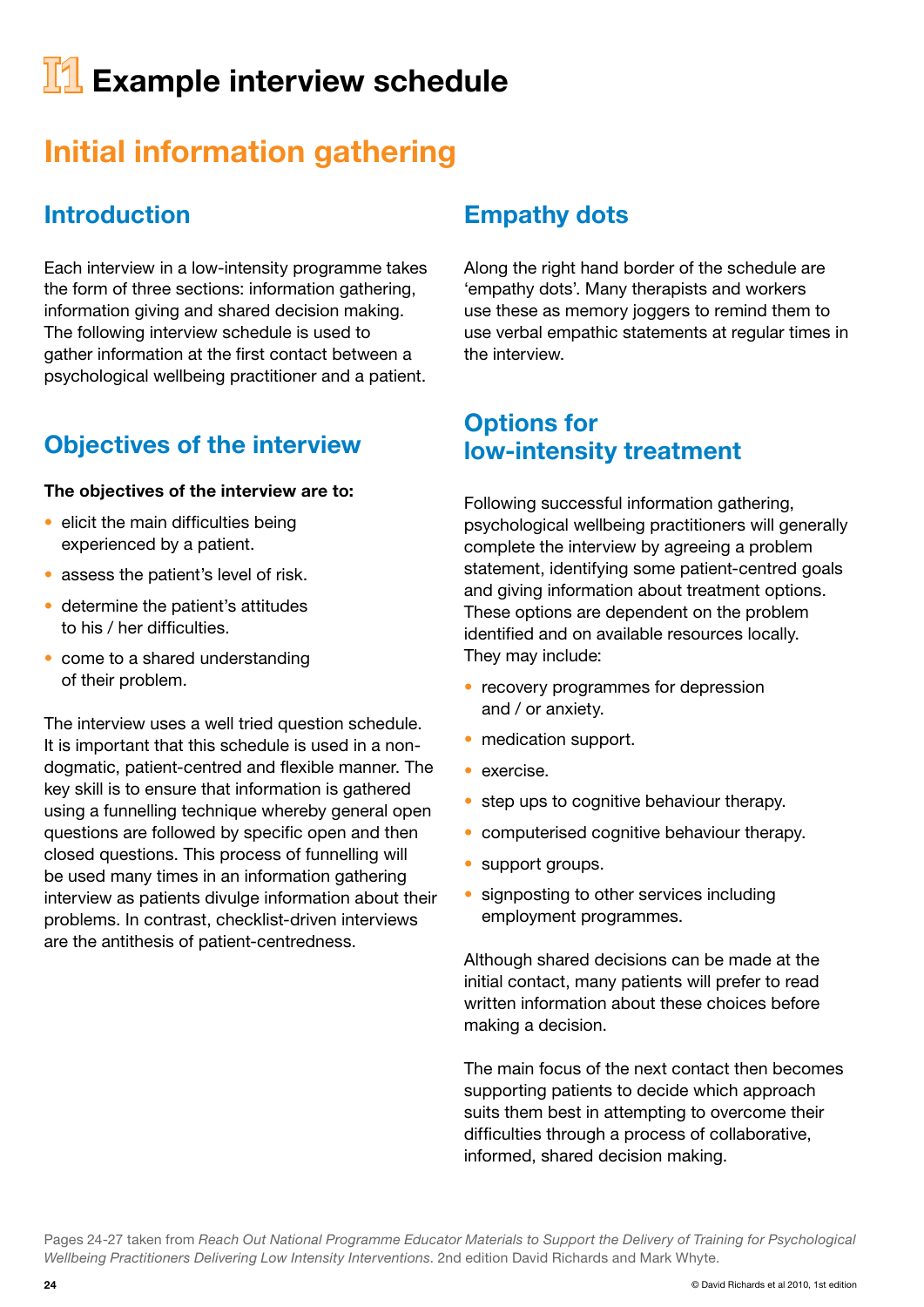# **I1** Example interview schedule

|                                                                                                                                                                                                                                                                                                                                                                                                                 | <b>Empathy dots</b> |
|-----------------------------------------------------------------------------------------------------------------------------------------------------------------------------------------------------------------------------------------------------------------------------------------------------------------------------------------------------------------------------------------------------------------|---------------------|
| 4 'Ws'<br>• What is the problem?<br>• Where does the problem occur?<br>• With whom is the problem better or worse?<br>• When does the problem happen?                                                                                                                                                                                                                                                           |                     |
| <b>Triggers (antecedents)</b><br>• Specific examples of situations and other stimuli that trigger the problem<br>in the here and now<br>• Past examples of triggers                                                                                                                                                                                                                                             |                     |
| <b>Autonomic</b> (physiological) aspects of the problem                                                                                                                                                                                                                                                                                                                                                         |                     |
| <b>Behavioural aspects of the problem</b>                                                                                                                                                                                                                                                                                                                                                                       |                     |
| <b>Cognitive aspects of the problem</b>                                                                                                                                                                                                                                                                                                                                                                         |                     |
| <b>Impact</b> (consequence) of the problem<br>• Work, home management, social leisure, private leisure, family life<br>and intimate relationships                                                                                                                                                                                                                                                               |                     |
| <b>Assessment of risk</b><br>• Intent: suicidal thoughts<br>• Plans: specific action plans<br>• Actions: current / past; access to the means<br>• Prevention: social network, services<br>• Risk to others<br>• Neglect of self or others                                                                                                                                                                       |                     |
| <b>Routine outcome measures</b><br>• IAPT minimum data set including at least PHQ9 and GAD7                                                                                                                                                                                                                                                                                                                     |                     |
| <b>Other important issues</b><br>• Onset and maintenance<br>• Modifying factors<br>• Why does the patient want help now<br>• Patient expectations and goals<br>• Past episodes and treatments<br>• Drugs and alcohol<br>• Current medication and attitude to this<br>• Other treatment being provided<br>• Anything else that has not been covered in the assessment that is relevant<br>from both perspectives |                     |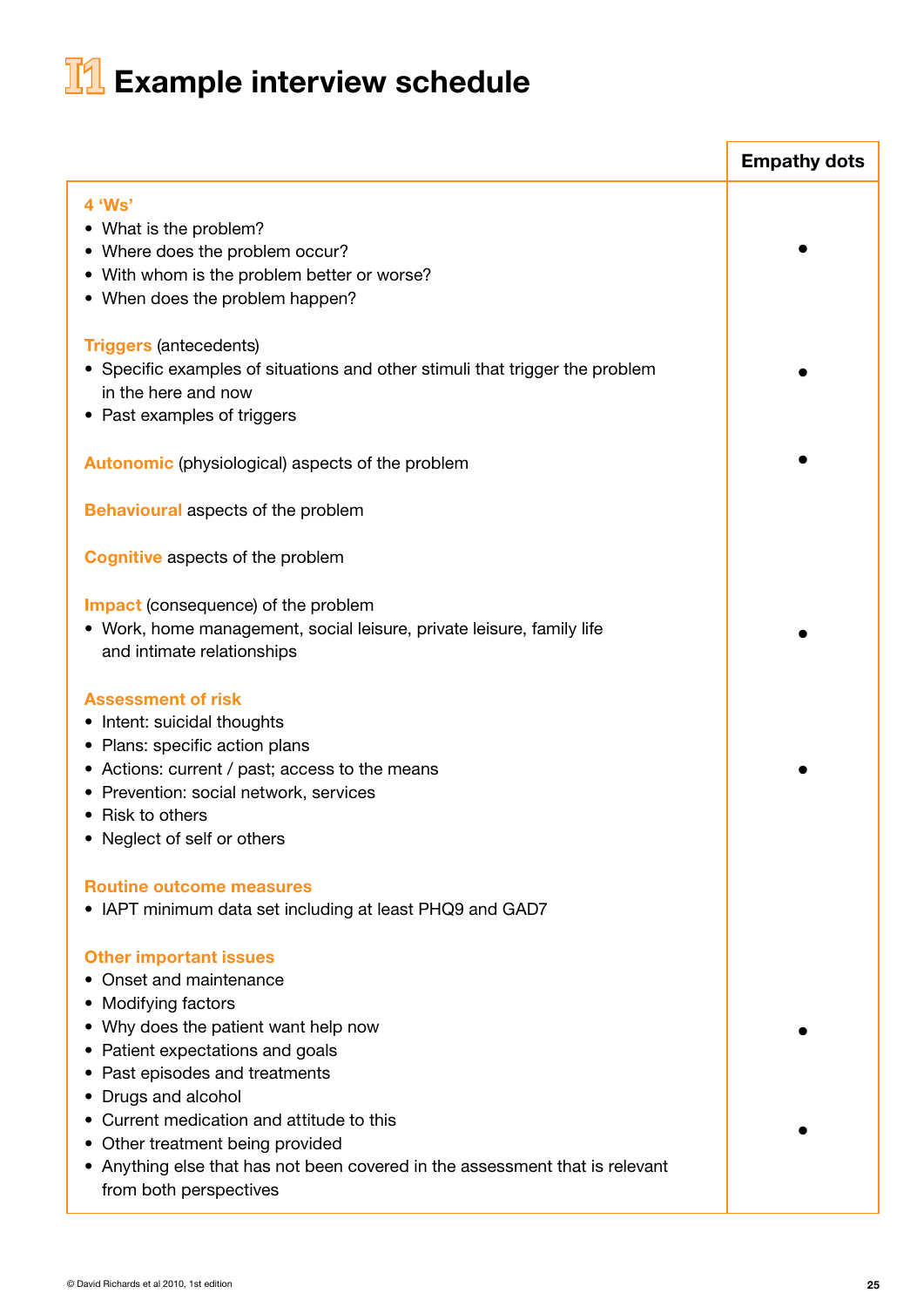# **IZ** Example interview schedule: subsequent contacts

# Introduction

Each interview in a low-intensity programme takes the form of three sections: information gathering, information giving and shared decision making. Each low-intensity contact should build on the previous one, a continuation of a conversation between the mental health worker and the patient.

## Objectives of the interview

The following interview schedule is a structure used to implement low-intensity treatment including medication support and low-intensity psychological therapy.

#### The objectives of the interview are to:

- ensure that the shared understanding between worker and patient is maintained.
- ensure the patient's level of risk is managed.
- provide information to the patient on their mental health problem and the treatment choices available to them.
- determine the patient's attitudes to the various treatment choices.
- come to a shared decision about how to progress with a therapeutic plan.

#### Empathy dots

Along the right hand border of the schedule are 'empathy dots'. Many therapists and workers use these as memory joggers to remind them to use verbal empathic statements at regular times in the interview.

#### Options for low-intensity treatment

Following successful information gathering, information giving and shared decision making, psychological wellbeing practitioners will generally spend the majority of the interview supporting patients to use an evidence-based lowintensity treatment.

#### Options vary locally and may include:

- recovery programmes for depression and / or anxiety.
- medication support.
- exercise.
- step ups to cognitive behaviour therapy.
- computerised cognitive behaviour therapy.
- support groups.
- signposting to other services including employment programmes.

#### Worksheets and diaries

Most options require patients to complete worksheets and diaries. These are completed towards the end of sessions and usually include actively scheduled activities. Alternatively, patients and workers may decide that signposting to other services is all that is required. The level of subsequent support from psychological wellbeing practitioners should be decided collaboratively with patients, whatever the option(s) chosen, and confirmed or changed via supervision.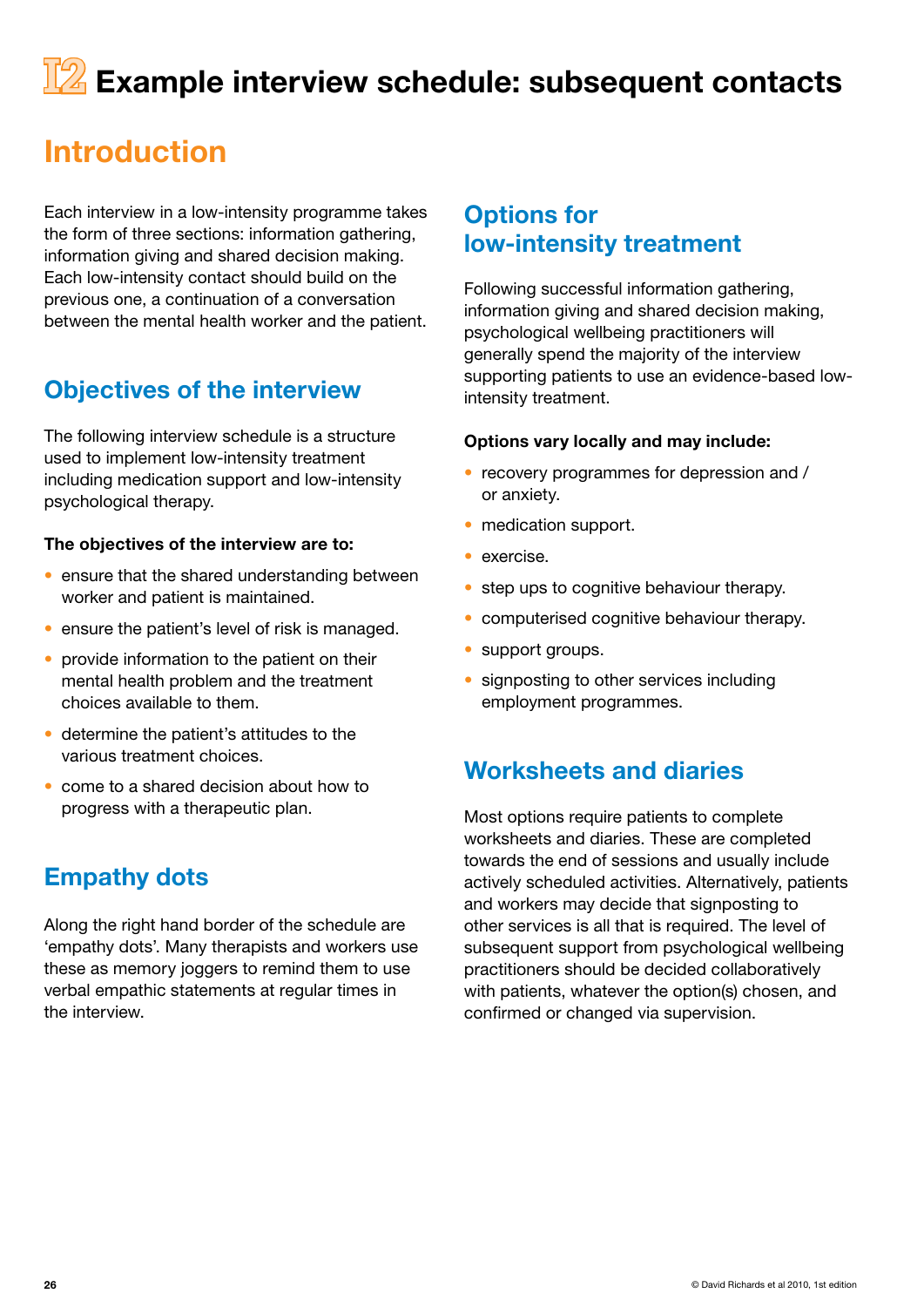# **I2** Example interview schedule: subsequent contacts

|                                                                                                                                                                                                                                                                                                                                                            | <b>Empathy dots</b> |
|------------------------------------------------------------------------------------------------------------------------------------------------------------------------------------------------------------------------------------------------------------------------------------------------------------------------------------------------------------|---------------------|
| <b>Information gathering</b><br>• Feedback of previous problem summary statement<br>• Checking that problem statement is an accurate reflection of patient's difficulties<br>• Further funneled information gathering if necessary<br>• Clarification and adjustment of problem statement                                                                  |                     |
| <b>Assessment of risk</b><br>• Feedback of previous risk assessment<br>• Checking that risk assessment is still accurate<br>• If any change re-assess:<br>intent: suicidal thoughts<br>plans: specific action plans<br>actions: current / past; access to the means<br>prevention: social network, services<br>risk to others<br>neglect of self or others |                     |
| <b>Routine outcome measures</b><br>• IAPT sessional minimum data set including at least PHQ9 and GAD7                                                                                                                                                                                                                                                      |                     |
| <b>Information review</b><br>• Understanding of information given previously:<br>mental health condition information<br>medication information<br>low-intensity psychological therapies information                                                                                                                                                        |                     |
| <b>Medication review</b><br>• Concordance behaviour<br>• Benefit assessment<br>• Unwanted effects assessment<br>• Attitude to medication concordance                                                                                                                                                                                                       |                     |
| Low-intensity psychological therapy review<br>• Understanding of options discussed<br>• Review of treatment exercise implementation<br>• Review of diaries and worksheets                                                                                                                                                                                  |                     |
| <b>Shared decision-making</b><br>• Choices discussed<br>• Options selected<br>• Treatment continued revised or initiated<br>• Diaries and worksheets organised                                                                                                                                                                                             |                     |
| <b>Ending</b><br>• Session summarised<br>• Next steps agreed and understood                                                                                                                                                                                                                                                                                |                     |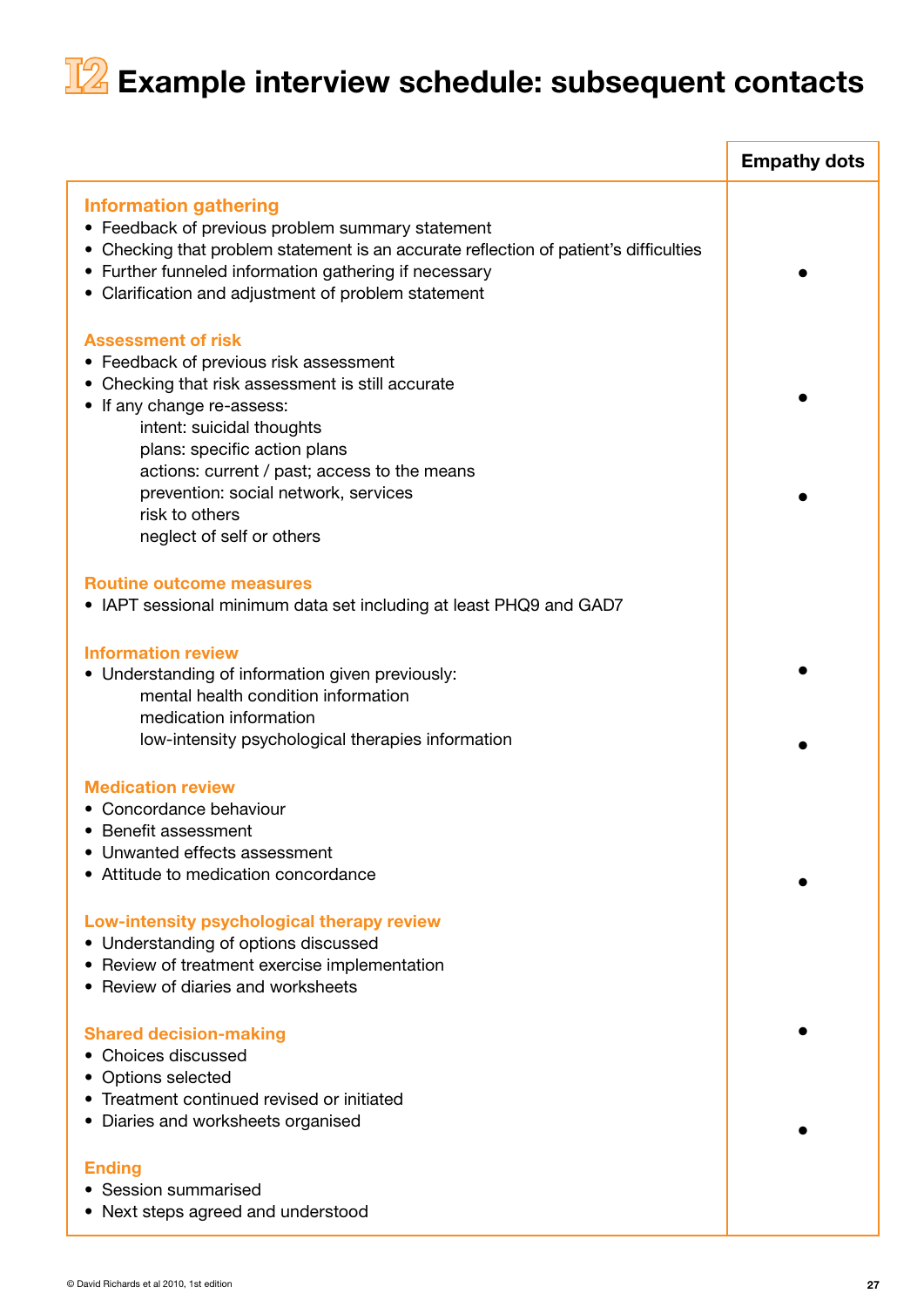# Low-intensity treatment interventions

Psychological wellbeing practitioners should support patients to implement a range of low-intensity treatments. These are the 'specific factors' of low-intensity working, as opposed to the 'common factors' of alliance building, interpersonal communication and patient-centred questioning.

| In the next few pages you will find short explanatory notes on: |  |  |
|-----------------------------------------------------------------|--|--|
|                                                                 |  |  |

| <b>Clinical procedure</b>              | <b>Page number</b> |
|----------------------------------------|--------------------|
| C1 Behavioural activation              | 27                 |
| C <sub>2</sub> Cognitive restructuring | 32                 |
| C3 Medication support                  | 36                 |
| C4 Exposure therapy                    | 38                 |
| C5 Problem solving                     | 41                 |
| C6 Managing panic                      | 43                 |
| C7 Sleep hygiene                       | 47                 |

This list is not exhaustive but represents the core clinical interventions you will use with patients. You should read from the Suggested reading to further your knowledge. You should also watch the DVD film clips of these interventions. There are also other film clips in the CD-ROMs attached to the Myles and Rushforth (2007) resource book.

# **F** Film Clips

The following film clips illustrate examples of psychological wellbeing practitioners using a range of low-intensity interventions in clinical sessions:

Gathering information 1

Behavioural activation 1

Behavioural activation 2

Cognitive restructuring

**Exposure** 

**Medication** 

Pages 28-50 taken from *Reach Out National Programme Student Materials to Support the Delivery of Training for Psychological Wellbeing Practitioners Delivering Low Intensity Interventions*. 2nd edition David Richards and Mark Whyte.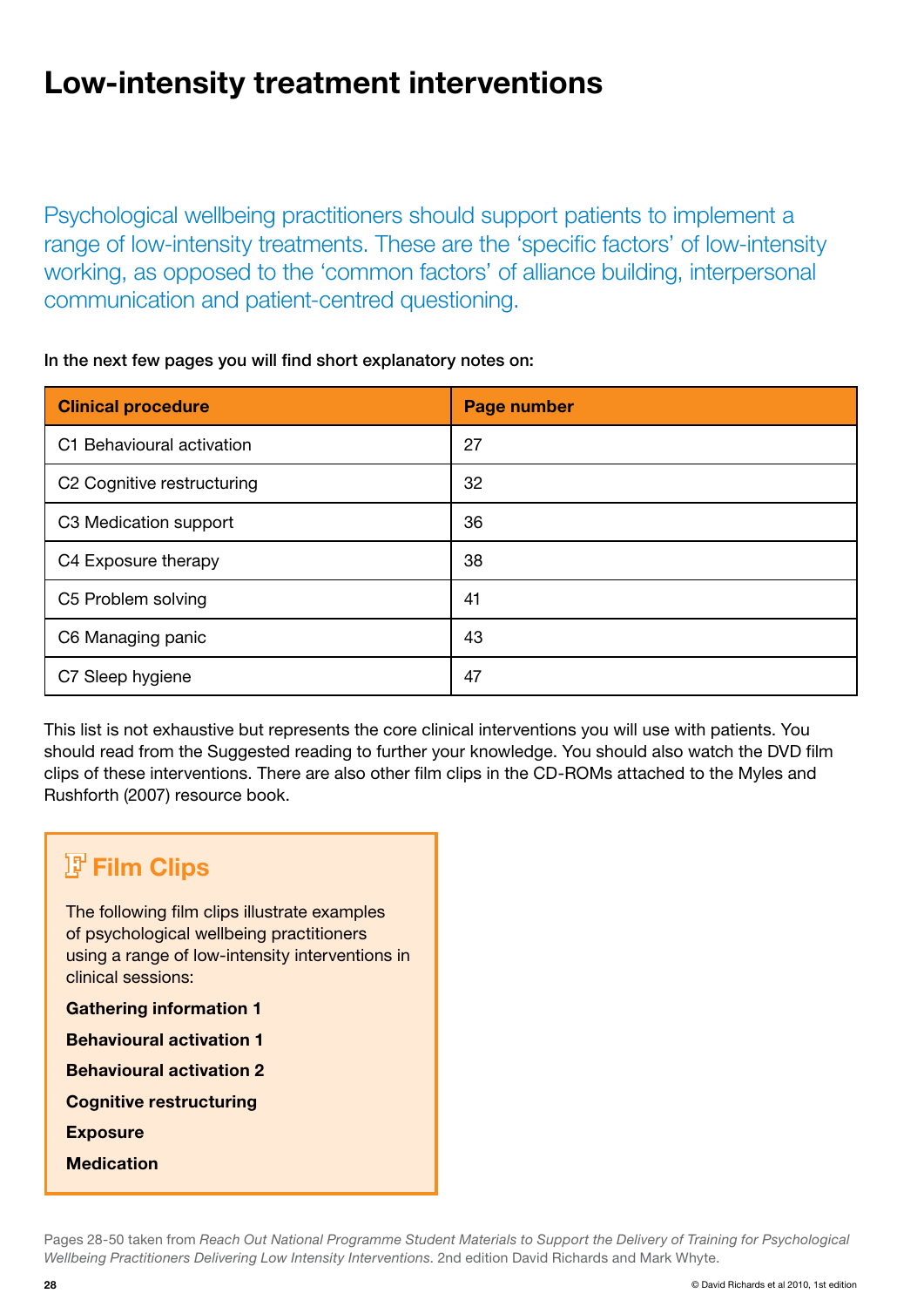# **C1** Behavioural activation

Behavioural activation is an effective treatment for depression, in either low or high-intensity formats. It is effective because it targets the role of avoidance in depression. It is focused on activities to help patients re-establish daily routines, increase pleasurable activities and address important necessary issues.

#### How does behavioural activation work?

When people are depressed they feel physically unwell, have negative thoughts and change the way they behave. People who are depressed reduce the frequency and type of their usual behaviours. They commonly stop going out with others, reduce interactions with friends, work colleagues and family, and make little effort to do things they may have previously enjoyed. By avoiding effort, people experience relief from burdensome activity, which leads to more avoiding of effort. Avoidance is, therefore, negatively reinforced, i.e. the frequency of avoidance increases.

As people avoid, they also reduce their opportunity for social and personal activities which bring them pleasure and achievement. They experience less positive reinforcement for these activities and thus these activities reduce further. Depression is, therefore, a vicious circle of negatively reinforced avoidance and reduced opportunity for positive reinforcement. Both these forces lead to reductions in usual activity for people who are depressed.

- Some of the things people avoid are just routine activities such as cleaning the house, doing the ironing, washing up. Other routines are disrupted such as the time they go to bed or get up, when they eat and how they cook for themselves. These are the important life routines that make people comfortable in their surroundings.
- Other activities that get disrupted are things people do for pleasure such as seeing friends, enjoying a day out with families or playing games with children. These are the things that often make people feel well.

• A third area where people avoid activities is in important necessary things such as paying bills or confronting difficult situations at work. These are activities which are important and if neglected may lead to an adverse consequence.

## The stages of behavioural activation

The following protocol for BA is drawn from a clinical trial of depression management in the UK (Richards et al, 2008). It was developed from the clinical methods described by Martell et al (2001) and Hopko et al (2003). Further explanation is given in Chapter 12 of Callaghan et al (2008) and in Bennett-Levy (2010).

#### Step 1: Explaining behavioural activation

Psychological wellbeing practitioners should give patients a full and comprehensive rationale for behavioural activation, including reference to the interaction of physiological, behavioural and cognitive emotional symptoms, the role of avoidance in maintaining low mood and the idea of routine, pleasurable and necessary activities. Sometimes it is a good idea to supplement this explanation by filling in a Behavioural activation diary to provide an accurate baseline to evaluate change.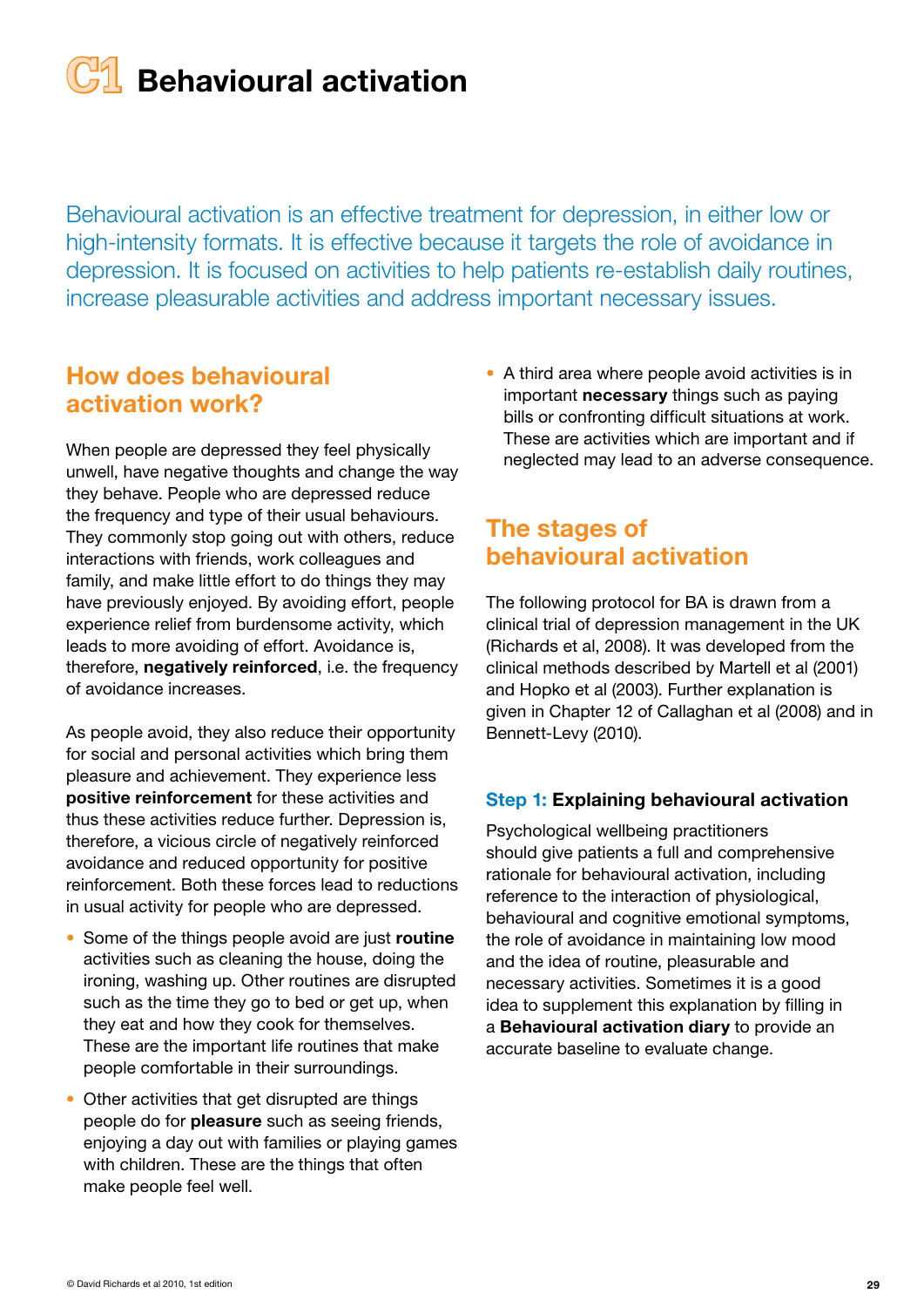# **Behavioural activation**

#### Step 2: Identifying routine, pleasurable and necessary activities

Patients should identify routine, pleasurable and necessary activities – things that they would like to do but have usually stopped doing since they became depressed. The worksheet **Behavioural** activation 1 is used to gather this information.

#### Step 3: Making a hierarchy of routine, pleasurable and necessary activities

Using the worksheet Behavioural activation 2, patients should organise the activities in Behavioural activation 1 into a hierarchy of difficulty – most difficult, medium difficulty, easiest. Patients should include some of each type of routine, pleasurable and necessary activity in each section of Behavioural activation 2.

#### Step 4: Planning some routine, pleasurable and necessary activities

Psychological wellbeing practitioners should help patients to schedule some avoided activities into their week, using a blank diary (Behavioural activation diary) to specify a mixture of routine, pleasurable and necessary activities. These should be initially identified from near the bottom of their list in Behavioural activation 2. Activities should be detailed precisely: what, where, when, and who with. Small and regular activities are better in the early stages.

#### Step 5: Implementing behavioural activation exercises

Patients should undertake the planned activities written down in the diary. The principle of grading activities and using a mixture of routine, pleasurable and necessary actions should be followed. Patients should record in the same diary if they accomplished the planned activity.

#### Step 6: Reviewing progress

Psychological wellbeing practitioners should review Behavioural activation diaries during subsequent clinical contacts, so enabling patients to reflect on their programme, receive feedback on progress and problem-solve any difficulties experienced in implementation. Psychological wellbeing practitioners should be flexible as patients may make sporadic progress and activities may not go as planned. Shared decisions between psychological wellbeing practitioners and patients should be based on this review and further exercises planned.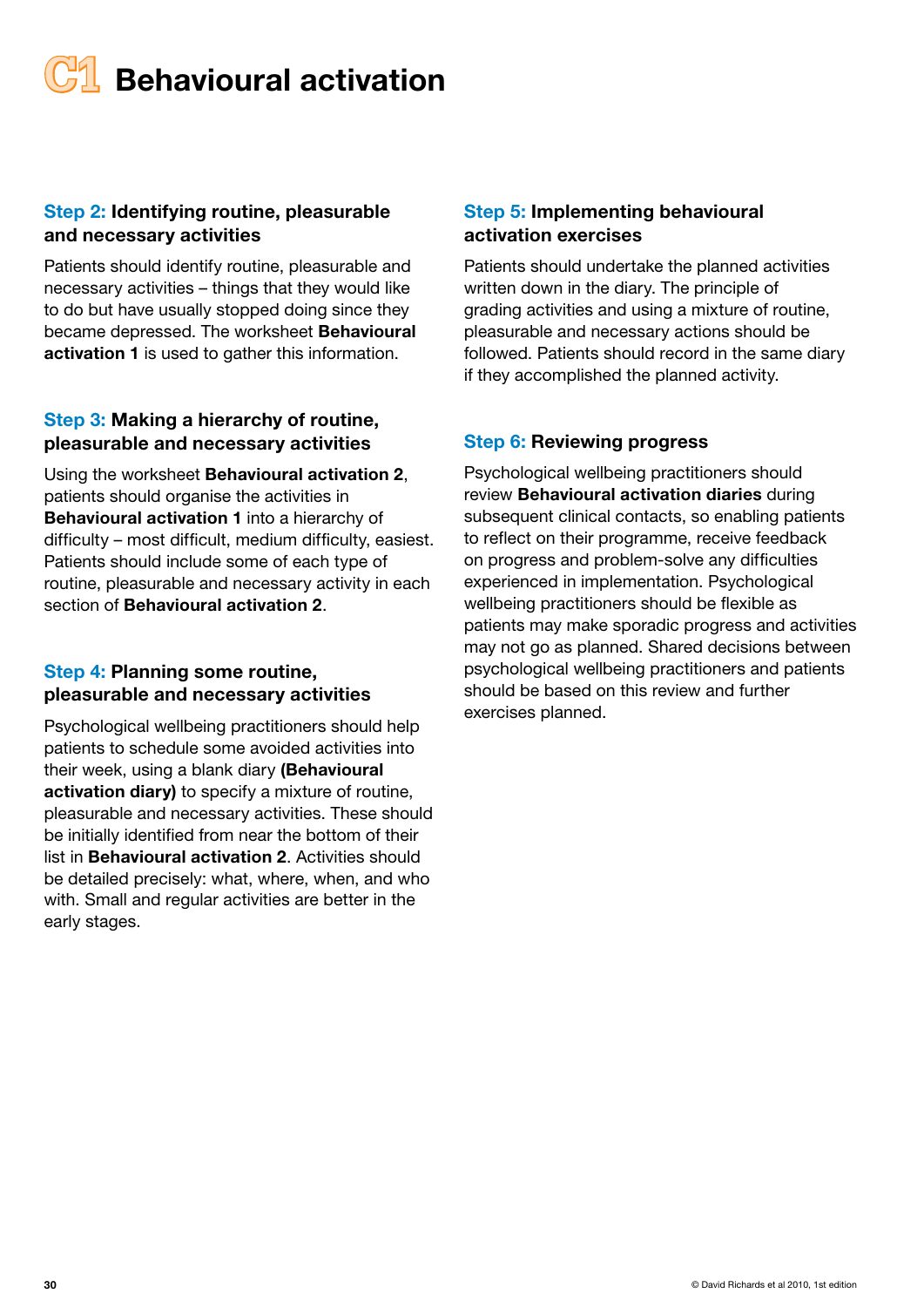

List some routine activities here: e.g. washing up, cleaning the house

List some pleasurable activities here: e.g. going out with friends or family

List some necessary activities here: e.g. paying bills, dealing with difficult situations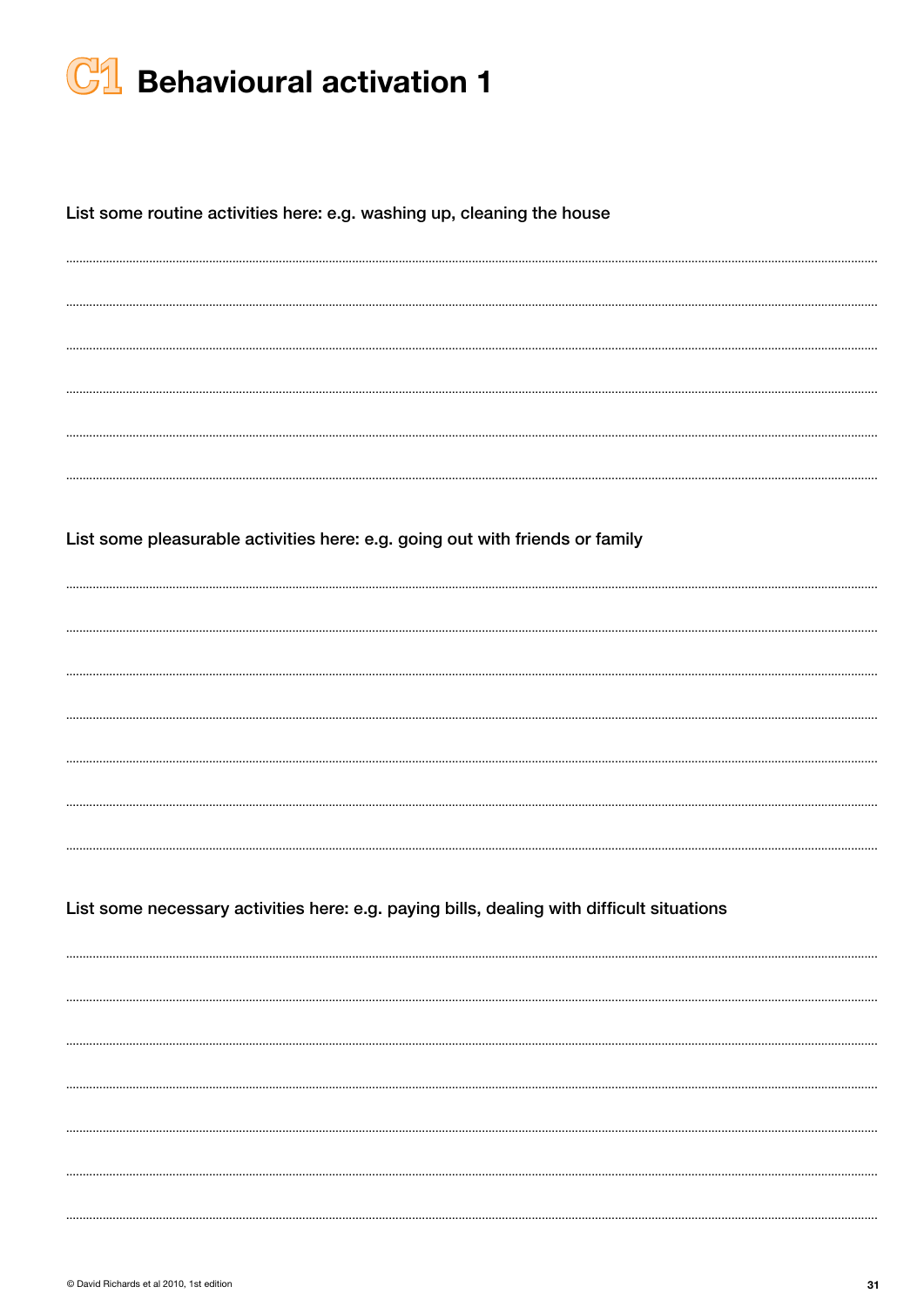

Put your lists in order of difficulty, mixing up the different routine, pleasurable and necessary activities.

| The most difficult       |
|--------------------------|
| <b>Medium difficulty</b> |
| The easiest              |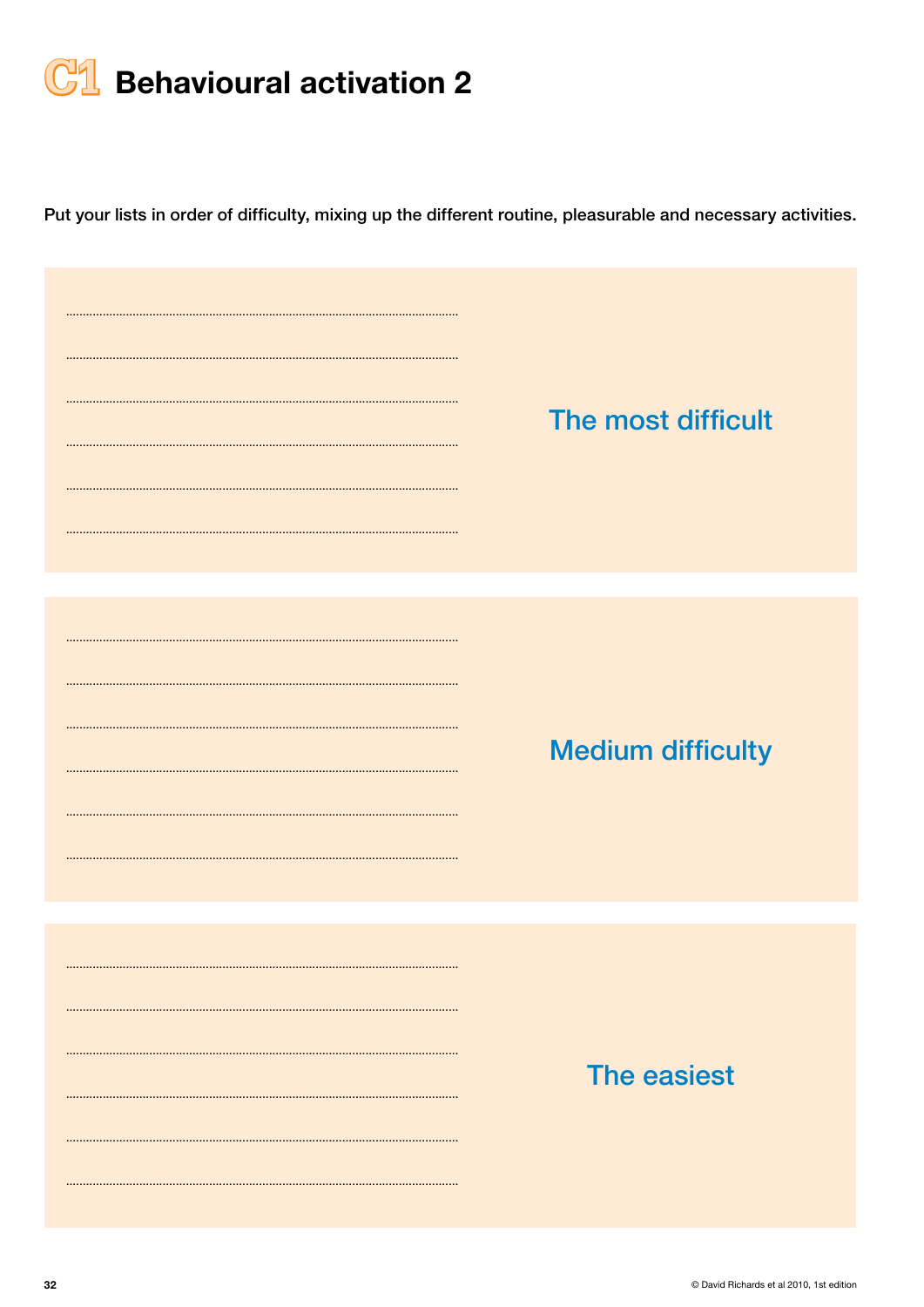

# **C1** Behavioural activation diary

|           |       | <b>Monday</b> | Tuesday | Wednesday | <b>Thursday</b> | <b>Friday</b> | Saturday | Sunday |
|-----------|-------|---------------|---------|-----------|-----------------|---------------|----------|--------|
|           | What  |               |         |           |                 |               |          |        |
|           | Where |               |         |           |                 |               |          |        |
|           | When  |               |         |           |                 |               |          |        |
|           | Who   |               |         |           |                 |               |          |        |
| Morning   | What  |               |         |           |                 |               |          |        |
|           | Where |               |         |           |                 |               |          |        |
|           | When  |               |         |           |                 |               |          |        |
|           | Who   |               |         |           |                 |               |          |        |
|           | What  |               |         |           |                 |               |          |        |
|           | Where |               |         |           |                 |               |          |        |
|           | When  |               |         |           |                 |               |          |        |
|           | Who   |               |         |           |                 |               |          |        |
| Afternoon | What  |               |         |           |                 |               |          |        |
|           | Where |               |         |           |                 |               |          |        |
|           | When  |               |         |           |                 |               |          |        |
|           | Who   |               |         |           |                 |               |          |        |
|           | What  |               |         |           |                 |               |          |        |
| Evening   | Where |               |         |           |                 |               |          |        |
|           | When  |               |         |           |                 |               |          |        |
|           | Who   |               |         |           |                 |               |          |        |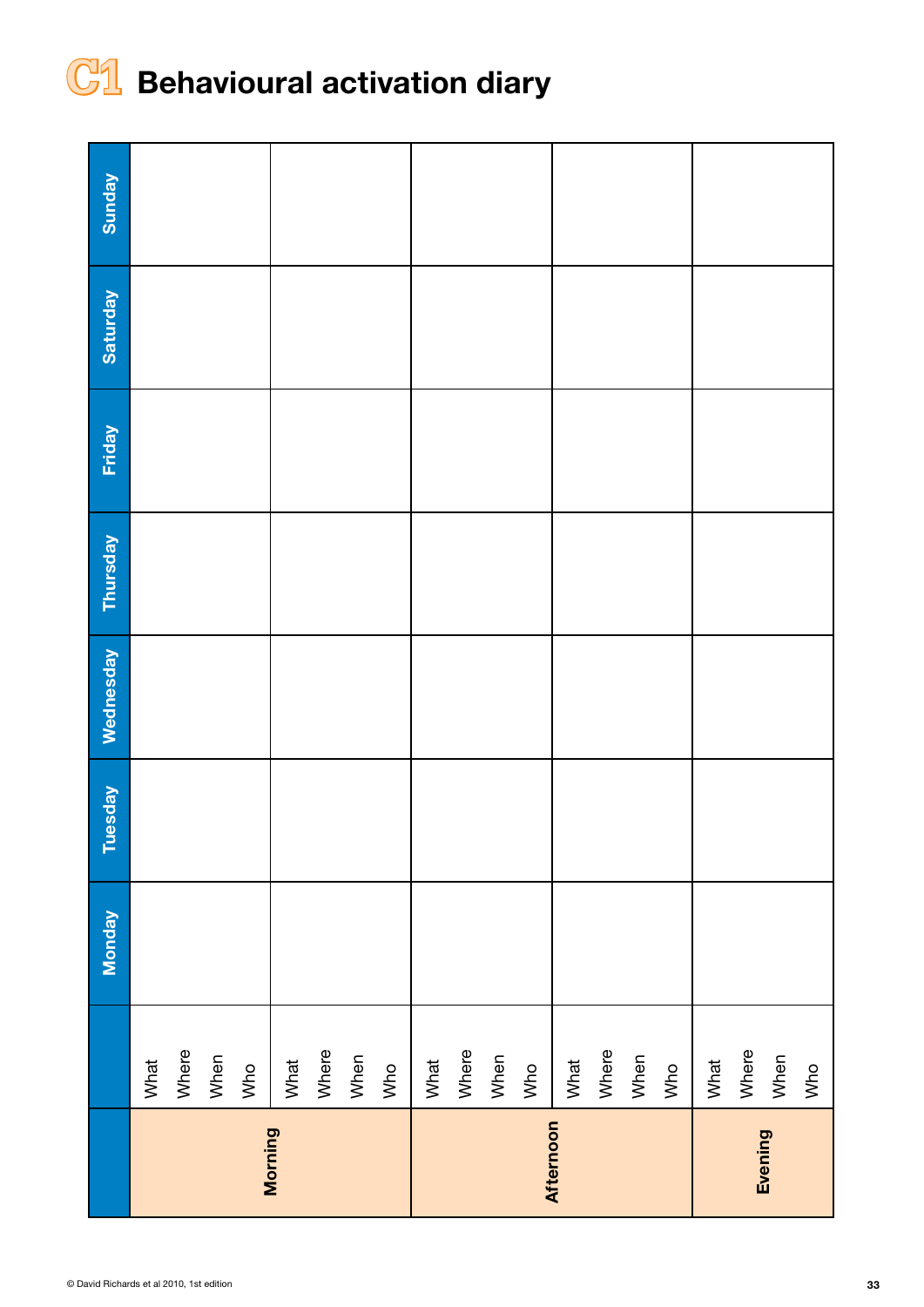**C22** Cognitive restructuring

A major component of any emotional state is the thinking that accompanies the physical and behavioural symptoms. Most thoughts are automatic and many of these are 'unhelpful'. Key features are that these thoughts are automatic, seem believable and real at the time they appear, and are the kind of thoughts that would upset anybody. These thoughts act powerfully to maintain mood states. Cognitive restructuring is a way of changing unhelpful thoughts by identifying, examining and challenging them.

#### The stages of cognitive restructuring

Cognitive restructuring comes in three stages. Firstly, people need to identify their thoughts, particularly the exact content of their unhelpful thoughts. The key thoughts are those most congruent with someone's emotional state, so called 'hot thoughts'. Secondly, people examine their thoughts more objectively. This often requires people to collect 'evidence' as to how accurate their thoughts really are and come up with alternative evidence against their thoughts. The final stage is to reconsider thoughts in the light of the new evidence that has been collected – for and against. The thoughts are then reappraised, reevaluated and alternative thoughts derived.

#### Implementing cognitive restructuring

Psychological wellbeing practitioners can use cognitive restructuring as a low-intensity intervention by supporting patients in the use of diaries and worksheets. Some examples are given in this section of materials. The main tool is the thought record.

#### Stage 1: Identification of thoughts

In order to identify their thoughts, patients should record a situation in which they felt in a certain emotional state and try to identify the emotion they felt at the time. They rate this emotion on a scale – usually from 0-100%. Patients then try and capture the exact thoughts that were in their mind when they felt this emotion and write these down in the thought record. In particular, the 'hot thought' is the one that needs to be worked on. Psychological wellbeing practitioners can help patients identify the 'hot thought' – i.e. the one which is most congruent with the emotion. The final aspect of stage 1 is for patients to rate their strength of belief in the thought, again from 0-100%.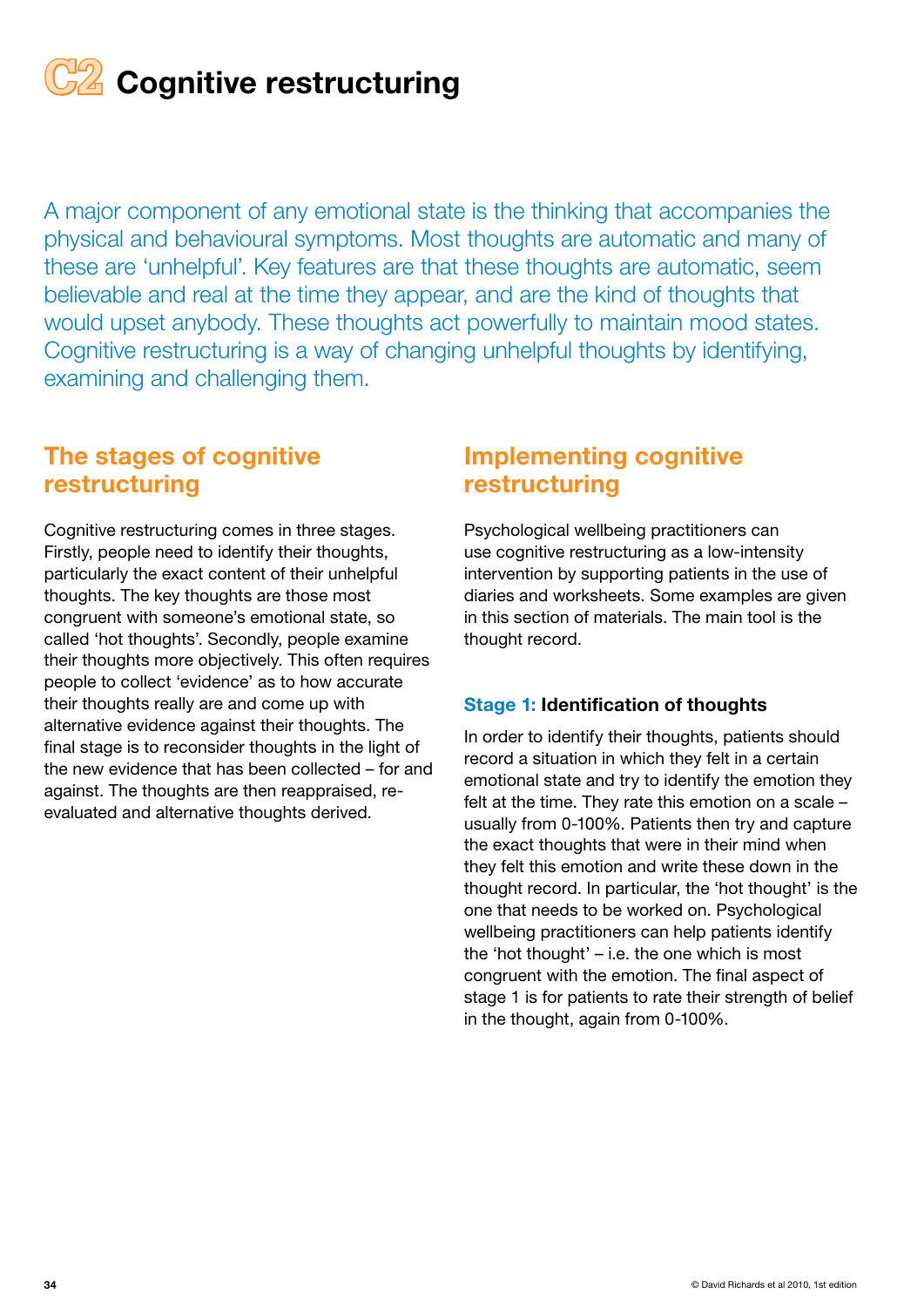# **Z** Cognitive restructuring

#### Stage 2: Looking for the evidence

Once the thoughts have been collected, patients should choose one to work on, ideally the hottest thought and one with a belief rating of at least 60%. The Evidence recording sheet is used to examine the evidence for and against the thought. Psychological wellbeing practitioners should help patients to write down the thought on top of the table, including the percentage belief rating.

In the Evidence recording sheet, one column is labelled 'evidence for' and one is labelled 'evidence against'. Next, almost like the prosecution and defence counsel in a court, evidence for and against the truth of the thought is written down. People often find this quite difficult, particularly coming up with evidence that the thought is not true. Here are some questions which can be used by patients to help:

- If I were speaking to a friend with this thought, what would I say for and against it?
- How would someone else think about this?
- If I rate the belief in my thought as 75%, then there is 25% of the thought I do not believe to be true. What makes up that 25%?
- If I was not depressed, would I believe this thought?
- Is there another way of looking at this situation?

#### Stage 3: Reconsidering thoughts

Once the Evidence recording sheet has been collected, patients need to reconsider their thoughts in light of the evidence. The idea is to come up with revised thoughts and consider if this changes their emotional feelings. In the fourth column of the Thought diary patients write down new thoughts and rate how much they believe them on a scale of 0-100%. In the final column they rate their feelings again using the same 0-100% scale. Psychological wellbeing practitioners should help patients to notice that by changing their thoughts, their mood also changes. This is the way cognitive restructuring works to change the way people feel.

#### Points to remember

- Unhelpful thinking takes time to change. Often people need to challenge their thoughts several times before change takes place.
- It can be useful for patients to ask a friend they trust to help them look for evidence for and against unhelpful thoughts.
- Cognitive restructuring should be practised with other thoughts using Evidence recording sheets to judge them.
- As people become more expert in this they can be advised to try and catch the thoughts and judge them as they actually occur.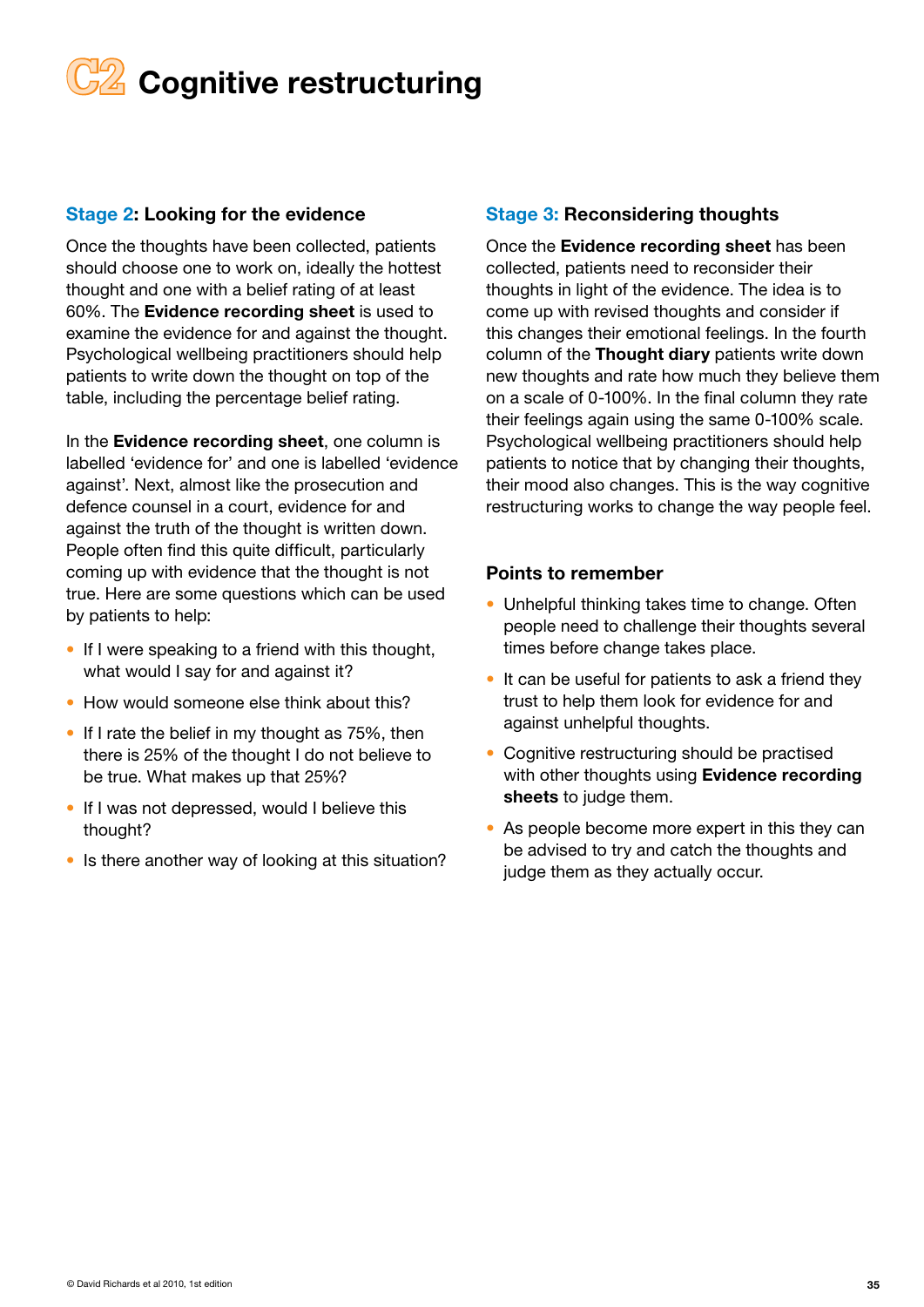

| <b>Situation</b> | <b>Feeling</b><br>Rate how bad it<br>was (0-100%) | Thought<br>Rate how much<br>you believe this<br>thought (0 -100%) | <b>Revised thought</b><br>Rate how much<br>you believe this<br>thought $(0 - 100%)$ | <b>Feeling</b><br>How bad was it<br>$(0-100\%?)$ |
|------------------|---------------------------------------------------|-------------------------------------------------------------------|-------------------------------------------------------------------------------------|--------------------------------------------------|
|                  |                                                   |                                                                   |                                                                                     |                                                  |
|                  |                                                   |                                                                   |                                                                                     |                                                  |
|                  |                                                   |                                                                   |                                                                                     |                                                  |
|                  |                                                   |                                                                   |                                                                                     |                                                  |
|                  |                                                   |                                                                   |                                                                                     |                                                  |
|                  |                                                   |                                                                   |                                                                                     |                                                  |
|                  |                                                   |                                                                   |                                                                                     |                                                  |
|                  |                                                   |                                                                   |                                                                                     |                                                  |
|                  |                                                   |                                                                   |                                                                                     |                                                  |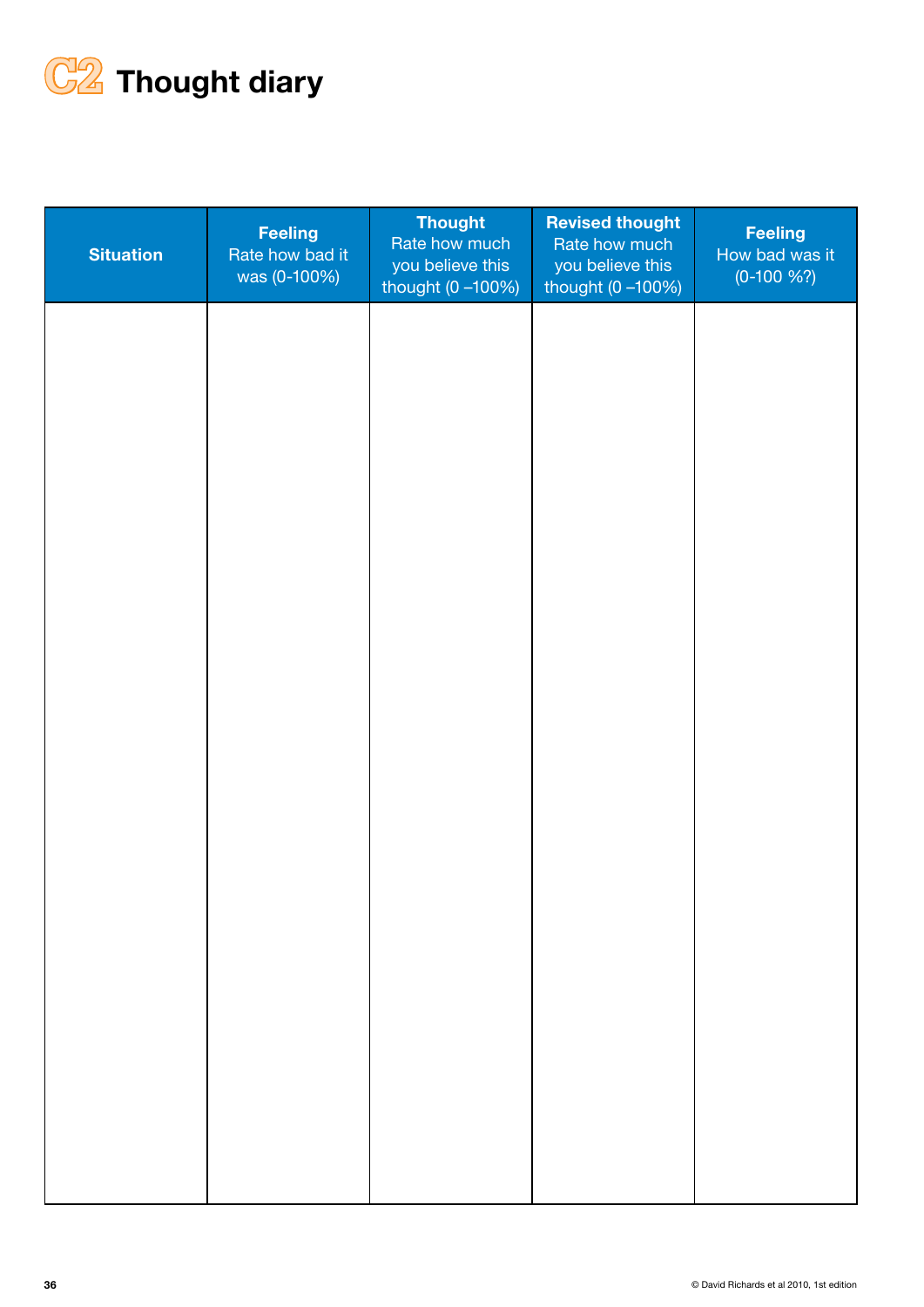

| <b>My thought</b> | My % belief      |
|-------------------|------------------|
|                   |                  |
|                   |                  |
| Evidence for      | Evidence against |
|                   |                  |
|                   |                  |
|                   |                  |
|                   |                  |
|                   |                  |
|                   |                  |
|                   |                  |
|                   |                  |
|                   |                  |
|                   |                  |
|                   |                  |
|                   |                  |
|                   |                  |
|                   |                  |
|                   |                  |
|                   |                  |
|                   |                  |
|                   |                  |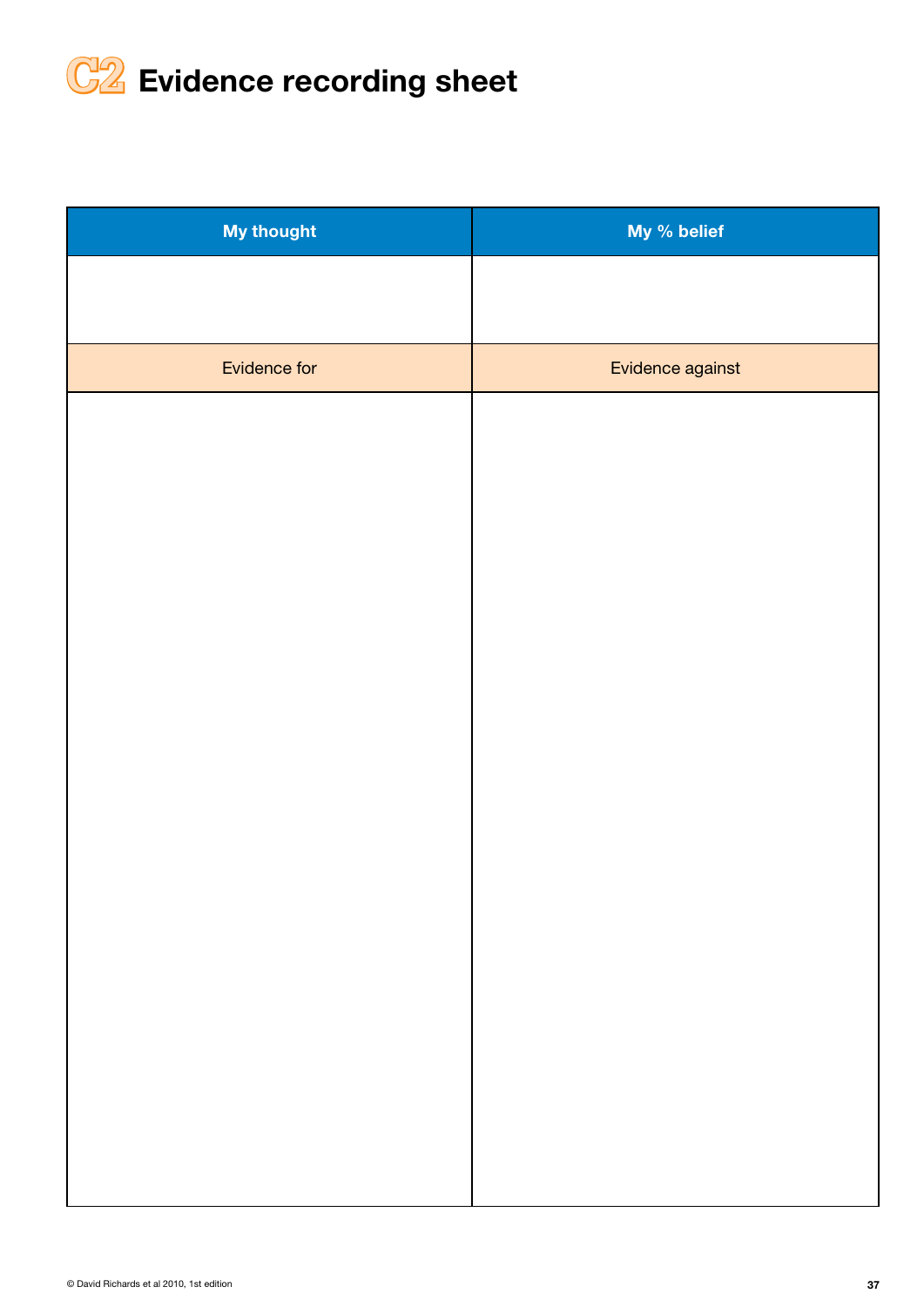

The goal of medication support by psychological wellbeing practitioners is to assist patients in making the best decision on medication use (mainly antidepressants) by:

- gathering information on patients' attitudes to medication, medication use, clinical outcomes, medication effects and side effects.
- giving information regarding appropriate use of medication.
- negotiating shared decisions on patients' medication usage.

Psychological wellbeing practitioners provide information and support patients' decision-making. They do not make independent decisions about prescribing (e.g. stopping medication, change in dosage). Mostly, psychological wellbeing practitioners support the patient in their decision to follow (or not) the medication recommendation made by the GP, providing information so that this decision is made in an informed manner. The only instance in which a psychological wellbeing practitioner should make a different direct recommendation to a patient on medication is if they identify possibly dangerous side effects. In these instances, workers must:

- advise the patient to temporarily discontinue medication.
- inform the GP of the possibility of dangerous side effects being present.
- strongly advise the patient to make an urgent appointment with their GP.
- discuss this with their supervisor as soon as possible.

Where a patient decides not to follow the prescription made by the GP, psychological wellbeing practitioners should ensure that the patient's decision is fully informed by information on the effects and side effects of medication. The pros and cons of their decision and alternative strategies should also be explored. Further discussions between the patient and the GP should be encouraged and non-pharmacological psychosocial support offered by the worker.

Where a psychological wellbeing practitioner is aware that a GP's prescription does not follow prescribing guidelines, this should be discussed with the worker's supervisor and a joint plan devised to assist the GP and the patient to make effective use of medication.

#### Antidepressant medication

Antidepressants are prescribed by GPs to many patients with depression. Modern antidepressants from the Selective Serotonin Reuptake Inhibitor (SSRI) and Selective Noradrenalin Reuptake Inhibitor (SNRI) classes are now more widely used than earlier antidepressants such as the tricyclics. However, older tricyclic antidepressants are still prescribed where clinically indicated.

Patients may stop taking antidepressants completely or take less than the prescribed dose for a range of stated reasons. Here are some possibilities:

- 'ineffective / not-helpful'.
- 'no longer necessary'.
- 'side effects'.
- 'concerned about safety'.
- 'concerned about addiction'.
- 'believes not appropriate just a crutch'.
- 'family oppose it, others will find out'.
- 'forgot to renew prescription'.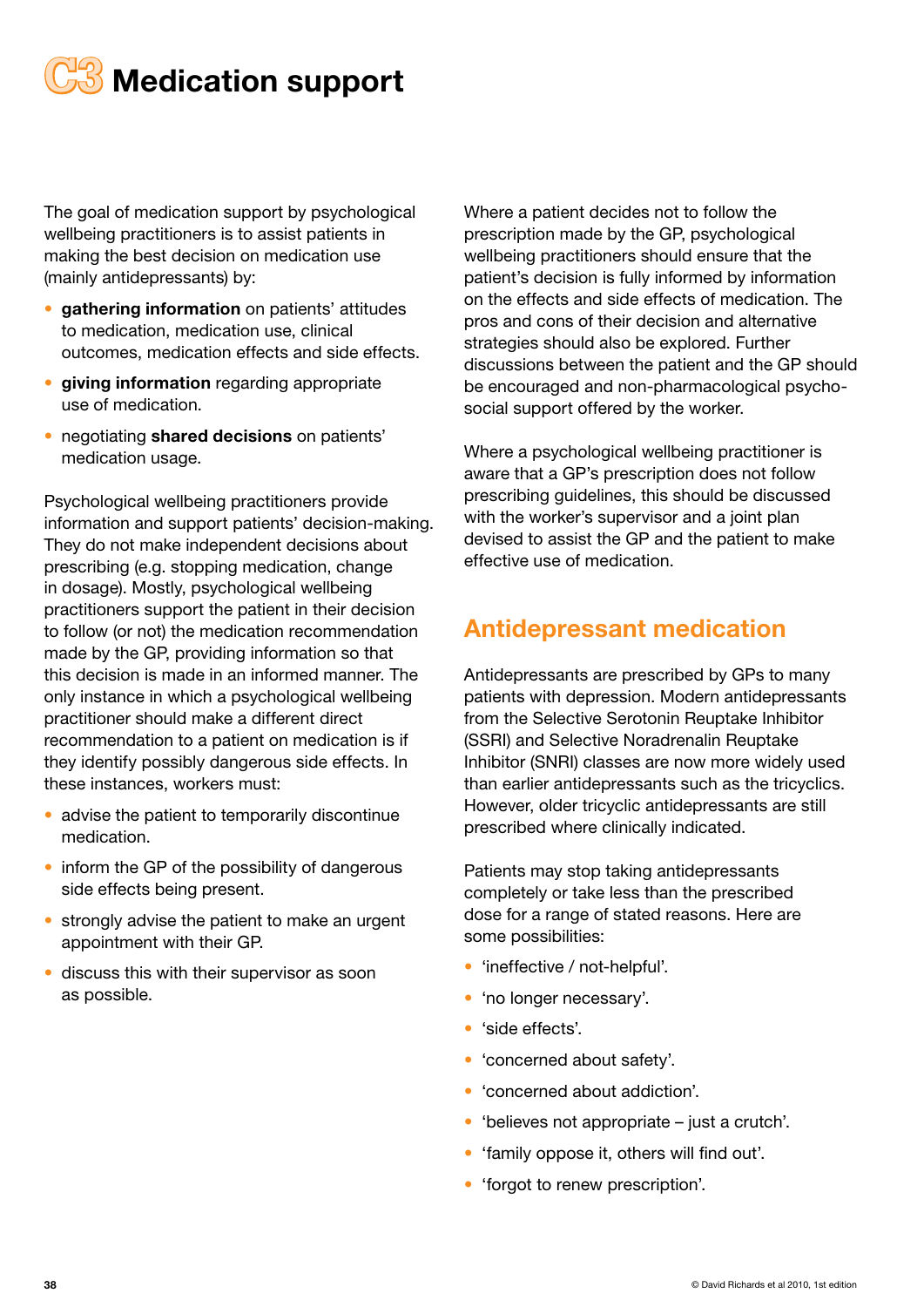

Many patients take antidepressants in a less than optimum manner because they have beliefs about addiction or mode of action. For example, it is necessary to take antidepressants for a number of weeks at a therapeutic dose before beneficial effects are observed. Unfortunately, unwanted and unpleasant side effects often appear before these beneficial effects, causing many patients to reconsider or stop taking their antidepressants. Other patients may take antidepressants sporadically when they are feeling particularly low, in the belief that they have an immediate effect.

Finally, antidepressants should be taken for six months following remission of symptoms. Many patients stop taking their medication before this period has elapsed, increasing their chances of relapse.

Psychological wellbeing practitioners should, always, therefore:

- Gather information on the true reasons for medication non-concordance.
- Give accurate information about antidepressants.
- Assist patients to arrive at a shared decision about what to do next.

There are many examples of information materials for patients in general use. Most mental health patient and advocacy organisations such as Rethink, MIND and the Mental Health Foundation provide clear leaflets and booklets. 'Treatment Notes' produced by the Drugs and Therapeutic Bulletin (www.dtb.org.uk) are helpful.

For detailed information, psychological wellbeing practitioners should consult the British National Formulary (www.bnf.org) and Steven Bazire's authoritative book (referenced in Suggested reading) and the associated web based materials at Norfolk and Waveney Mental Health NHS Foundation Trust (www.nmhct.nhs.uk/Pharmacy).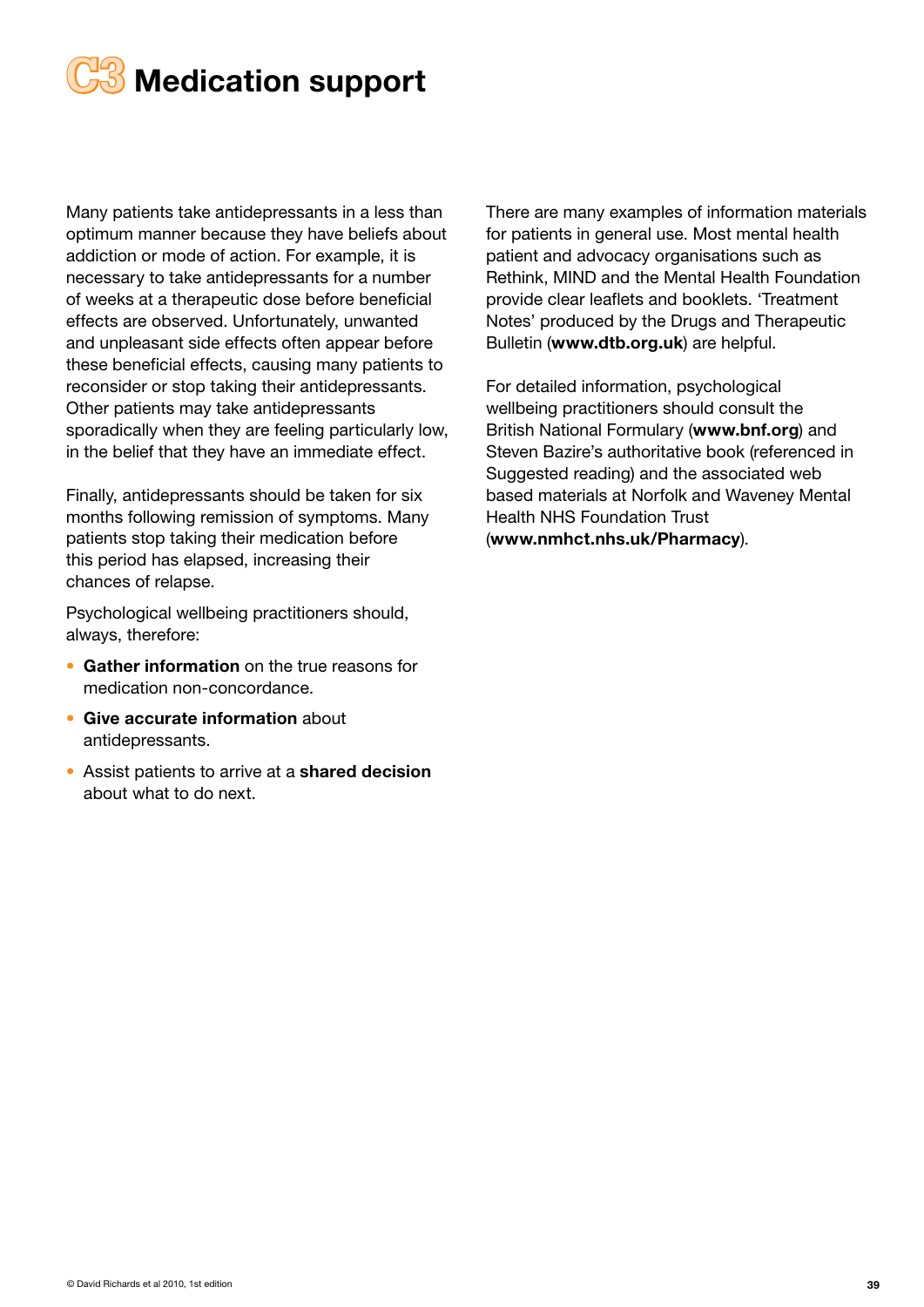

People will often try to avoid situations or objects they fear, and this avoidance does indeed successfully relieve anxiety. However, the more people avoid, the more they will continue to use it as a coping strategy. This leads to long-term difficulties as people find it more and more difficult to face their fears.

Exposure is the planned therapeutic confrontation to a feared situation, object or memory. It is a highly effective treatment for many anxiety disorders where behavioural avoidance is a key maintaining factor. Specific phobias, agoraphobia, social phobia, obsessive compulsive disorder and post-traumatic stress disorder all respond well to exposure treatment.

#### How does exposure therapy work?

Exposure therapy works through a process known as habituation. This is the natural reduction in arousal that occurs when people allow themselves to remain in the presence of a feared situation or object for a prolonged period of time. Over time, anxiety reduces gradually whilst the person remains in contact with the feared stimulus.

This is very different from avoidance. In avoidance, arousal reduces sharply but only when the person escapes from the feared situation or object. The problem with escape and avoidance is that the fear remains. The next time a person comes across their feared stimulus, their arousal levels will be the same as before. In exposure, habituation means that subsequent exposure sessions provoke less anxiety than previously. The graph below represents the difference.

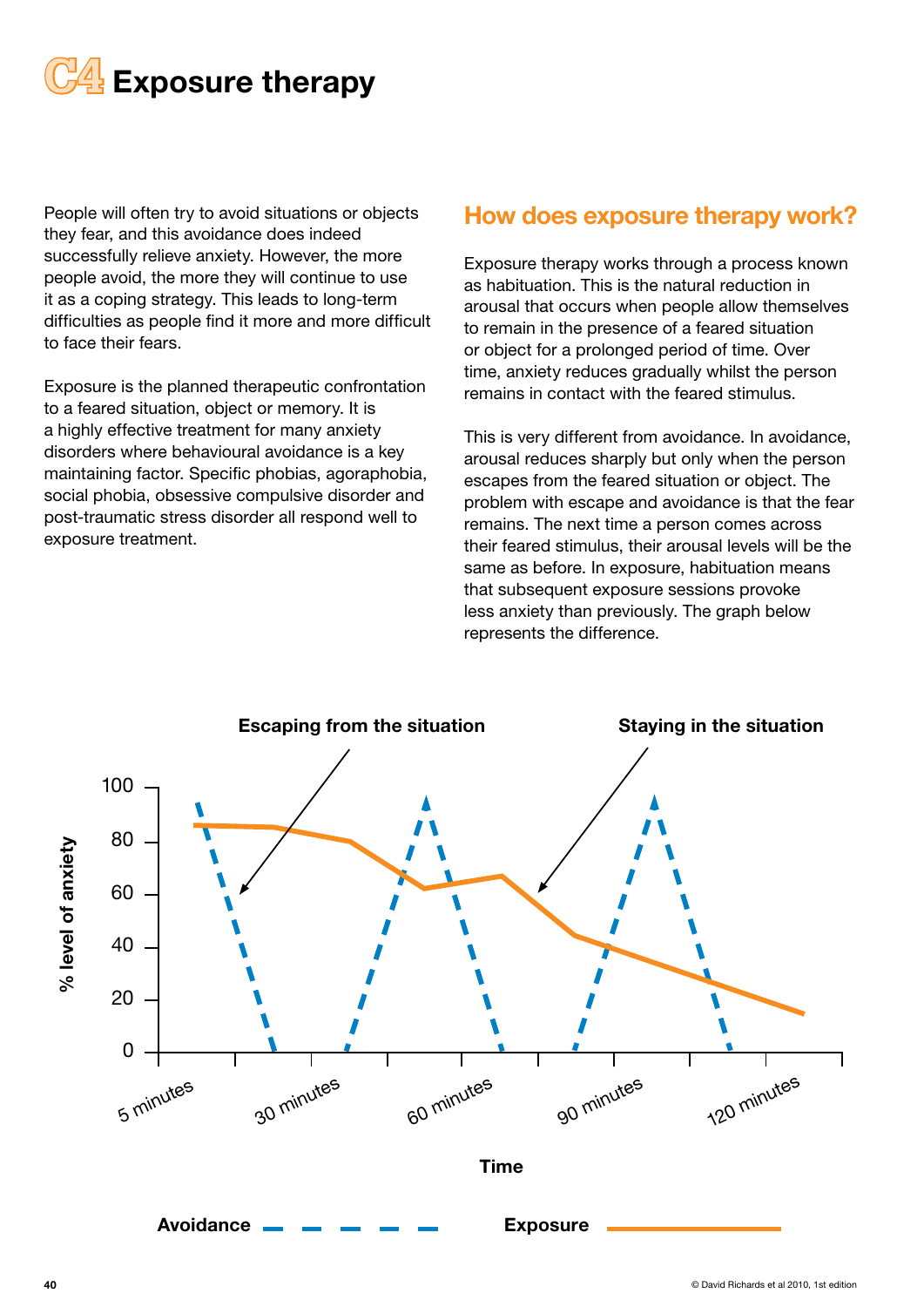**C4** Exposure therapy

#### There are four conditions necessary for effective exposure treatment:

#### Grading

Overcoming fear is best achieved by a gradual confrontation with feared stimuli – the objects or situations which are avoided. This **does not** mean that exposure sessions should be shortened as a form of grading. The nature of the stimuli should be graded, for example by using photographs rather than real objects in the early stages of treatment.

#### Prolonged

Exposure must be prolonged if it is to be effective. There has to be sufficient time for arousal levels to reduce in the presence of the feared object or situation. Typically exposure sessions should last for between one to two hours or until anxiety has reduced by at least 50%.

#### Repeated

Additional exposure is necessary to cement improvement. The optimum number of repetitions should be balanced by the physical demands of feeling regularly fearful. Four or five prolonged repetitions weekly are usually manageable.

#### Without distraction

To experience a reduction in anxiety, people must feel some fear at first in order to experience and thus learn that fear reduces naturally in the presence of the feared object or situation.

#### Implementing exposure

The first step is for psychological wellbeing practitioners to help patients compose a list of fearful objects or situations, ranking them in a hierarchy from the least anxiety provoking to the most feared one. Patients then start exposure with activities from the lower part of the list and practice these until they experience habituation. They then use the list to structure further exposure, picking objects or situations which are more fearful. Patients should always remember to remain in the presence of their feared situation or object until they experience a reduction in arousal.

Diary records are essential both to schedule activities and for psychological wellbeing practitioners to review progress. An example diary sheet is given next. The rating scales are helpful for patients and psychological wellbeing practitioners to monitor arousal levels and check for habituation. Psychological wellbeing practitioners should encourage and support patients during exposure and help them problem solve any difficulties experienced during their exposure exercises.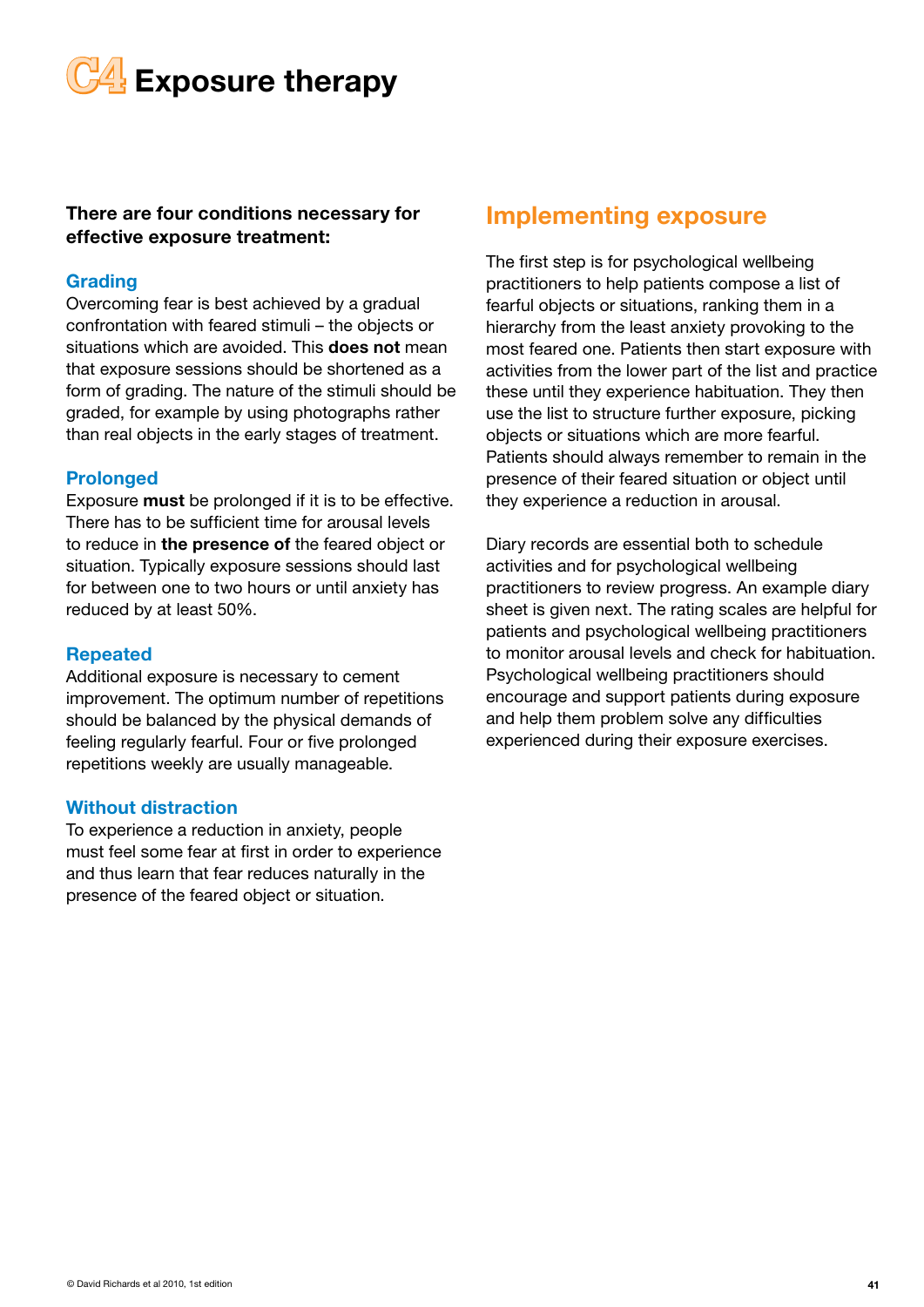| Exercise<br>exercise<br>Before<br>exercise<br>Start of<br>exercise<br>End of |
|------------------------------------------------------------------------------|
| <b>Comments</b>                                                              |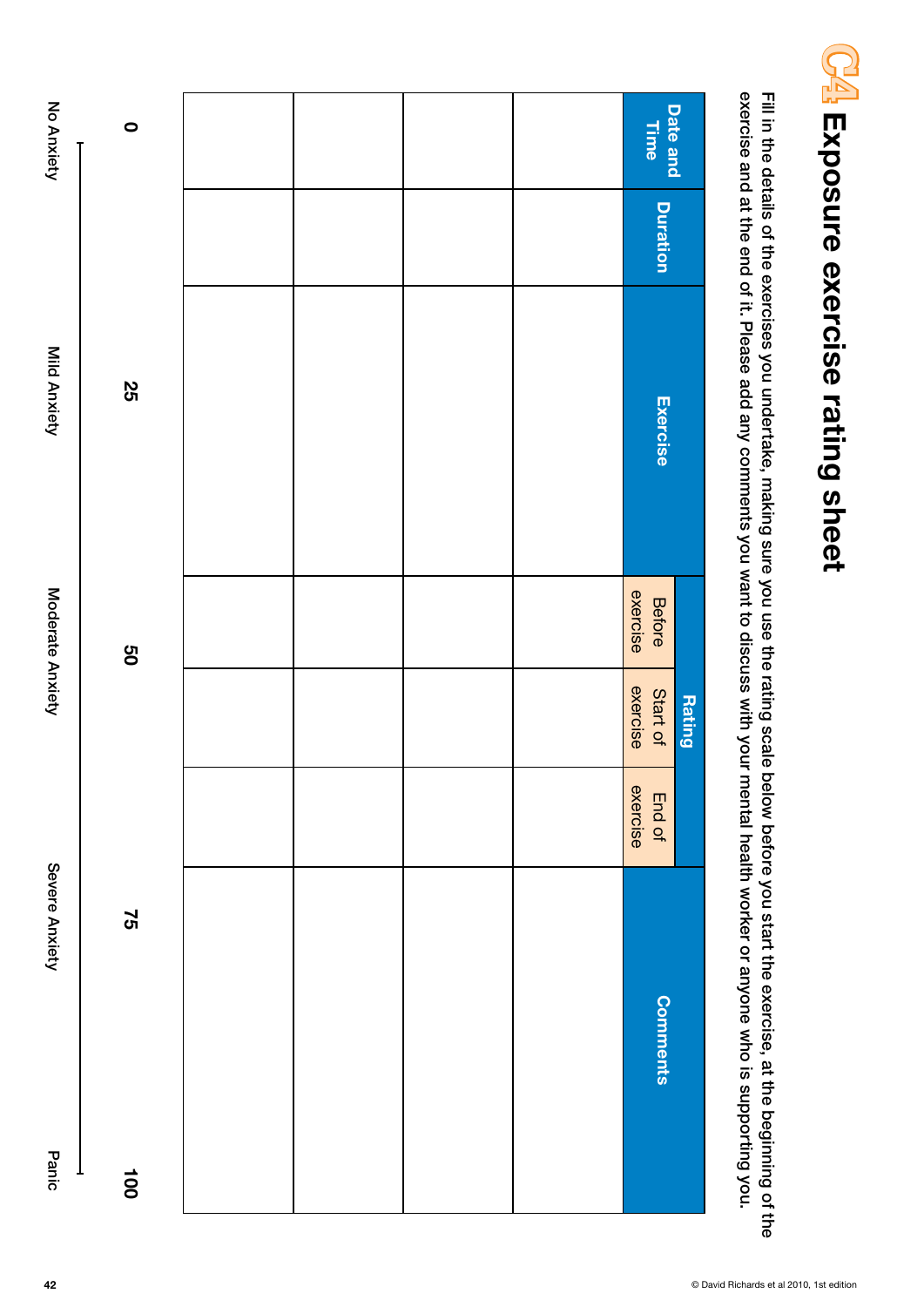

Problem solving is an evidence-based low-intensity intervention which patients can use when their problems appear initially too big to solve. It is a practical approach which works by helping patients take a step back from their problems and consider what solutions might actually exist. It takes a systematic and step by step approach to what might seem overwhelming difficulties.

#### Implementing problem solving

Problem solving can be divided into seven steps. Use the following worksheet C5.

#### Stage 1: Identify the problem

Psychological wellbeing practitioners can help patients to identify the problem as clearly and precisely as possible. Each problem should be broken down into its constituent parts, for example, a financial problem can be broken down into the components of debt, income and expenditure.

#### Stage 2: Identify the solution

As many potential solutions as possible need to be identified. At this stage, nothing is rejected, no matter how apparently ridiculous solutions may seem. Staged solutions can be generated to different components of the problem identified in stage 1.

#### Stage 3: Analyse strengths and weaknesses

Each potential solution is subjected to an analysis of its strengths and weaknesses, to assess the main advantages and disadvantages of each solution. Advantages and disadvantages can refer to likelihood of success, possibility of implementation, resources needed, etc.

#### Stage 4: Select a solution

A solution is chosen based on the analysis in stage 3. Attention to resources available to implement the solution is important here since choosing a solution which has no chance of implementation will only lead to failure.

#### Stage 5: Plan implementation

Many solutions require careful planning. Steps should be outlined and resources listed. The steps should be specific, linked and realistic. Psychological wellbeing practitioners should use the 'Four Ws' – what, where, when, with whom – to help patients plan the implementation plan.

#### Stage 6: Implementation

Patients implement the plan identified in stage 5. Record of implementation should be recorded in a simple diary.

#### Stage 7: Review

The advantage of problem solving is that alternative options always exist. Psychological wellbeing practitioners should gather information on the progress of the plan, preferably by reviewing the diary. If the solution has worked, continued implementation or moving onto another problem is indicated. If not, another solution should be chosen.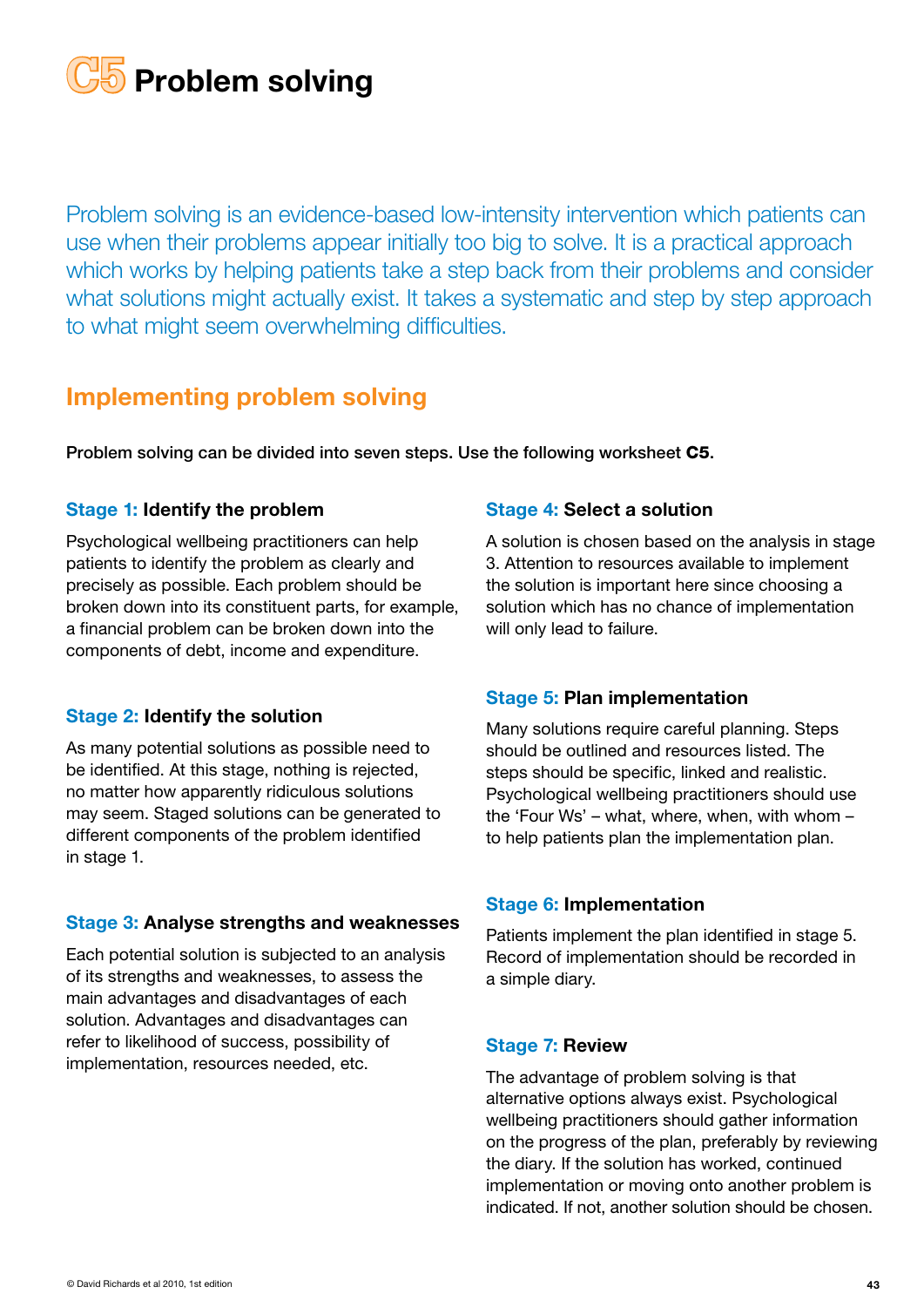

**Problem identification** (write your problem here)

Solution identification (write down as many different solutions as possible- use additional sheets if necessary)

Strengths and weaknesses analysis

(write down the advantages and disadvantages of each solution here – use additional sheets if necessary)

Solution selection (choose one solution)

Implementation plan

(write down the steps you will take to apply your chosen solution – use additional sheets if necessary)

Implementation (keep a separate diary of how you do)

**Review** (write down how the plan went)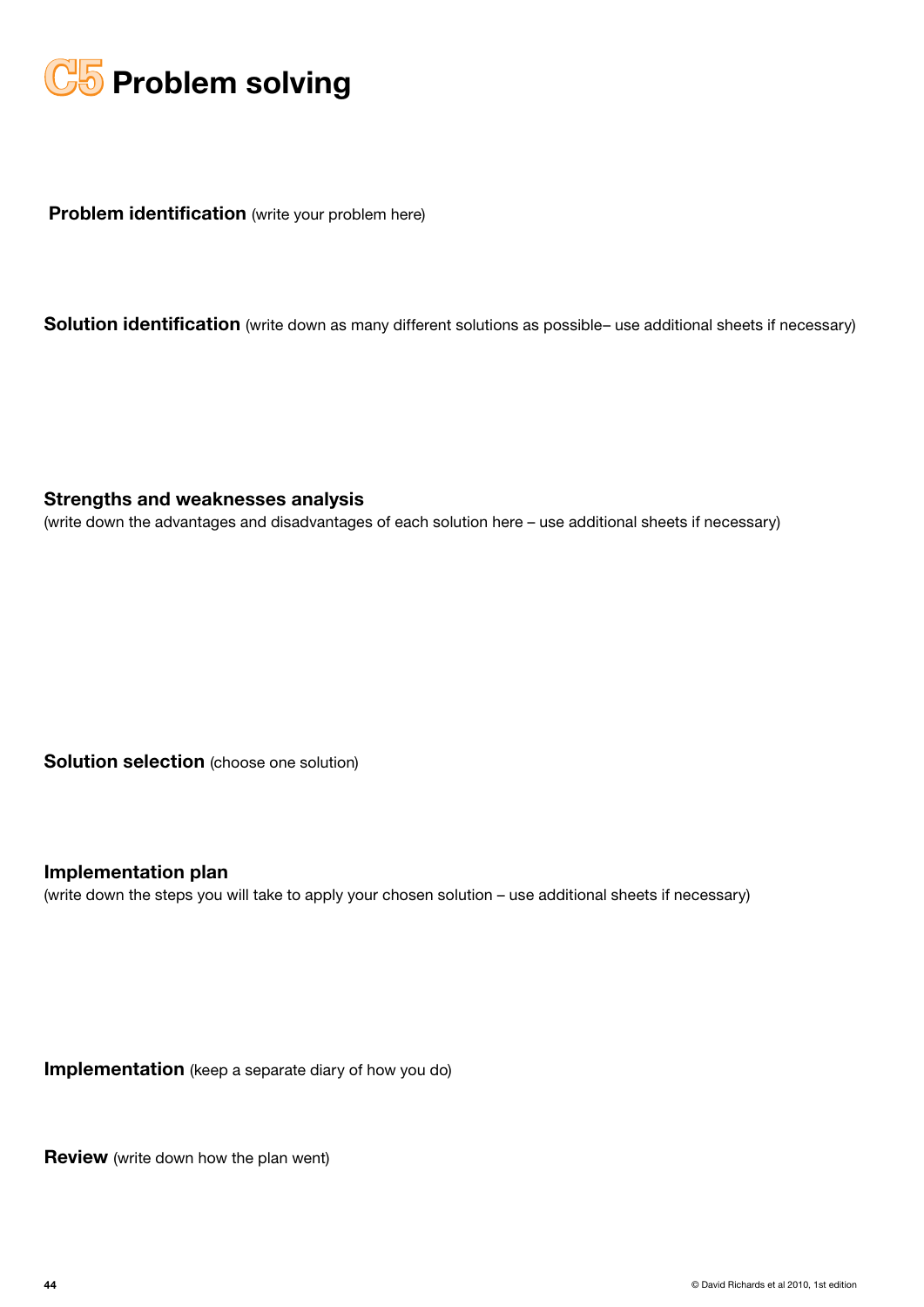

#### What is panic disorder?

Panic disorder is a common presenting problem in primary care with a prevalence rate of approximately 7 per 1000 population. It is important to distinguish between panic attacks and panic disorder. Panic attacks are very common and can be distressing. The DSM IV criteria (APA 1994) for a panic attack are:

A discrete period of intense fear or discomfort, in which four (or more) of the following symptoms developed abruptly and reached a peak within 10 minutes:

- Palpitations, pounding heart, or accelerated heart rate.
- Sweating.
- Trembling or shaking.
- Sensations of shortness of breath or smothering.
- Feeling of choking.
- Chest pain or discomfort.
- Nausea or abdominal distress.
- Feeling dizzy, unsteady, lightheaded or faint.
- Derealisation (feelings of unreality) or depersonalisation (being detached from oneself).
- Fear of losing control or going crazy.
- Fear of dying.
- Parathesias (numbness or tingling sensations).
- Chills or hot flushes.

Panic disorder occurs when people have recurrent or unexpected panic attacks and they become concerned about having further attacks, and the consequences of these and what the panic attacks mean. There is significant behaviour change – usually comprising avoidance or attempts to prevent attacks happening. Panic disorder is defined relative to the presence or absence of agoraphobia. Panic disorder with agoraphobia occurs when patients associate their panic attacks with particular situations or places.

These situations are avoided or endured with marked distress. Sometimes patients can enter these situations only in the presence of someone else supporting them. In other cases, patients do not associate their panic attacks with particular situations and say that their attacks 'come out of the blue'. This is panic disorder without agoraphobia.

#### What are the key features of panic disorder and what maintains the problem?

Essentially, patients with panic disorder view the normal symptoms of acute anxiety in a catastrophic manner. The distressing symptoms which occur in panic are misinterpreted as indications of an impending physical or mental disaster. Typical feared consequences might include "I'll collapse", "I'm going mad", "I'll have a heart attack". These frightening thoughts generate anxiety, of course, and tend to make the physical symptoms worse, thus fuelling the vicious cycle of panic.

A number of behaviours serve to maintain the problem once it is established. Patients often become hypervigilant for any bodily cues which might indicate to them an impending panic attack. Such hypervigilance often involves the misinterpretation of normal bodily symptoms and fuels the anxiety further. Patients often engage in a range of 'safety behaviours' designed to prevent their feared consequence. Avoidance of situations leads to short-term reductions in anxiety, making it more likely that patients will continue to avoid.

In the longer term this means that trigger situations become ever more frightening and patients never learn that their feared consequence doesn't occur. Other subtle forms of avoidance might involve carrying certain objects (e.g. water or medication) or having to be with certain people to enter particular situations. Again, these safety behaviours serve to maintain the problem.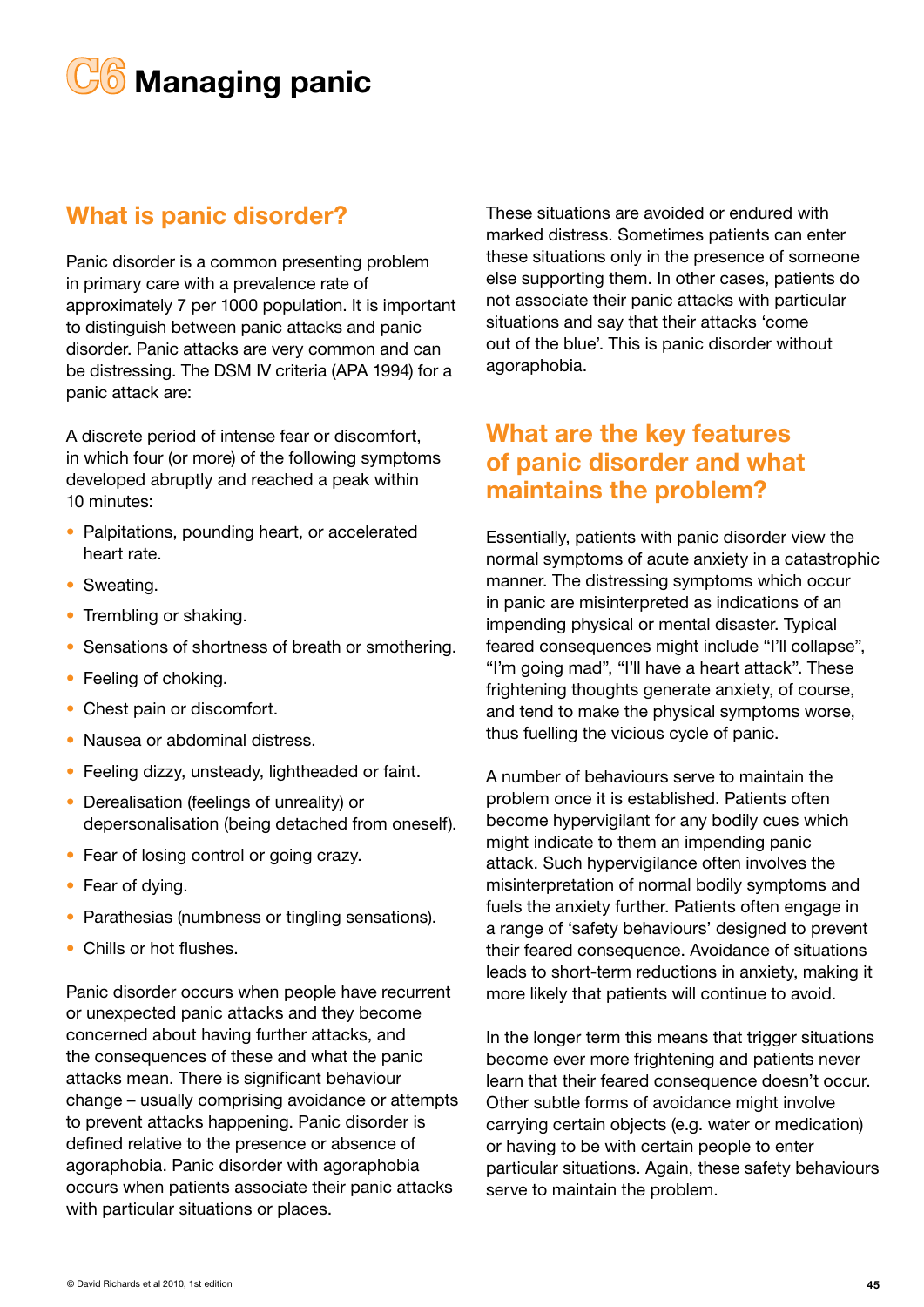# **C6** Managing panic

## Steps in the low-intensity treatment of panic disorder

#### 1. Assessment and information gathering

Psychological wellbeing practitioners need to gather detailed and individualised information about the symptoms of the patient's panic attacks and what they did. Clinically, a good technique is to ask the patient to recall a recent incident of panic as patients tend to have good recollection of what was a very frightening event. Questions should elicit:

- What physical and mental symptoms the patient experienced.
- What they thought was happening and their interpretation of the symptoms.
- How they felt.
- What they did probe for safety behaviours.

The patient should be asked whether this incident was typical of what they experience during a panic attack. Further information and monitoring data can be gleaned through the use of a Panic diary (see sample at the end of this section). The first five columns can be used initially to ascertain the situation, the intensity of the panic, the physical symptoms they experienced, what they thought was happening and what they then did.

#### 2. Information giving

Patients need to learn about the nature of anxiety symptoms and the 'fight-flight' response. This can be achieved by a variety of means- verbal explanation or by giving reading materials and selfhelp leaflets (see Suggested reading for details). Once they can begin to re-conceptualise the symptoms as those of anxiety rather than anything more sinister then their sense of panic should reduce. Often, psycho-education alone can have a major impact in panic patients.

There are also some very brief exercises which patients can be encouraged to undertake to illustrate that hypervigilance and focusing on their bodies can be unhelpful. For example, asking patients to focus on their breathing or their pulse for a few minutes can make them more anxious and illustrate the link between focusing on their bodily symptoms and anxiety.

Workers need to give patients information about the range of possible treatment interventions in order to promote choice and engagement in treatment. Each of the treatment options should be accompanied by clear rationales.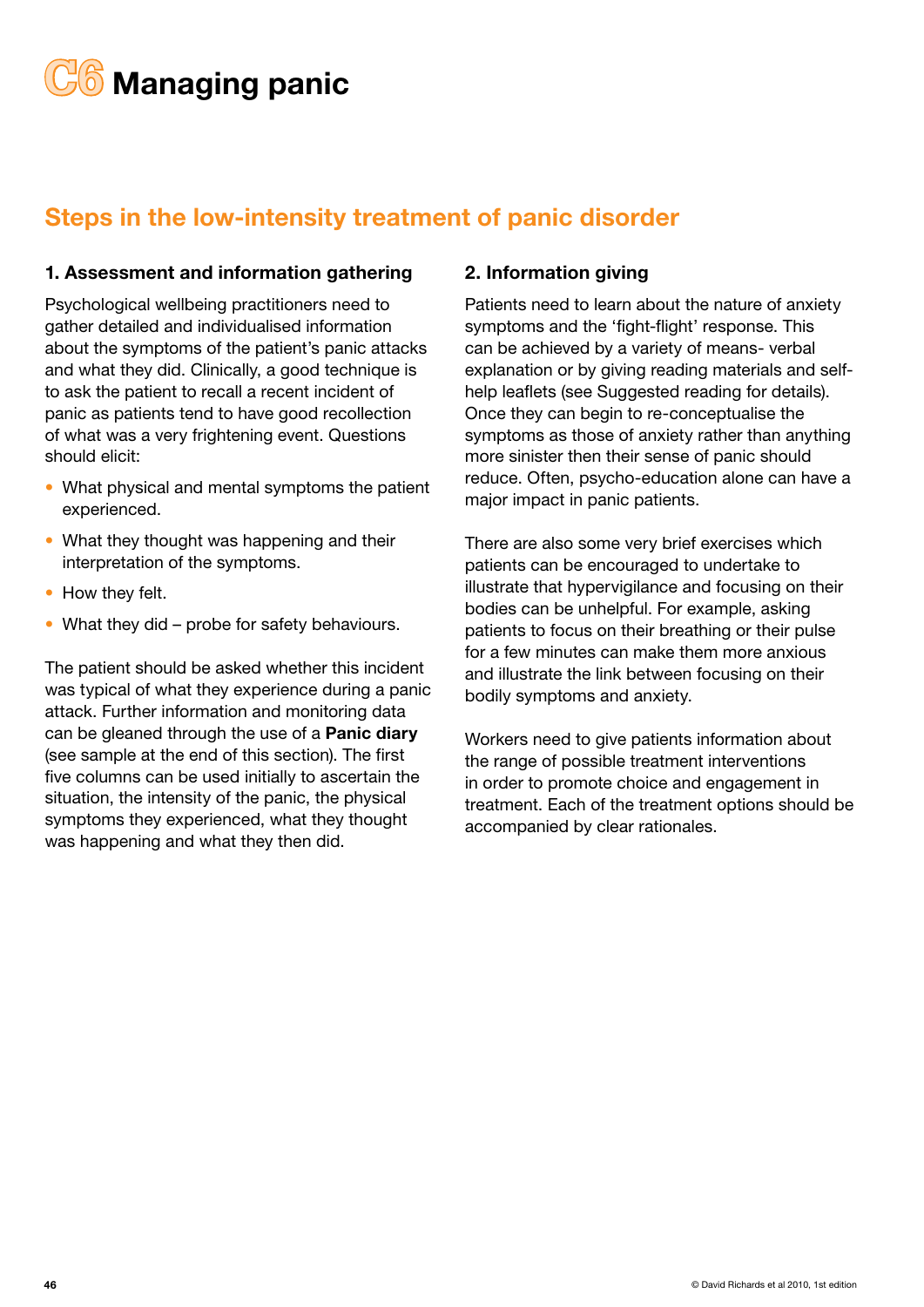

#### 3. Low-intensity treatment options

If patients are avoiding situations or are using safety behaviours in order to cope when entering particular situations they can be given a rationale for graded exposure to help them overcome their avoidance. (see C4, Exposure). Typically, exposure would work by facing the feared situations until habituation occurs and this can be graded by developing a hierarchy of feared situations and then gradually working up this hierarchy whilst eliminating safety behaviours.

Cognitive restructuring (see C2) can also be used to help patients respond to their catastrophic thoughts about what their symptoms mean. As they learn more about normal anxiety mechanisms it should be possible to help them reattribute different explanations to their symptoms. As they learn how to do this, the final column of the Panic diary can be used to identify alternative (noncatastrophic) explanations of what is happening that patients can use to challenge their frightening thoughts when experiencing panic.

Patients can also use behavioural experiments to test out their predictions of what might happen if they face the feared situation. This can be a powerful form of experiential learning. Sometimes, symptom induction experiments can be used to create the symptoms typically experienced in a panic attack and for patients to learn that their feared consequence doesn't occur (see Wells 1997 Chapter 5 for some tips on these).

Some self-help materials on the treatment of panic advocate teaching patients breathing control or relaxation techniques. Caution needs to be exercised here. Whilst it may be useful for a patient to understand that hyperventilation makes their symptoms worse and that healthy breathing might be helpful, it is important that workers do not reinforce the idea that the patient's anxiety symptoms are dangerous and that patients need to use relaxation techniques or breathing control in order to overcome their problem. To do so runs the risk of workers inadvertently encouraging patients to adopt more safety behaviours.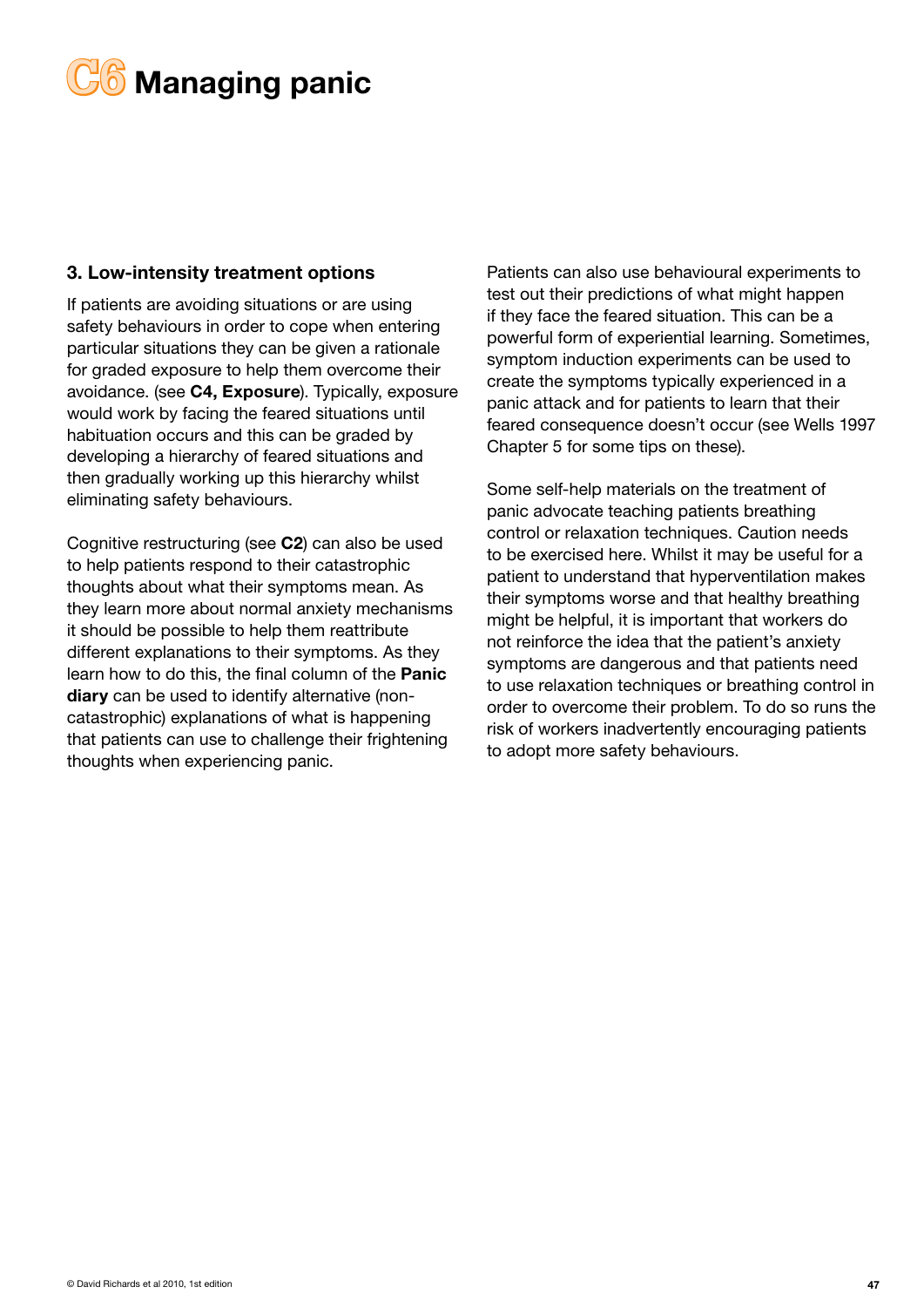

| Date and situation<br>Where, when,<br>with whom                                                                                                         |  |  |
|---------------------------------------------------------------------------------------------------------------------------------------------------------|--|--|
| Intensity of panic<br>Rate from 0 - 100                                                                                                                 |  |  |
| <b>Physical symptoms</b><br>List                                                                                                                        |  |  |
| What did I think<br>these thoughts<br>/hat did I think the symptoms<br>meant? Rate your belief in<br>lese thoughts from 0 – 100%<br>Feared consequences |  |  |
| <b>Behaviour<br/>What did I do?</b>                                                                                                                     |  |  |
| explanation for<br>swondroms<br><b>Alternative</b>                                                                                                      |  |  |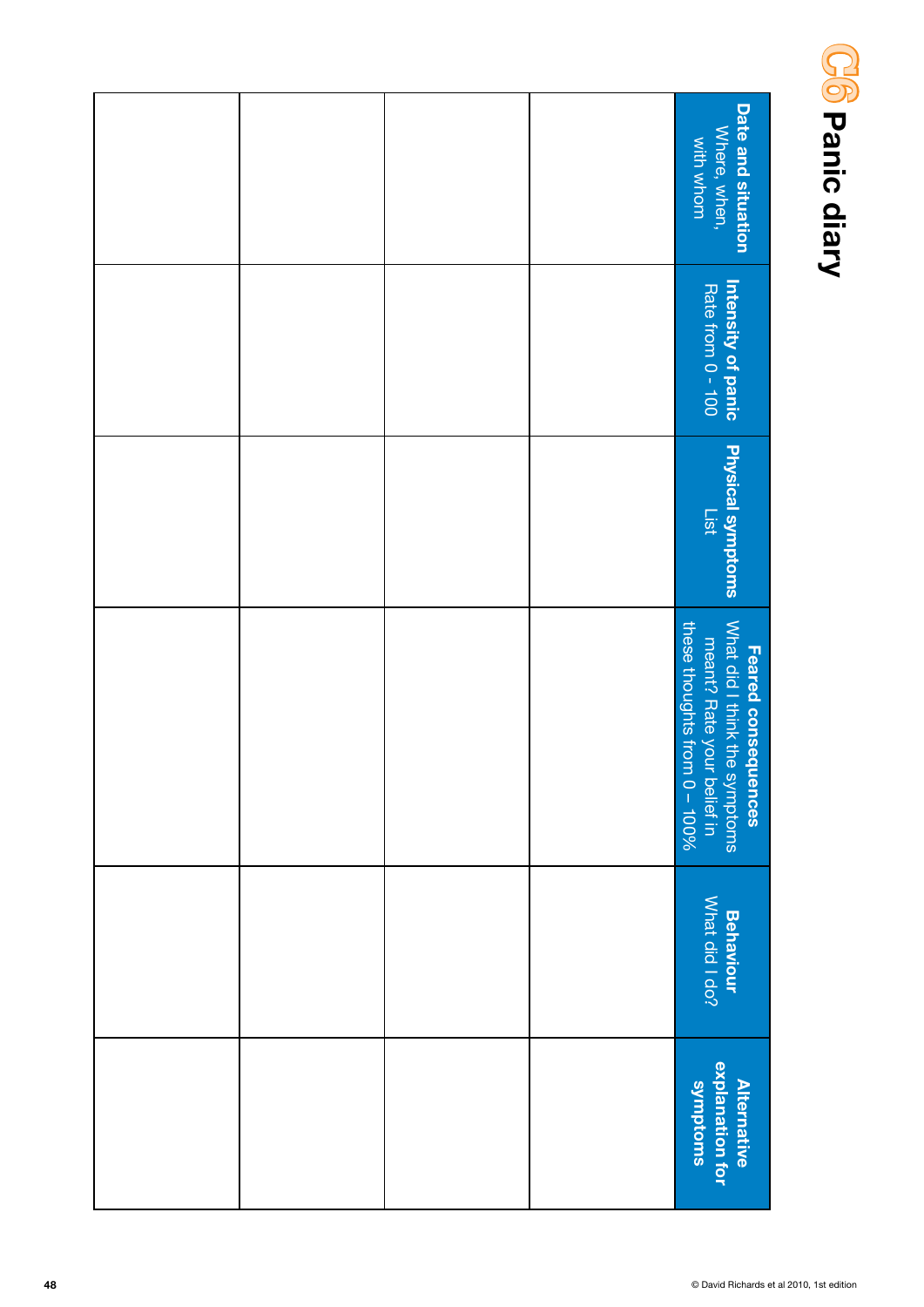

Sleep hygiene involves the practice of following guidelines to promote more restful and effective sleep, to increase daytime alertness and to overcome problems with sleeping at night. Sleep problems are a common feature of anxiety and depression and providing patients with information about sleep hygiene is an important part of the role of psychological wellbeing practitioners.

## Steps involved in promoting sleep hygiene

#### Step 1: Establish the nature of the patient's sleep difficulties

Gather information about the nature of the patient's concerns about sleep. These may include any of the following:

- Getting off to sleep.
- Staying asleep.
- Waking too early.
- Fitful sleep.
- Not feeling refreshed after sleep.
- Worrying about sleep

Elicit the detail of the patient's patterns of sleep. When do they go to bed? How long do they sleep for? What do they do prior to bed? What do they do if they wake up? Do they sleep or nap during the day? What is their level of daytime activity and exercise?

Asking patients to keep a sleep diary can provide useful baseline information and help establish patterns. People may be worrying about their sleep but actually getting enough.

#### Step 2: Provide information about normal sleep and the nature of sleep problems

There are no set rules about how much sleep people need – it varies from person to person. Whilst seven to eight hours sleep may be typical, some people need more and some less. Sleep patterns vary with age, with older people often needing less sleep than younger adults. Sleep is affected by the amount of physical activity people engage in.

Sleep problems may be caused by a number of factors:

- Medical problems such as pain or arthritis.
- Emotional problems such as stress, anxiety and depression.
- Certain medicines.
- Bladder problems, often affected by ageing
- Drug and alcohol use.
- Environmental factors such as a noisy, light or uncomfortable bedroom.

In anxiety and stress people often report difficulty in getting off to sleep. Sleep is often fitful and people wake feeling un-refreshed. In depression, early-morning waking is often a problem as well as difficulty getting off to sleep. People who are depressed are often less active during the day but, because they lack energy, they may be tempted to sleep during the day, which makes it difficult to sleep well at night (see section C1 Behavioural activation).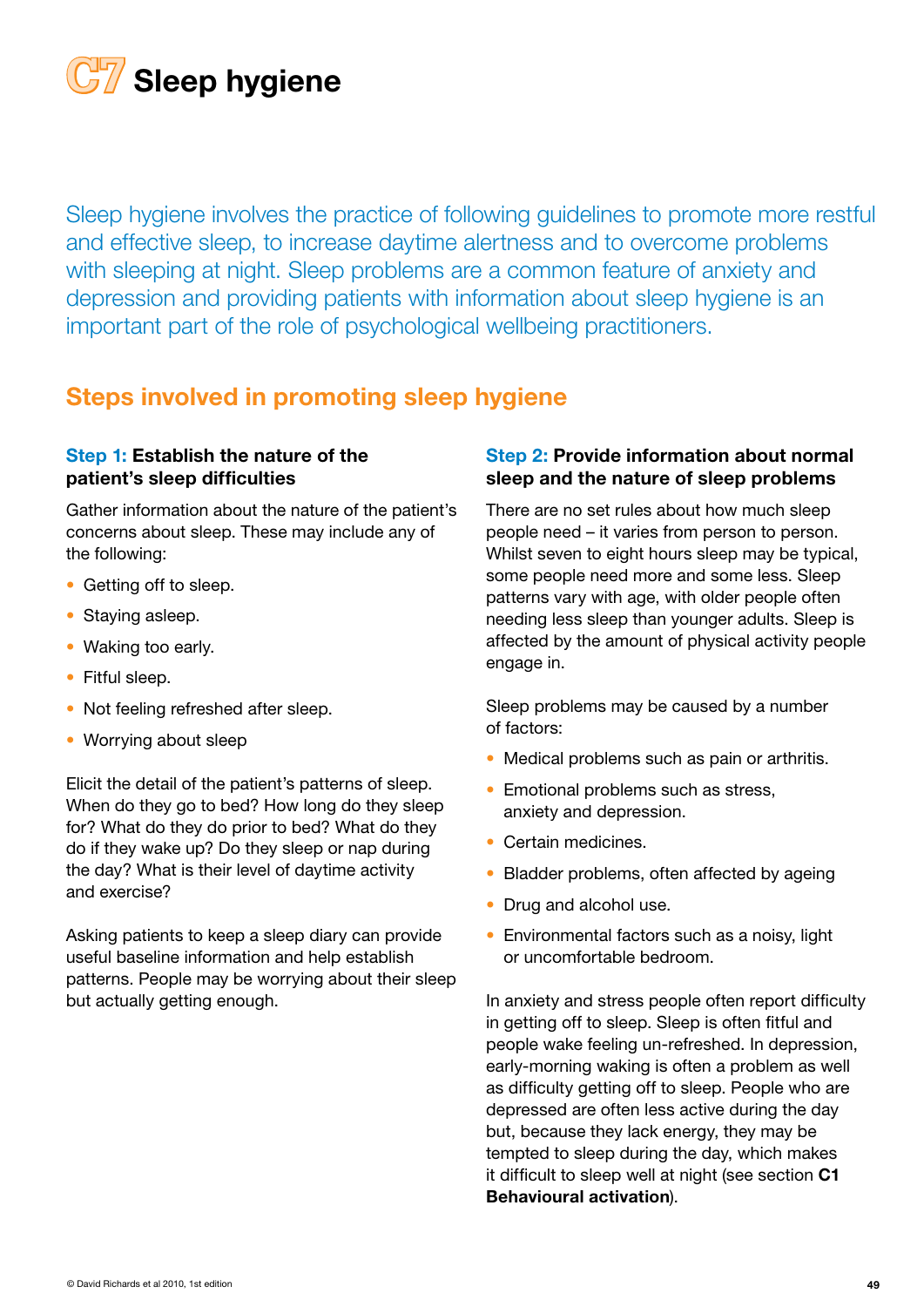

#### Step 3: Provide information on sleep hygiene and encouraging patients to establish regular sleep routines

Psychological wellbeing practitioners should try to problem solve sleep difficulties with patients, having ascertained the nature of their difficulties. The following tips are generally regarded as good advice on sleep hygiene:

- Try to establish a pattern of going to bed at the same time and arising at a set time each day.
- Avoid sleeping during the day but, if naps are taken, ensure that they are short.
- Exercise during the day, preferably outdoors, promotes sleep.
- If people have become inactive, gradually building up activity levels will help.
- Limit the use of stimulants such as nicotine and caffeine in the evening prior to bed.
- Avoid excessive alcohol as its soporific effects tend to be short lived.
- Try to ensure that the bedroom is quiet, cool and dark and that the mattress is comfy.
- Limit stimulating activities in the hour or so before bedtime.
- Avoid going to bed too hungry or too full.
- Try to do things which feel relaxing prior to bed, e.g. having a bath, taking a milky drink, listening to relaxing music.
- Try to avoid worrying about getting enough sleep – encourage patients to think of other things such as relaxing or pleasurable activities. Trying to command ourselves to go to sleep is counter-productive.
- If people haven't got off to sleep after half an hour or so, encourage them to get up, go to a different room and participate in a quiet activity until they feel sleepy and then return to bed.

#### Step 4: Monitor the effects of the above

Continuing to use sleep diaries can provide useful feedback on progress. Discuss any problems and try to establish any triggers for good or bad nights.

#### Sources of useful information

Newcastle, North Tyneside and Northumberland Mental Health NHS Trust. 2002. Sleep problems: a self-help guide. Newcastle: NTW NHS Trust.

University of Maryland Sleep Disorders Centre http://www.umm.edu/sleep/sleep\_hyg.html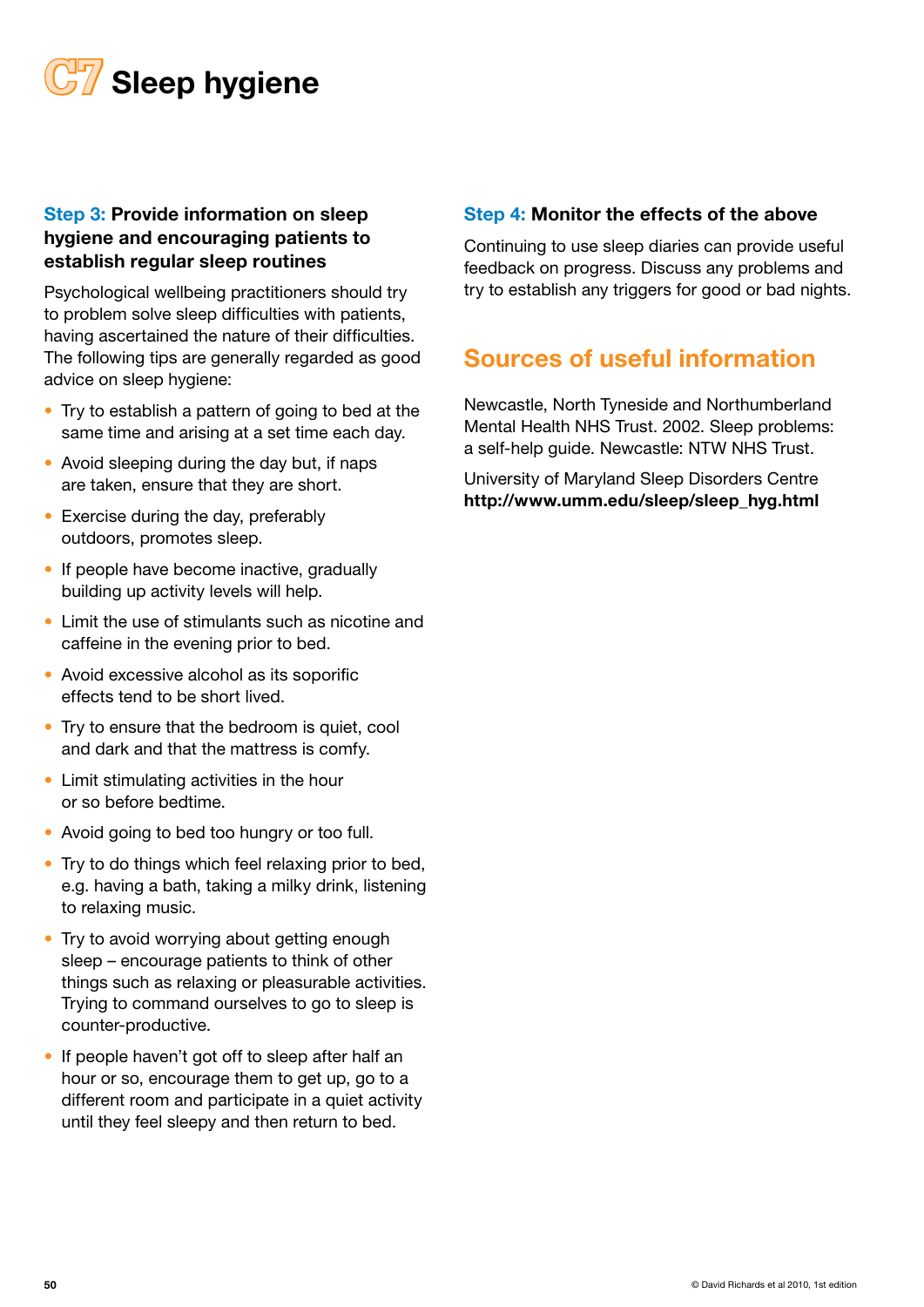# Record Keeping

The record sheets in the next few pages can be used to record supervision. It is important that you keep a copy for yourself as well as ensuring the PWP also retains a copy of all relevant forms. These will be required by PWPs for accreditation purposes. Please photocopy as required. Although other locally developed forms can be used, we recommend the following forms and that the supervision log in particular contains the following information.

## Supervision Log

| <b>Date</b> | <b>Nature of</b><br><b>Supervision</b><br>Face-face (FF)<br>Telephone (T)<br>Email (E) | <b>Type of Supervision</b><br><b>Clinical Case</b><br>Management (CCMS)<br>or Clinical (CS) | <b>Length of</b><br>Time (mins) | <b>Student</b><br><b>Signature</b> | <b>Clinical</b><br><b>Supervisor</b><br><b>Signature</b> |
|-------------|----------------------------------------------------------------------------------------|---------------------------------------------------------------------------------------------|---------------------------------|------------------------------------|----------------------------------------------------------|
|             |                                                                                        |                                                                                             |                                 |                                    |                                                          |
|             |                                                                                        |                                                                                             |                                 |                                    |                                                          |
|             |                                                                                        |                                                                                             |                                 |                                    |                                                          |
|             |                                                                                        |                                                                                             |                                 |                                    |                                                          |
|             |                                                                                        |                                                                                             |                                 |                                    |                                                          |
|             |                                                                                        |                                                                                             |                                 |                                    |                                                          |
|             |                                                                                        |                                                                                             |                                 |                                    |                                                          |
|             |                                                                                        |                                                                                             |                                 |                                    |                                                          |
|             |                                                                                        |                                                                                             |                                 |                                    |                                                          |
|             |                                                                                        |                                                                                             |                                 |                                    |                                                          |
|             |                                                                                        |                                                                                             |                                 |                                    |                                                          |
|             |                                                                                        |                                                                                             |                                 |                                    |                                                          |
|             |                                                                                        |                                                                                             |                                 |                                    |                                                          |
|             |                                                                                        |                                                                                             |                                 |                                    |                                                          |
|             |                                                                                        |                                                                                             |                                 |                                    |                                                          |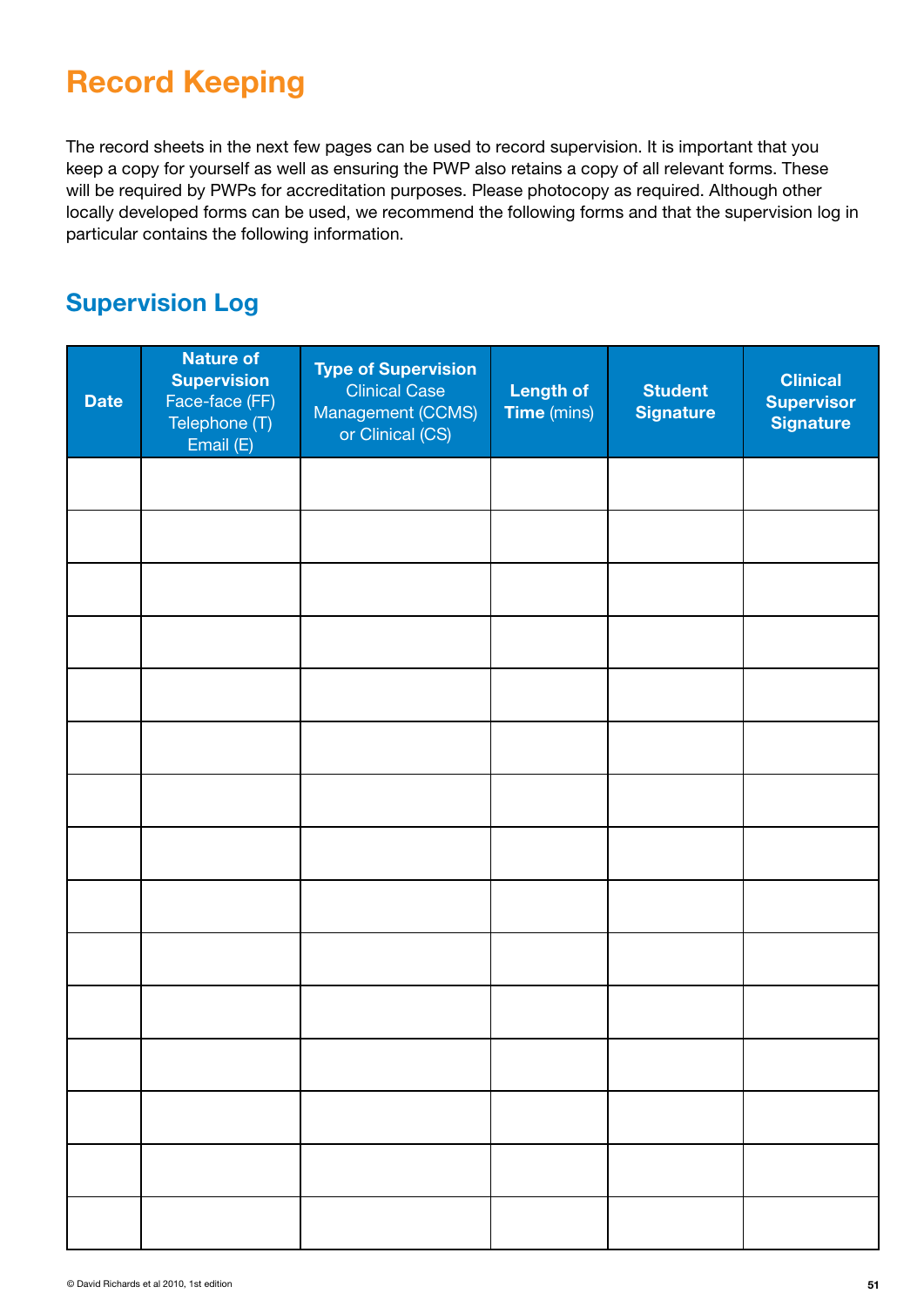# Record of Supervision

| <b>Student's Name</b>                         |                                        |  |
|-----------------------------------------------|----------------------------------------|--|
| <b>Clinical Supervisor's Name</b>             |                                        |  |
| <b>Date</b>                                   |                                        |  |
| <b>Module</b>                                 |                                        |  |
| <b>Nature of Supervision</b>                  | Face-face (FF)                         |  |
| (Please tick)                                 | Telephone (T)                          |  |
|                                               | Email (E)                              |  |
| <b>Type of Supervision</b>                    | <b>Clinical Case Management (CCMS)</b> |  |
| (Please tick)                                 | <b>Clinical (CS)</b>                   |  |
| Feedback on any actions from previous session |                                        |  |
|                                               |                                        |  |
|                                               |                                        |  |
|                                               |                                        |  |
|                                               |                                        |  |
|                                               |                                        |  |
| Summary of key issues discussed               |                                        |  |
|                                               |                                        |  |
|                                               |                                        |  |
|                                               |                                        |  |
|                                               |                                        |  |
|                                               |                                        |  |
|                                               |                                        |  |
|                                               |                                        |  |
|                                               |                                        |  |
|                                               |                                        |  |
|                                               |                                        |  |
|                                               |                                        |  |
|                                               |                                        |  |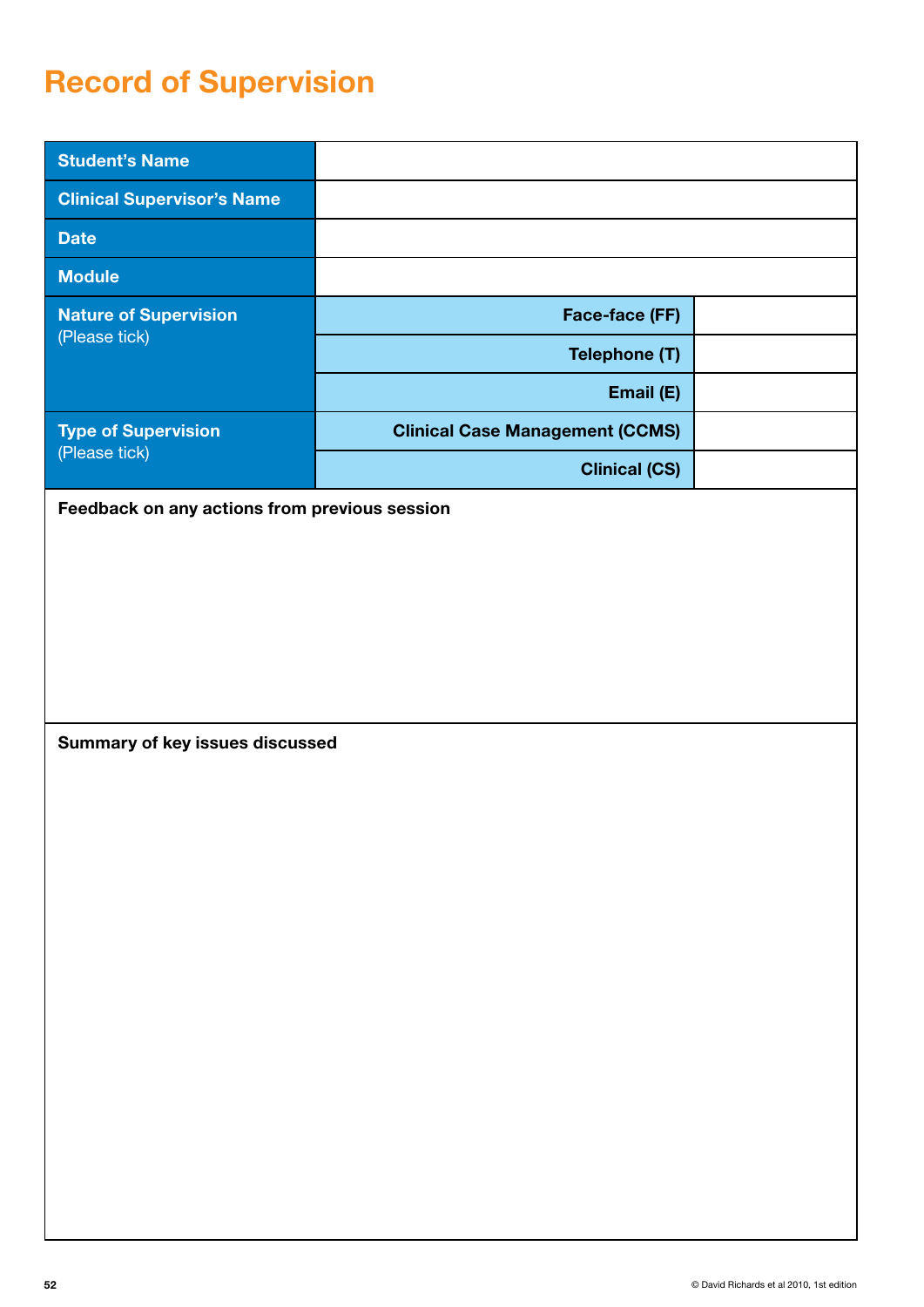# Record of Supervision

| By whom |
|---------|
|         |
|         |
|         |
|         |
|         |
|         |
|         |
|         |
|         |
|         |
|         |
|         |
|         |
|         |
|         |

| Date of next supervision session / contact |  |
|--------------------------------------------|--|
|                                            |  |
|                                            |  |

| Student's signature             | Date |
|---------------------------------|------|
|                                 |      |
|                                 |      |
| Clinical supervisor's signature | Date |
|                                 |      |

One copy should be completed and given to the supervisor, original to be retained by the PWP.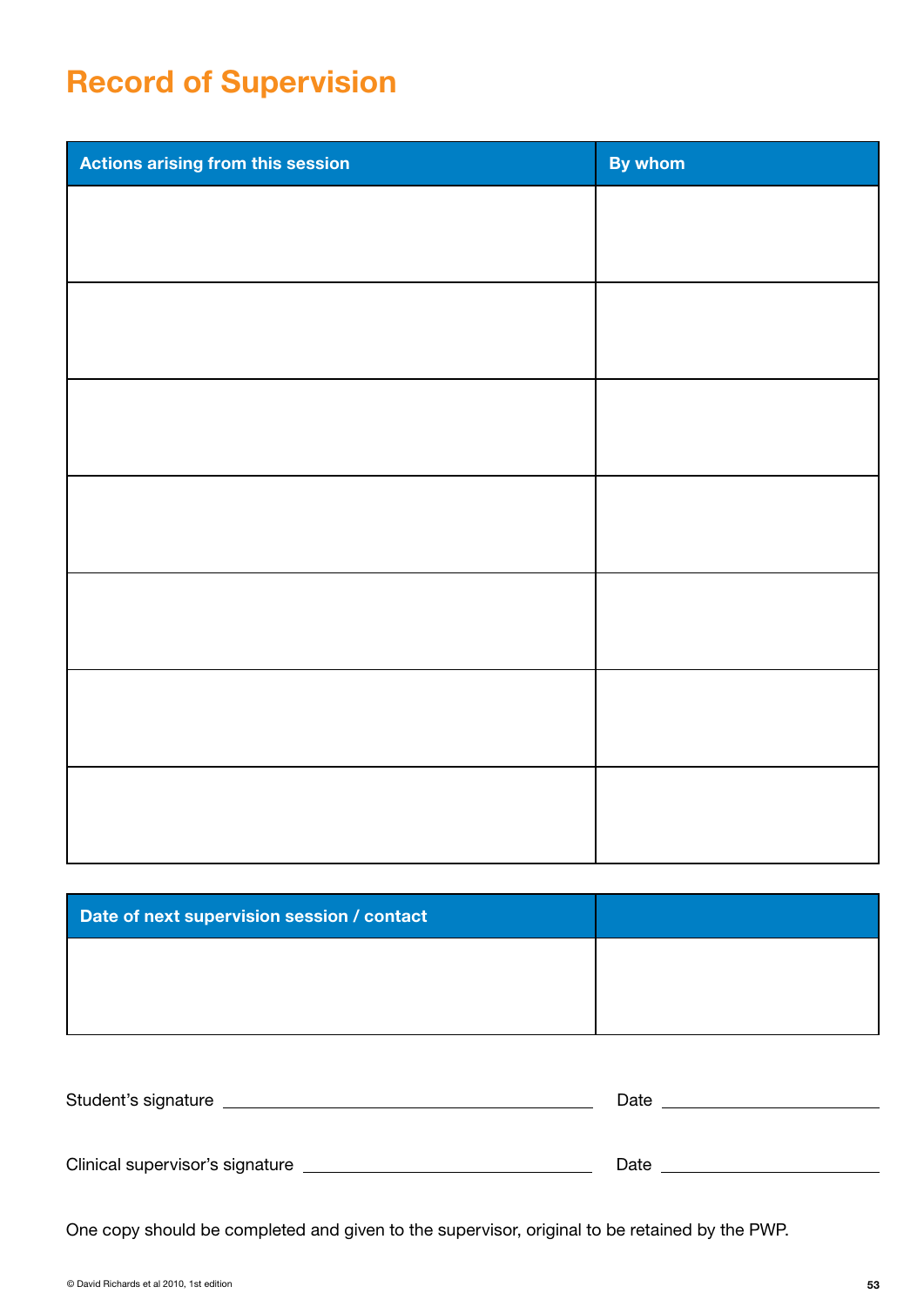# Practice Outcomes

The curriculum includes a number of clinical practice outcomes which must be achieved by students in practice settings in order to successfully complete the programme. Students need to be allocated a suitably qualified clinical supervisor who can assess the student's competence in clinical practice. Institutions offering this curriculum will need to design a portfolio in which students provide evidence to demonstrate the achievement of these practice-based outcomes, signed off by their clinical supervisor. In this section we provide guidance on the role of the clinical supervisor, suggest sources of evidence that can be used by supervisors and provide a sample sheet for recording progress in the portfolio.

#### The practice-based outcomes for each of the four modules are:

#### Recognition: Module 1

- Formulating and recording mental health care assessments appropriate to the identified needs of patients.
- Demonstrating the common factor competences necessary to develop individualised therapeutic alliances that enable patients (and where appropriate their carers) to be purposefully involved in a partnership of care.

#### Recovery: Module 2

- The identification and management of patients' emotional distress and disturbance through the use of interpersonal skills and evidence-based interventions.
- Demonstrating the techniques necessary to develop and maintain individualised therapeutic alliances that enable patients (and where appropriate their carers) to be purposefully involved in a partnership of care.
- High quality case recording and systematic evaluation of the process and outcomes of mental health interventions, adapting care on the basis of these evaluations.

#### Respect: Module 3

- The effective engagement of people from a range of social and cultural groups in lowintensity treatments.
- Demonstrating the ability to engage with groups representing diverse cultural communities to improve the knowledge and understanding of different cultural values.
- Where appropriate, displays competence in the use of face-to-face and telephone translation services for people whose first language is not English.

#### Reflection: Module 4

- The effective management of a case load to ensure prompt and efficient access to care for patients on the worker's case load including referral to step up and signposted services.
- Demonstrating the ability to use regular scheduled supervision to the benefit of effective case management and personal development.
- Integration of worklessness and employment initiatives into daily clinical practice to the benefit of all patients.

## The role of the clinical supervisor

Clinical supervisors need to be experienced practitioners who are familiar with the range of low-intensity interventions identified in this curriculum. As well as providing general support, the role of the clinical supervisor involves monitoring and assessing the competence of the student through a variety of methods. The clinical supervisor will therefore guide the student's development and formally assess the achievement of the clinical practice outcomes identified in the low-intensity curriculum.

Pages 54-56 taken from *Reach Out National Programme Educator Materials to Support the Delivery of Training for Psychological Wellbeing Practitioners Delivering Low Intensity Interventions*. 2nd edition David Richards and Mark Whyte.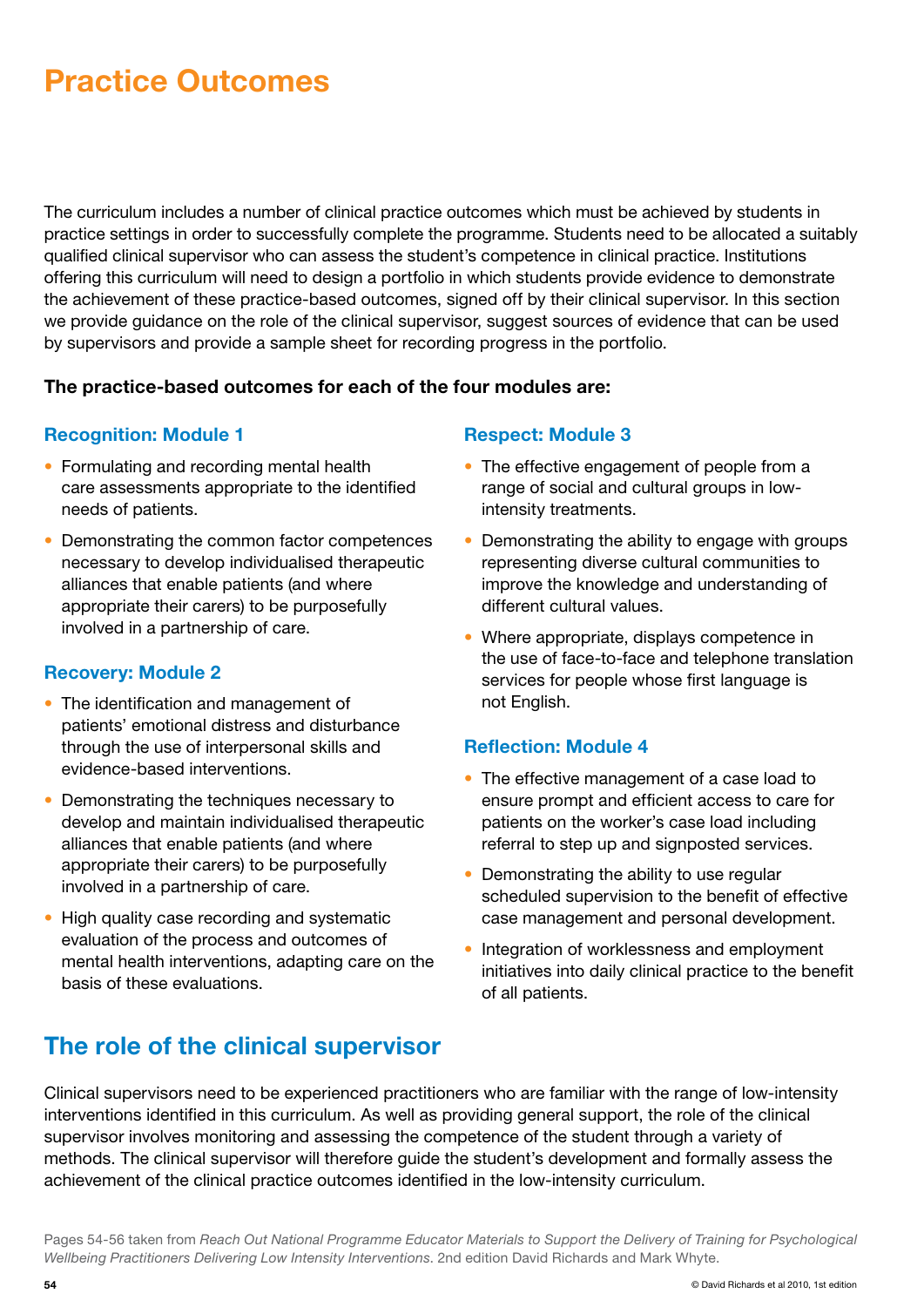# Practice Outcomes

#### Specific roles of the clinical supervisor

- Negotiate, sign and date a supervision contract clarifying boundaries and responsibilities of the supervisor and supervised student.
- Use a range of strategies to engage in the supervision process, including focused face-toface contact, allocated telephone appointment time and e-mail contact.
- Facilitate ongoing practice teaching and experience for the student to ensure she or he has the opportunity to develop appropriate competence in clinical skills.
- Carry out observation of student's work, directly and indirectly, to develop and assess the level of competence.
- Identify the student's strengths and any shortfalls in development, identifying objectives with the student and how these may be achieved, and discussing with academic staff where difficulty is envisaged or encountered.
- Ensure that summative assessment of clinical skill competence is completed within the stated period of the practical skills assessment document, and that appropriate records are made.
- Where necessary, to raise issues regarding a student's progress with appropriate members of the staff of the institution delivering the lowintensity curriculum.
- Ensure with the student that supervision records are completed so that there is a record of supervisory contacts. Institutions will need to design a recording format.
- Complete an interim report on progress at the halfway point of the timescale for the achievement of the practice-based outcomes.
- Make a final decision on the progress of the student in achieving the practical skills outcomes for the module.

#### Possible sources of evidence for the demonstration of achievement of the practicebased outcomes

Clinical supervisors need to satisfy themselves that they have sufficient evidence of competence by the student in order to sign off the achievement of the practice-based outcomes. Sources of evidence could include:

- Direct observation of the student, either face-to-face or via audio / video recordings.
- Examination of students' clinical records and discussion of cases.
- Observation of students in simulated practice.
- Reflective commentaries by students on their clinical work.
- Testimony from other colleagues.
- Testimony volunteered by patients.

#### Preparation of clinical supervisors

Institutions providing the curriculum will need to ensure that clinical supervisors are briefed on the curriculum, course content and expectations surrounding their roles.

It will be for individual institutions to determine the particular processes and documentation for the assessment of the practice-based outcomes identified within the curriculum.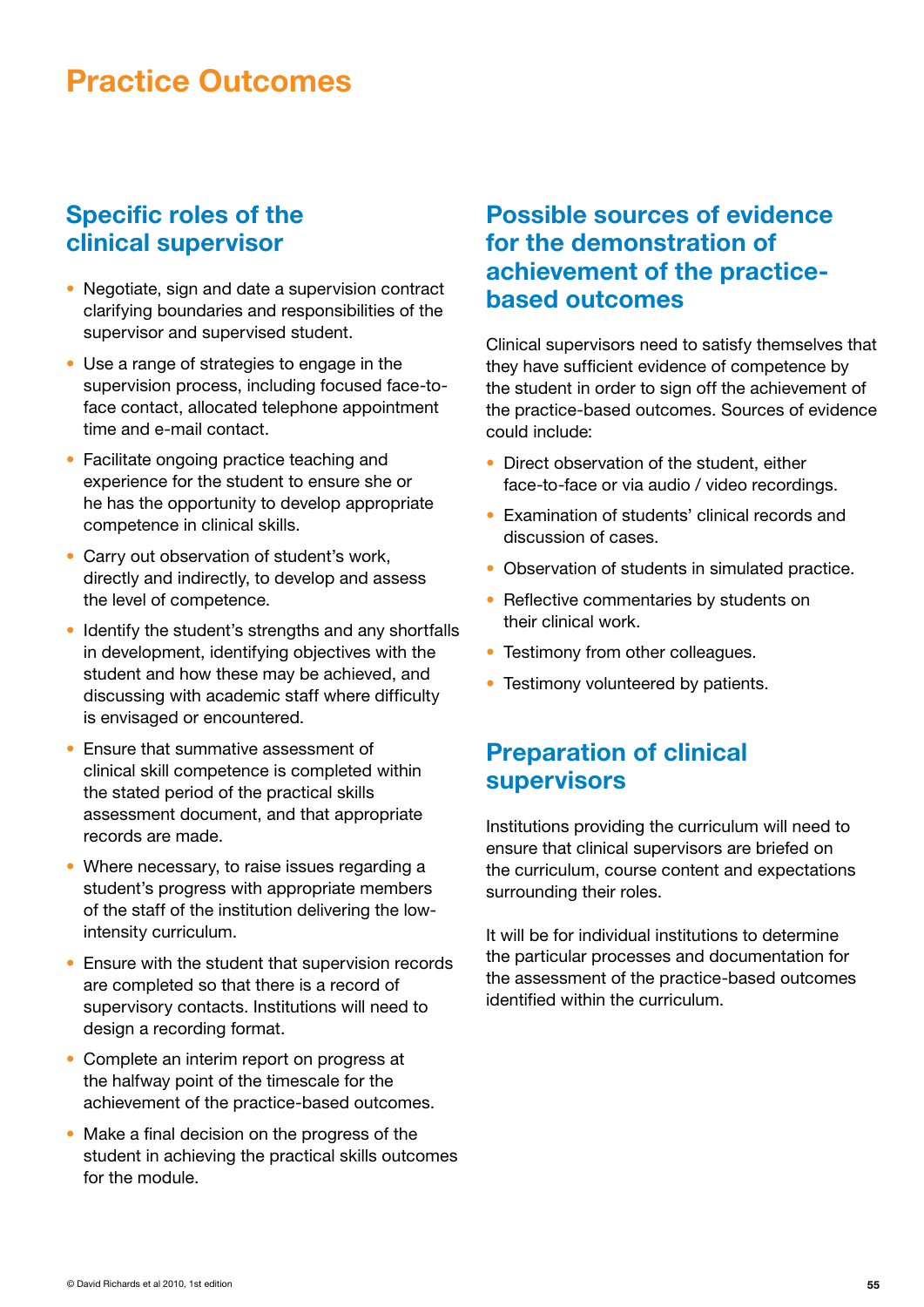# Practice Outcomes

# Sample evidence sheet

Clinical Practice Outcome Formulating and recording mental health care plans appropriate to the assessed needs of patients.

#### EVIDENCE (to be identified by student)

Using the space below, provide a reflective summary of how you have achieved the above outcome and document the nature of the evidence which you are presenting to your clinical supervisor.

|                                                                                                                                          | Date           |
|------------------------------------------------------------------------------------------------------------------------------------------|----------------|
| I confirm that the student has demonstrated satisfactory evidence of competence and has<br>achieved the above practice learning outcome. |                |
|                                                                                                                                          | (please print) |
|                                                                                                                                          |                |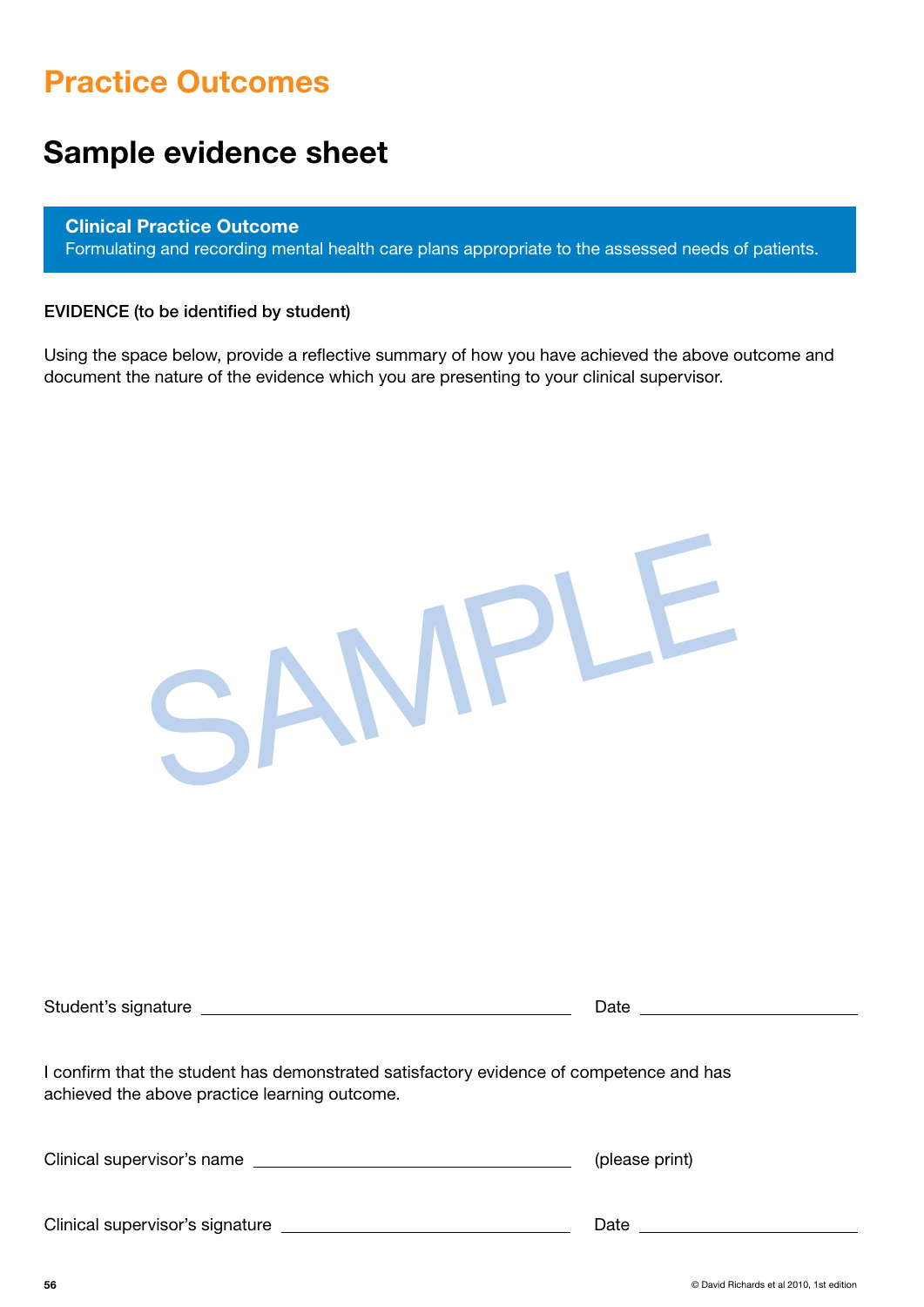# OC DO DO DAVID RICHARDS AT THE STATE OF THE STATE OF THE STATE OF THE STATE OF THE STATE OF THE STATE OF THE STATE OF THE STATE OF THE STATE OF THE STATE OF THE STATE OF THE STATE OF THE STATE OF THE STATE OF THE STATE OF

A full set of refernces are available on pages 54-56 of the Student Guide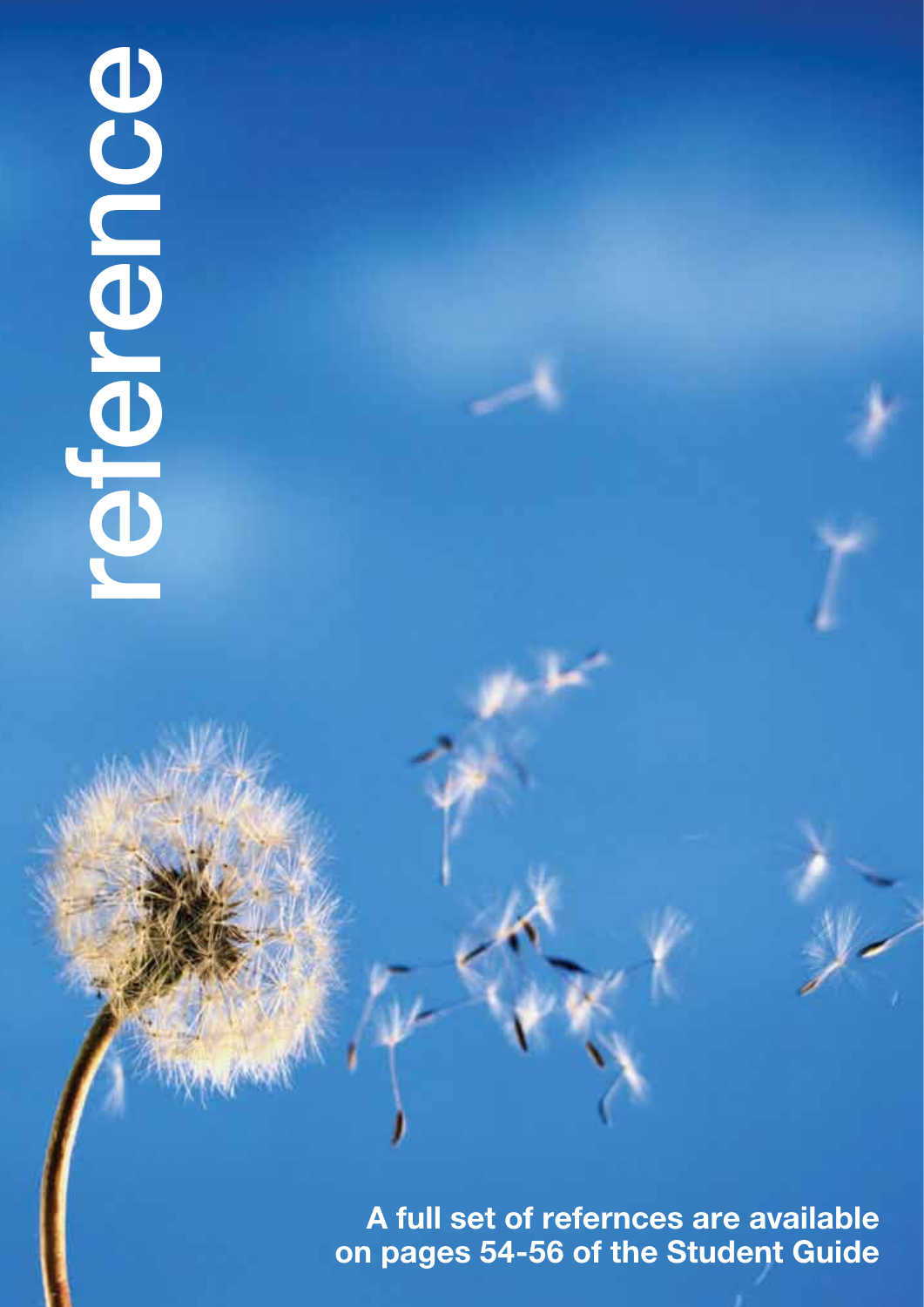# What Supervisor Competences are required for Supervising PWPs?

#### Roth and Pilling (2008) have devised competences for Supervisors in Psychological Therapies. Specific competences have been devised for Low Intensity Supervision.

#### This work is available at: www.ucl.ac.uk/CORE/

| Generic supervision<br>competences                                                                          | Specific supervision<br>competences                                    | Applications of supervision<br>models/contexts                       | Meta-competences               |
|-------------------------------------------------------------------------------------------------------------|------------------------------------------------------------------------|----------------------------------------------------------------------|--------------------------------|
| Ability to employ<br>educational principles<br>enhancing learning                                           | Ability to help the<br>supervisee practice<br>specific clinical skills | Supervision of clinical case<br>management                           | Supervision<br>metacompetences |
| Ability to enable ethical<br>practice                                                                       | Ability to incorporate<br>direct observation into<br>supervision       | Supervision of Low<br>Intensity interventions                        |                                |
| Ability to foster<br>competence in working<br>with difference                                               | Ability to conduct<br>supervision in group<br>formats                  | Supervision of Cognitive<br>and Behavioural Therapy                  |                                |
| Ability to adapt supervision<br>to the organisational and<br>governance context                             | Ability to apply standards                                             | Supervision of<br>psychoanalytic /<br>psychoanalytic therapy         |                                |
| Ability to form and maintain<br>a supervisory alliance                                                      |                                                                        | Supervision of systemic<br>therapy                                   |                                |
| Ability to structure<br>supervision sessions                                                                |                                                                        | Supervision of humanistic-<br>person-centred/experiential<br>therapy |                                |
| Ability to help<br>the supervisee present<br>information about<br>linical work                              |                                                                        |                                                                      |                                |
| Ability to help supervisee's<br>ability to reflect on their<br>work and on the usefulness<br>of supervision |                                                                        |                                                                      |                                |
| Ability to use a range of<br>methods to give accurate<br>and constructive feedback                          |                                                                        |                                                                      |                                |
| Ability to gauge<br>supervisee's level of<br>competence                                                     |                                                                        |                                                                      |                                |
| Ability for supervisor<br>to reflect (and act on)<br>on limitations in own<br>knowledge and experience      |                                                                        |                                                                      |                                |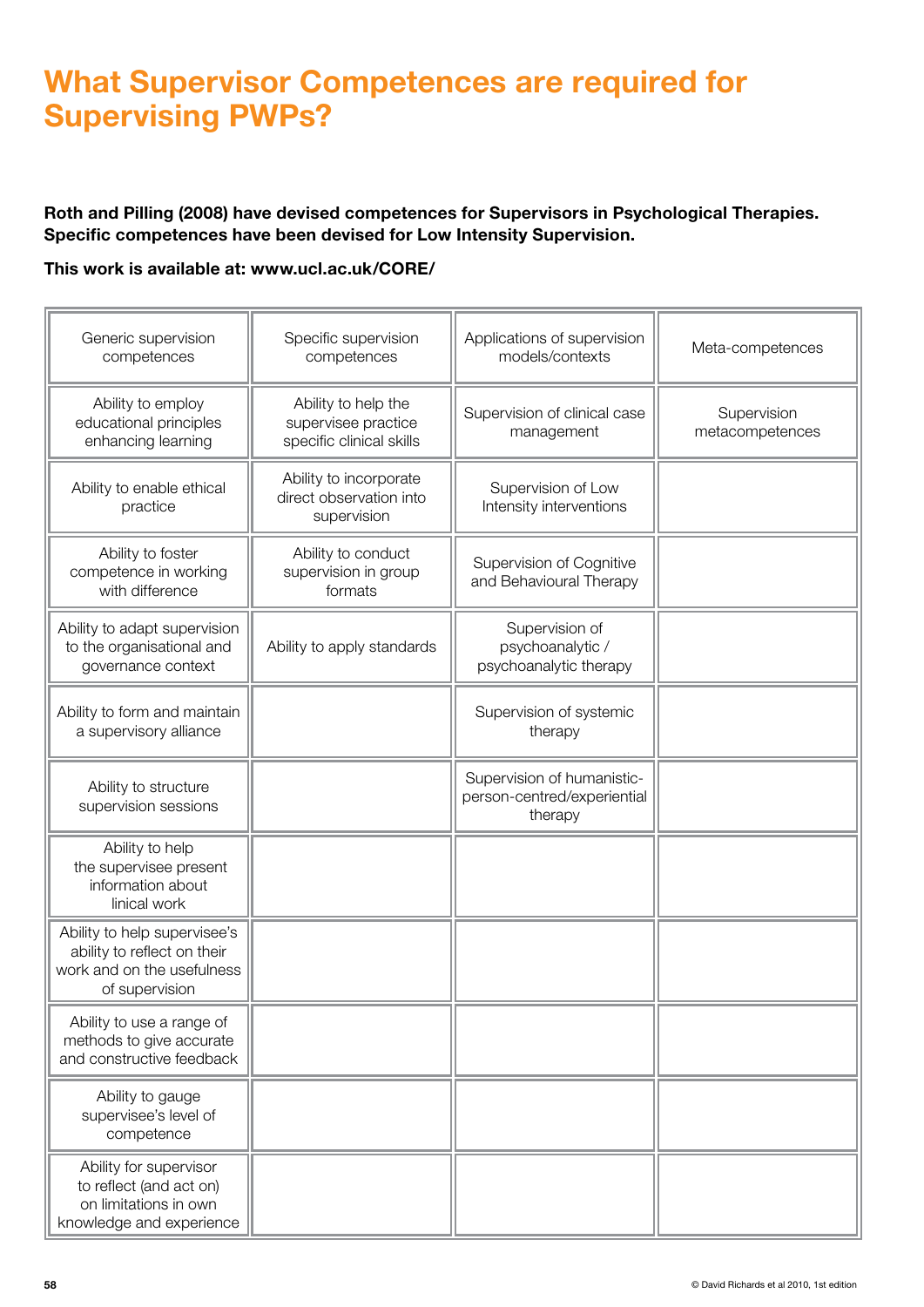# The Competences required by Low-intensity **Supervisors**

#### Supervisor's Expertise

An ability to draw on knowledge of the principles underpinning low intensity interventions.

An ability to draw on personal experience of the clinical applications of low intensity interventions.

An ability to recognise (and to remedy) any limitations in knowledge and/or experience which has implications for the supervisor's capacity to offer effective supervision.

An ability to ensure that supervision integrates attention to generic therapeutic skills (e.g. the ability to maintain a positive therapeutic alliance, an ability to respond appropriately to client's distress) while also focussing on the development and /or maintenance of skills specifically associated with low intensity interventions.

#### Adapting supervision to the supervisee's training needs

An ability to identify the supervisee's knowledge of, and experience with, low-intensity interventions.

An ability to identify and discuss any misconceptions that the supervisee may hold regarding the rationale for, and application of, low intensity interventions.

An ability to help the supervisee draw on knowledge of the rationale for low intensity interventions, and on the evidence base for their use.

#### Ability to support the supervisee in assessing suitability for low-intensity interventions

An ability to help the supervisee assess the appropriateness of a low intensity intervention for the client's identified problem.

An ability to help the supervisee develop their capacity to deliver evidence-based clinical and risk assessment tools (including routine outcome measures).

#### Ability to support the supervisee's delivery of low-intensity interventions

An ability to assess the supervisee's capacity to deliver and adhere to protocol-driven low intensity CBT interventions.

An ability to give advice and guidance on the conduct of specific low-intensity CBT techniques (e.g. guided self-help, CCBT, medication concordance, exposure and behavioural activation).

An ability to identify any difficulties the supervisee has working within a protocol-driven low intensity service and support them in overcoming these difficulties.

An ability to support and develop the supervisee's capacity to communicate effectively with other professionals about the outcome of the intervention.

An ability to support and develop the supervisee's capacity to alert relevant colleagues when there are any significant concerns about the client.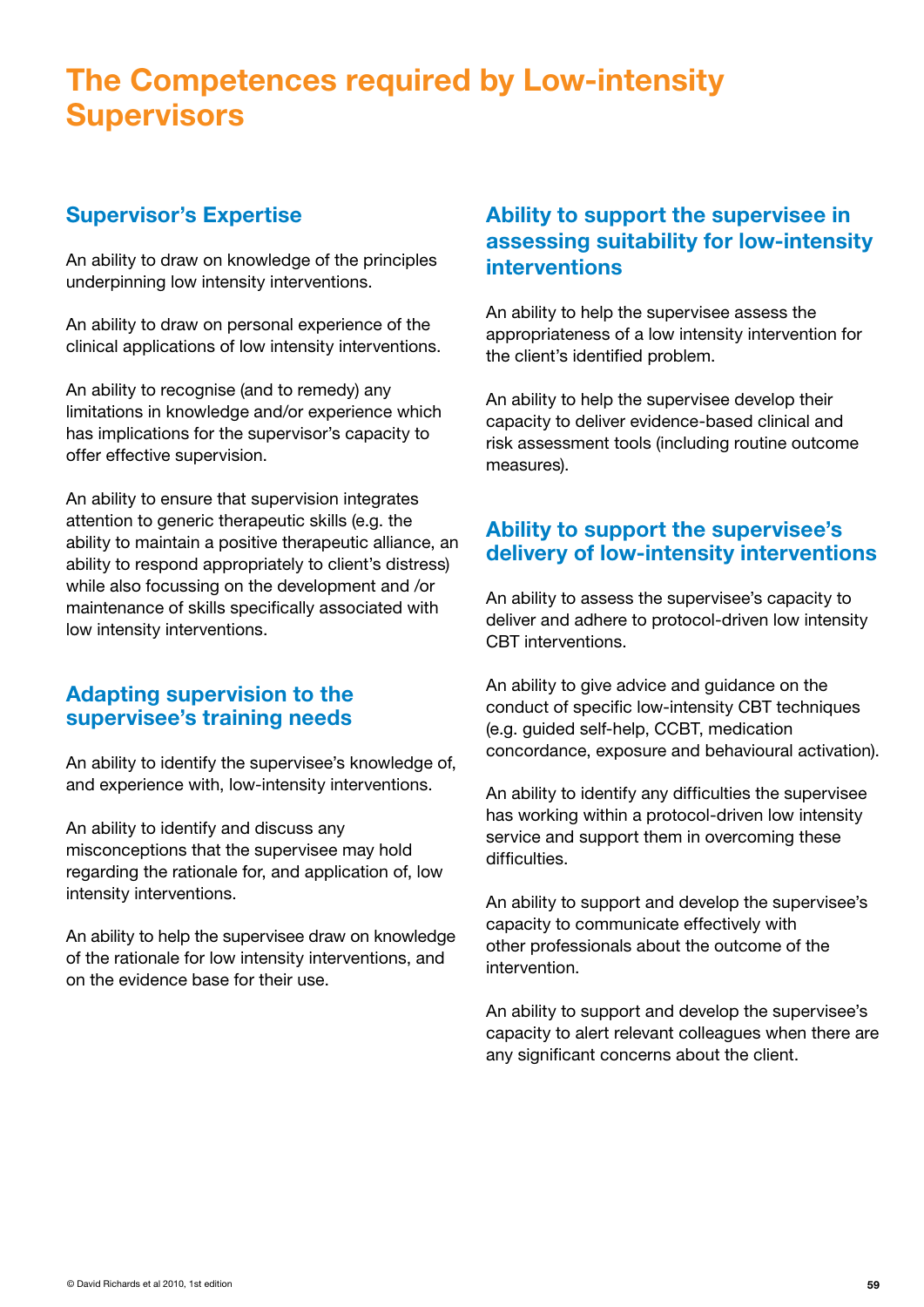# The Competences required by Low-intensity Supervisors (continued)

#### Ability to support routine outcome monitoring

An ability to monitor and support the supervisee's collection and clinical use of routine outcome measurement.

An ability to monitor and support the supervisee's use of routine outcome measures to evaluate the overall outcomes of the service provided.

#### Ability to support decisions about the appropriateness of interventions

An ability to help the supervisee decide when it is appropriate to maintain a client on a low-intensity intervention.

An ability to help the supervisee recognise when low-intensity interventions are unlikely to provide further benefit.

An ability in conjunction with the supervisee, to determine when it is appropriate to step a client up to more intensive therapy.

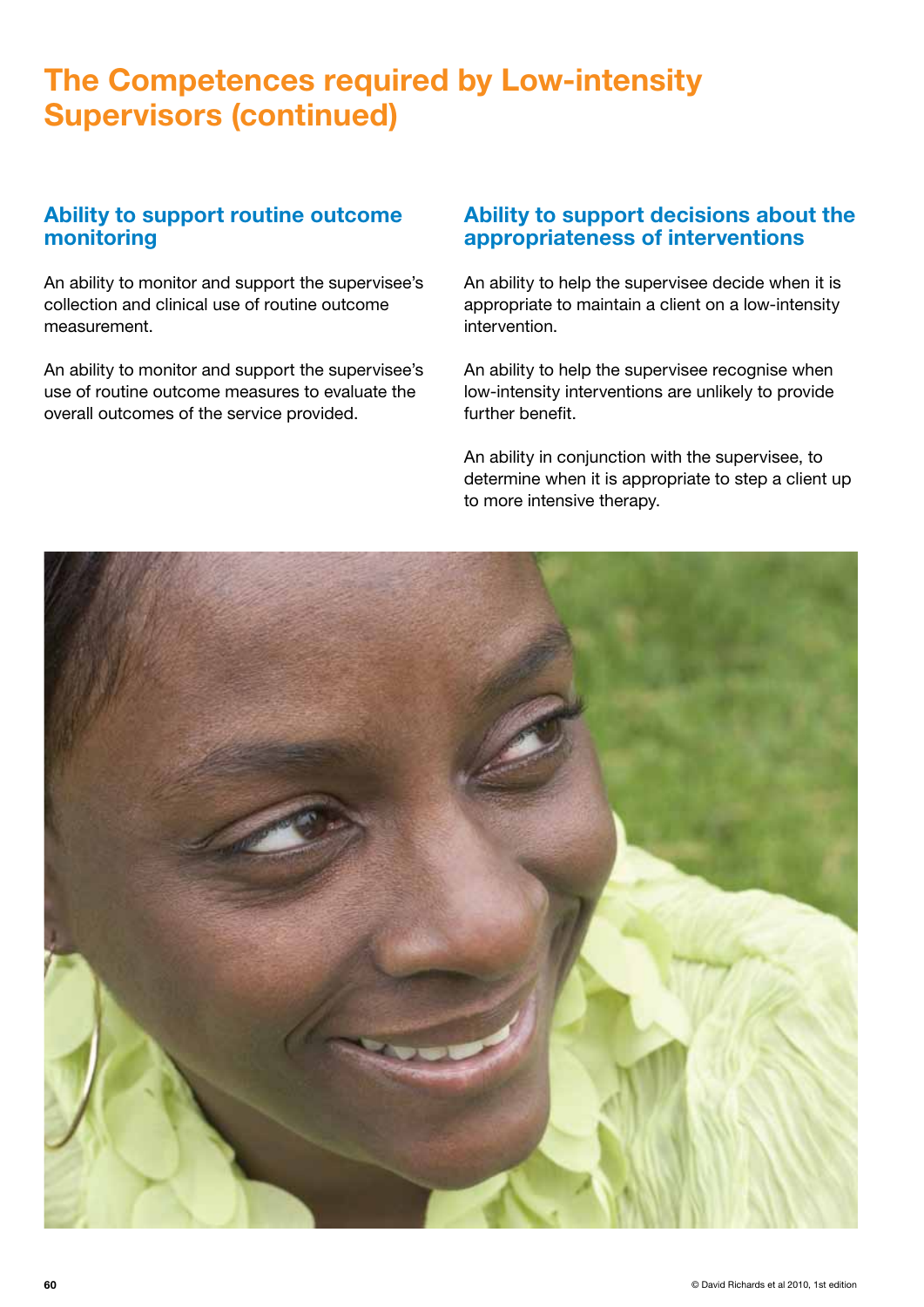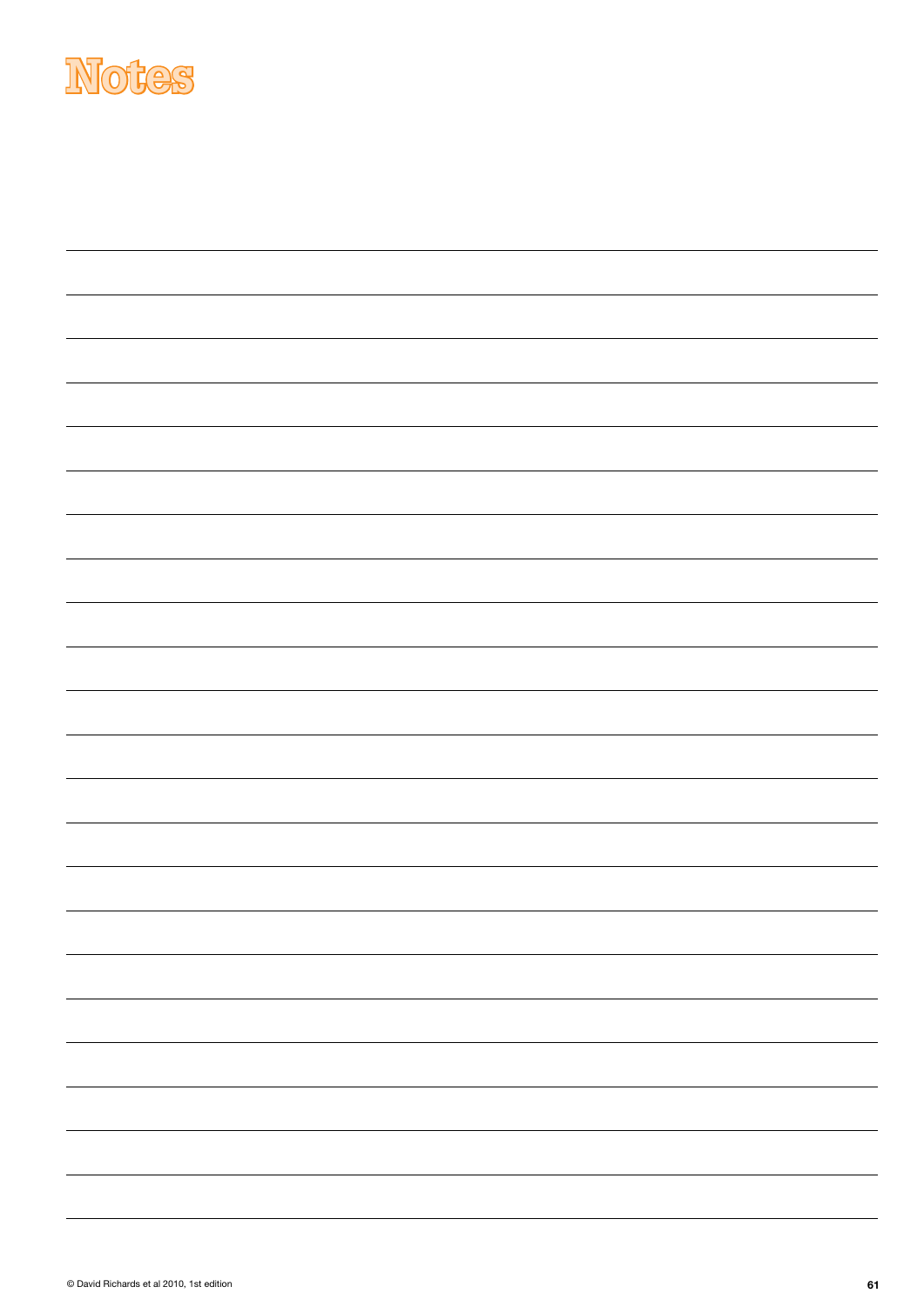